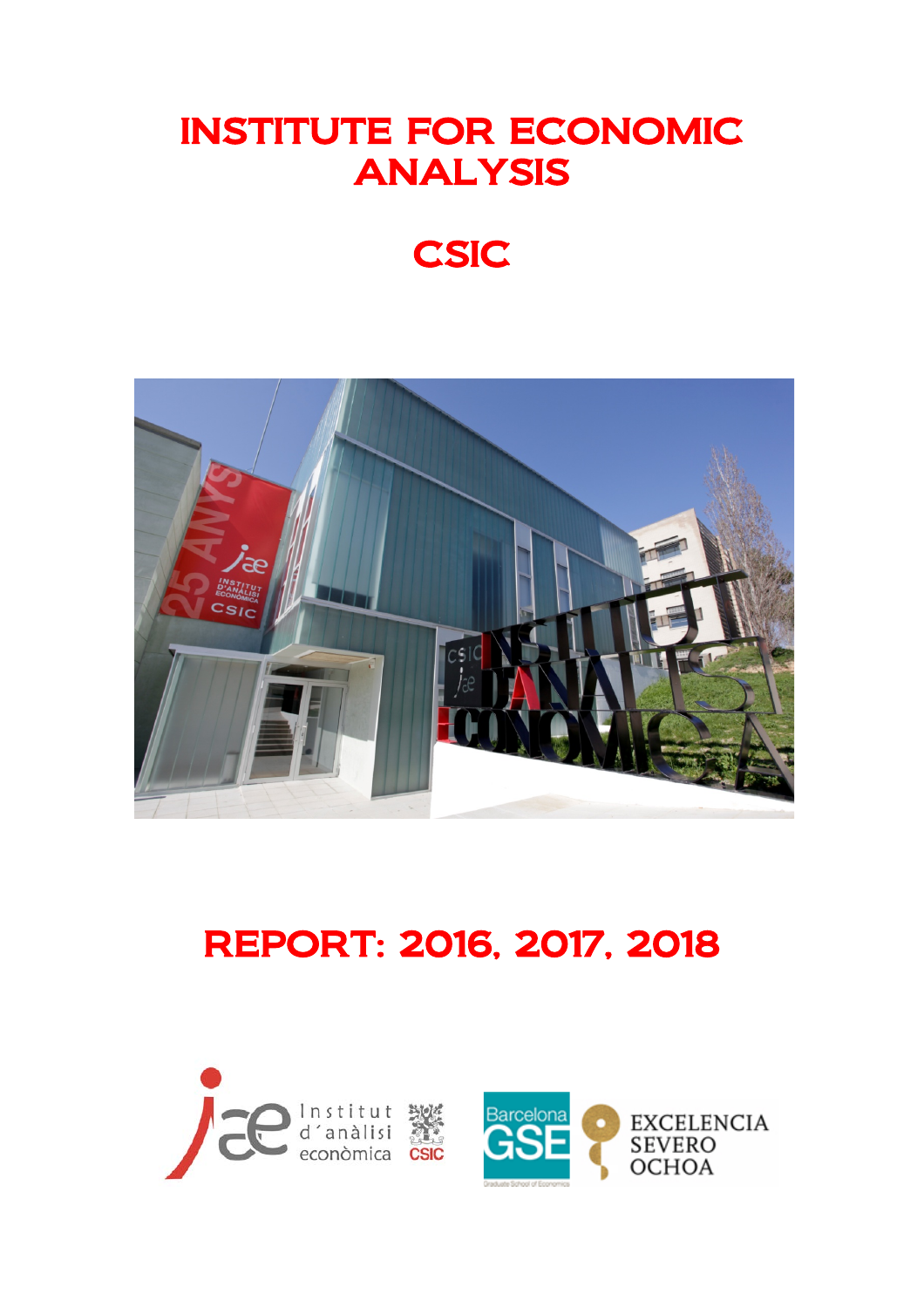# 1. PRESENTATION

This report offers an overview of the research activities that have taken place at the IAE (Institute for Economic Analysis) during the years 2016, 2017 and 2018. As a research institute of the CSIC (Higher Council for Scientific Research) the mission of the IAE is to produce policy-relevant research in economics of the highest academic standard and also to train young researchers.

We produce theoretical and empirical papers that cover a variety of fields, including labor economics, immigration and development, industrial organization, political economics, macroeconomics and growth, microeconomics, game theory and experimental economics. Recent rankings recognize the IAE as a leading European institution for research in Economics. The numerous studies undertaken by the IAE's researchers produce a steady output of top publications in international scientific journals.

We have a post-doctoral program with a long tradition. It is a privileged launching pad for brilliant careers in economics research.

The IAE is a founding partner of the Barcelona Graduate School of Economics, an academic institution that promotes excellence in research and offers world-class graduate programs. The Barcelona GSE is considered a top institution in Economics in Spain and has been granted the Severo Ochoa Excellence award since 2011.

The IAE co-organizes with the Department of Economics and Economic History of the Universitat Autònoma de Barcelona different seminar series and collaborates with their International Doctoral Program in Economic Analysis (IDEA) teaching and supervising doctoral students.

Our agenda of research activities includes specialized conferences and workshops, regular invited seminars, and dissemination talks.

Please visit our website www.iae.csic.es for the latest news and to see our upcoming agenda.

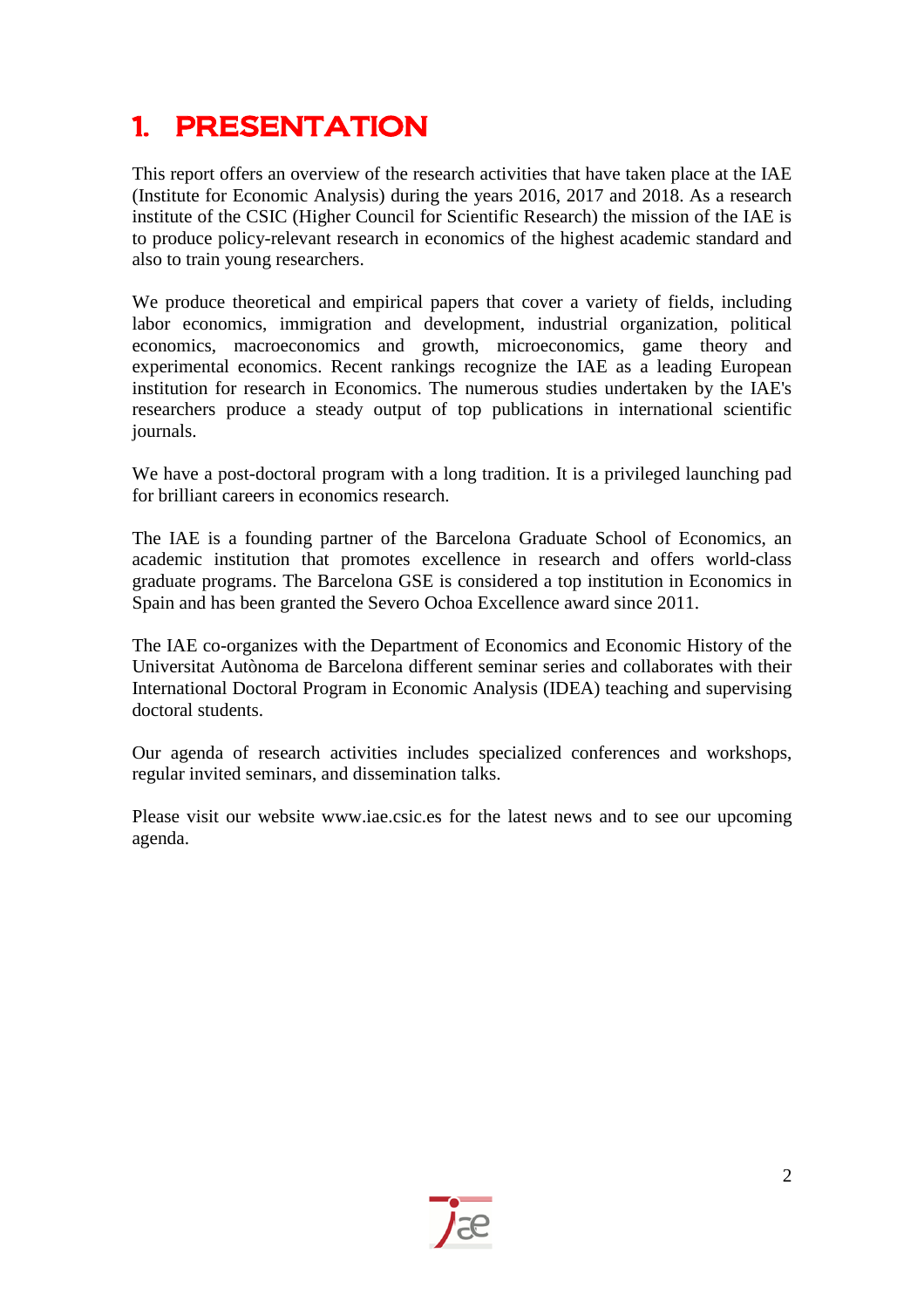# 2. ORGANIZATION

# General Management

Director: Enriqueta Aragonès (since march 2018) Albert Marcet (until February 2018)

Deputy Director: Laura Mayoral (since November 2018) Esther Hauk (from March 2018 until October 2018) Ada Ferrer (until February 2018)

Head of Department: Hannes Mueller (since November 2018) Laura Mayoral (until October 2018)

# **INSTITUTE BOARD**

President: Enriqueta Aragonès, (Director, since March 2018) Albert Marcet (Director, until February 2018)

Ordinary Members: Laura Mayoral (since March 2018) Hannes Mueller (since November 2018) Esther Hauk (from March 2018 until October 2018) Ada Ferrer (until February 2018)

Secretary: Ángela Hernández (Manager)

# Operational Management and Secretariat

Manager: Ángela Hernández

Administrative and support staff: Mª José García Tere Lorenz Concepción Rodríguez Belinda Ruíz Silvia Villalba

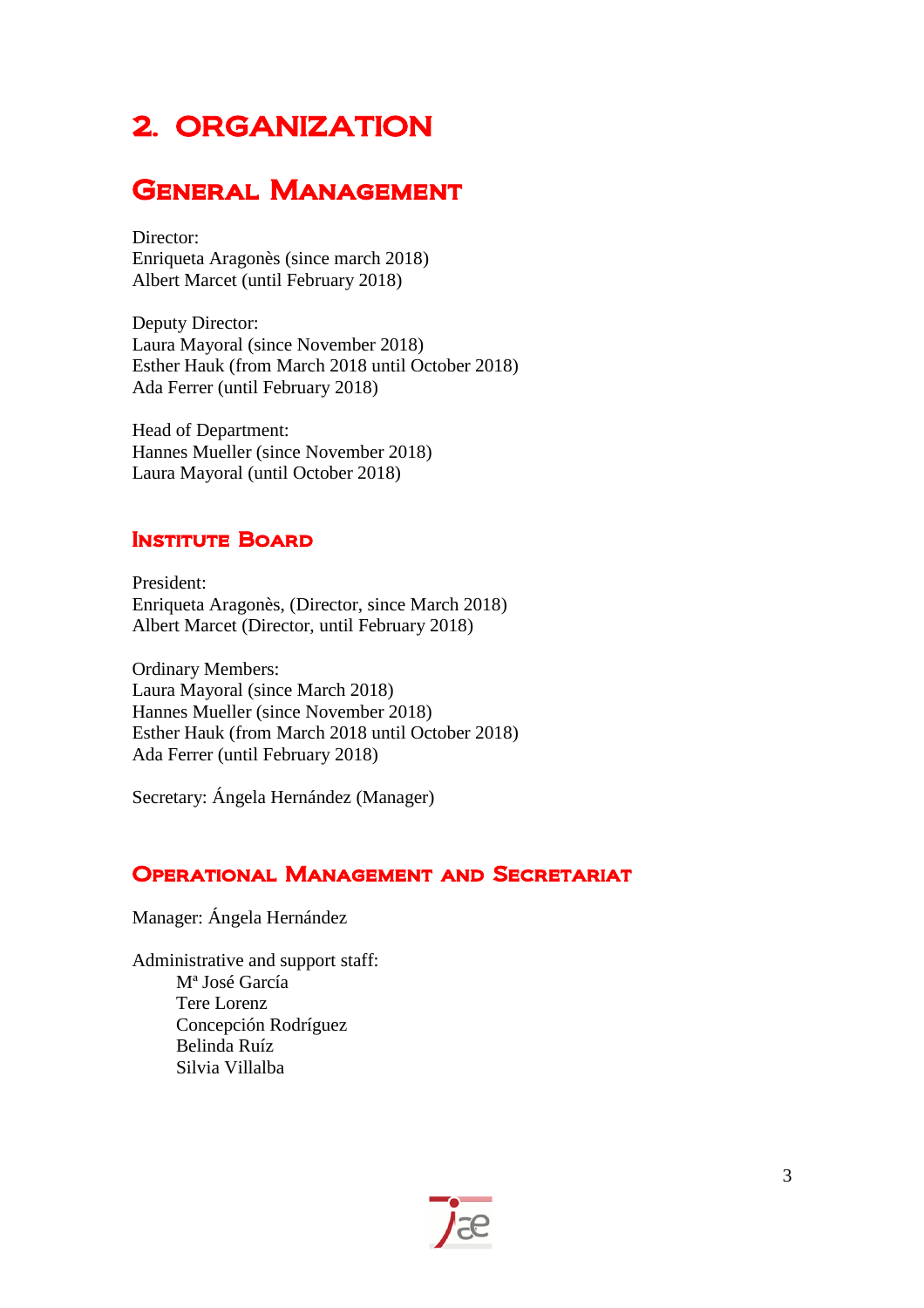# 3. RESEARCHERS

**ENRIQUETA ARAGONES JORDI BRANDTS ROBERTO BURGUET RAMON CAMINAL ANA RUTE CARDOSO MATTHEW ELLMAN JOAN ESTEBAN ADA FERRER-I-CARBONELL ESTHER HAUK SJAAK HURKENS JOACHIM JUNGHERR FLIP KLIJN STEPHAN LITSCHIG ALBERT MARCET LAURA MAYORAL HANNES MUELLER VAIVA PETRIKAITE HUGO RODRIGUEZ LUIS ROJAS**

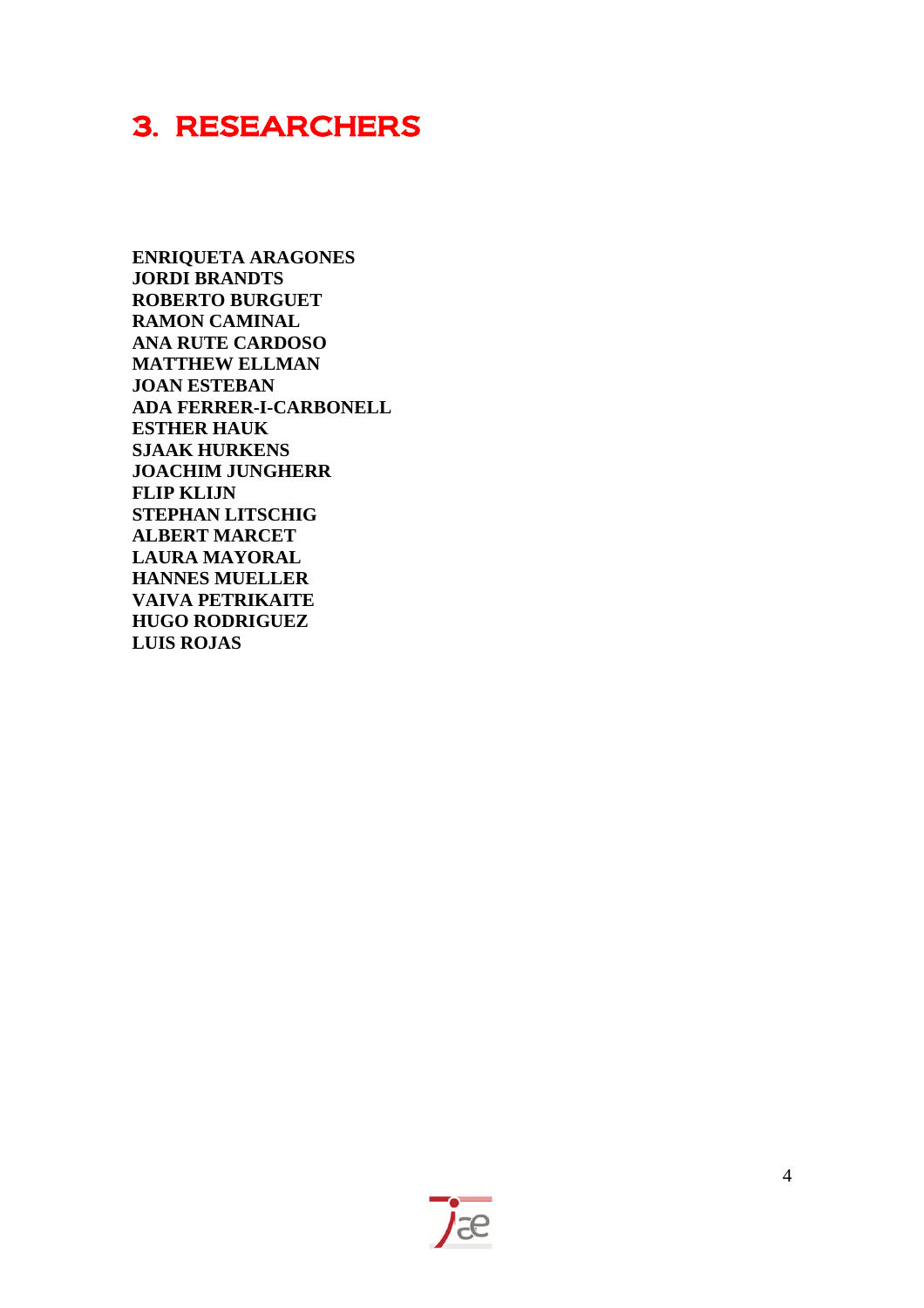# **ENRIQUETA ARAGONES PH.D. NORTHWESTERN UNIVERSITY 1995 RESEARCH PROFESSOR, CSIC**

#### **Publications**

- "Negotiations and political strategies in the contest for Catalan independence", with Clara Ponsatí in *Catalonia: A New Independent State in Europe?*, Edited by Xavier Cuadras-Morató (2016), published by Routledge.
- "Imperfectly Informed Voters and Strategic Extremism", with Dimitrios Xefteris, *International Economic Review*, 58(2), 2017, 439-471.
- "Voters' Private Valuation of Candidates' Quality", with Dimitrios Xefteris, *Journal of Public Economics*, 156, 2017, 121-130.

# **Working Papers**

"Preference Shocks that May Destroy Party Systems" with Clara Ponsatí, September 2018.

"The Stability of Multi-level governments" with Clara Ponsatí, Barcelona GSE working paper n. 1109

"On the Existence of Political Corruption" with Javier Rivas and Áron Tóth, Bath Economics Research papers 67/17.

#### **Presentations**

#### **Conferences and Workshops**

- IEB: Workshop on Political Economy and Fiscal Federalism, Barcelona, June 2017, presenting "Preference shocks that destroy party systems"
- First Catalan Economic Society Conference (CESC), Barcelona, May 2017, presenting "Preference shocks that destroy party systems"
- Political Economy Workshop, Universite Libre de Bruxelles, March 2017, presenting "Preference shocks that destroy party systems"
- 41st Simposio de Análisis Económico, Bilbao, December 2016, presenting "Preference shocks that destroy party systems"
- Workshop on Political Economy and voting experiments, University of Granada, October 2016, presenting "Preference shocks that destroy party systems"
- Priorat Workshop in Theoretical Political Science, Falset, July 2016, presenting "Preference shock and party consistency"

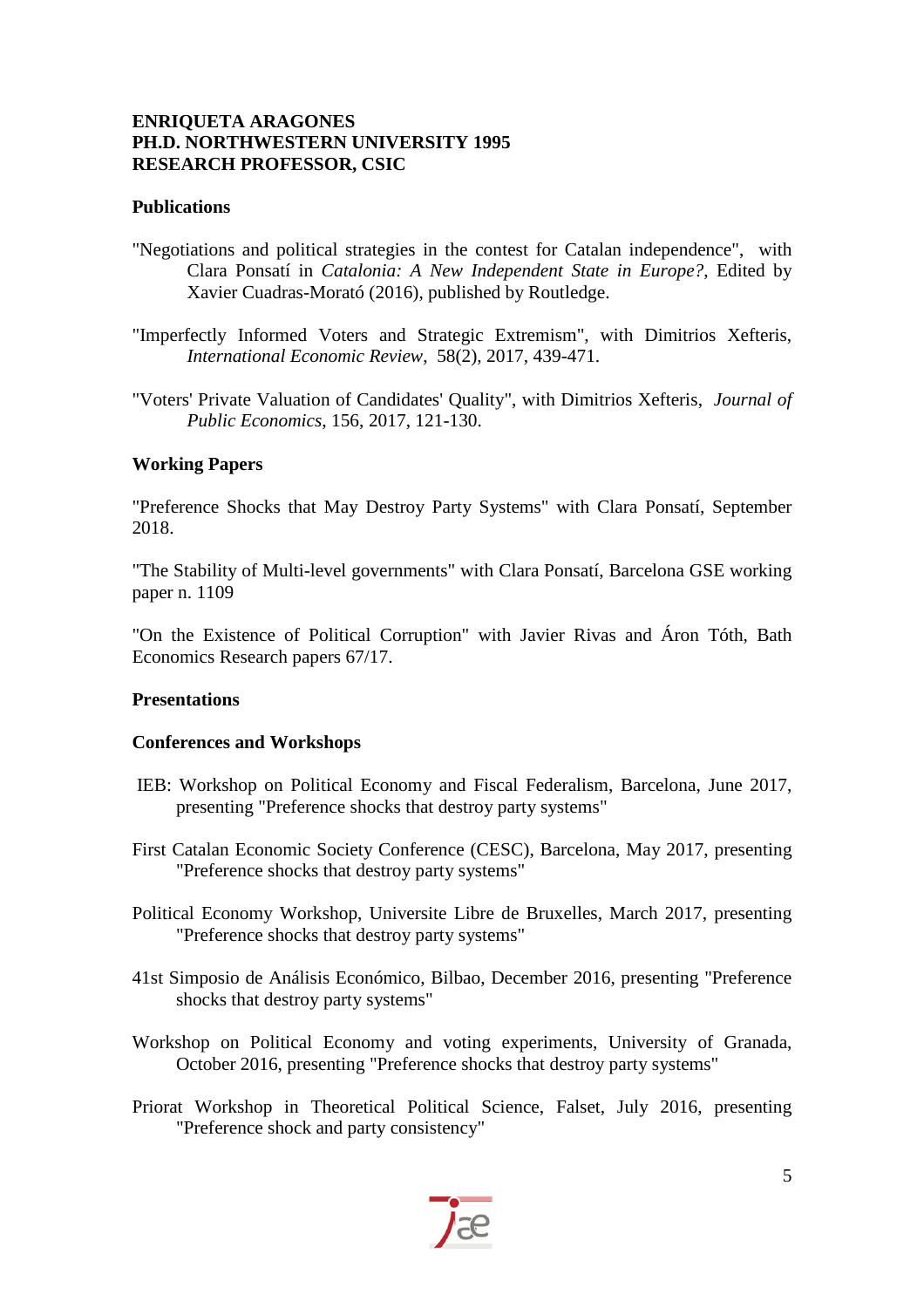Advances in Political Economy, King's College, London, May 2016, presenting "Preference shock and party consistency"

# **Attended**

First Workshop for Women in Political Economics, Falset, June 2018. Winter Meeting of the Econometric Society, Barcelona, December 2017. The First Brussels Political Economy Conference, Brussels, June 2017. Political participation and political inclusion, UAB, Bellaterra, June 2017. Warwick/Princeton/Utah Political Economy Conference 2017, Venice, May 2017. 4th IAST-TSE Conference in Political Economy and Political Science, Toulouse, March 2017.

# **Seminars**

"Repressió: tardor 2017", Economia a l'abast, IAE, Barcelona, December 2018.

"Electoral Competition in a Multilevel Government: Catalonia in Spain"

- School seminar series, School of Economics and Finance, University of St. Andrews, September 2018.
- Political Economy seminar, Kellogg School of Management, Northwestern University, April 2018.
- Department of Economics, University of Quebec at Montreal, March 2018.
- Political Economy and Institutions workshop, Department of Political Science, Duke University, March 2018.

"Preference Shocks that May Destroy Party Systems"

- Department of Economics, University of Cyprus; February 2017, Invited seminar.
- Micro Lab, Departament d'Economia i d'Història Econòmica, Universitat Autònoma de Barcelona, November 2016.

# **Other activities**

Director IAE, since March 2018.

Organizer (with Esther Hauk and Albert Marcet) of the Workshop for Women in Political Economics, Falset, June 2018.

Local organizer for Barcelona GSE of the 2017 Winter Meeting of the Econometric Society, Barcelona, December 2017.

Organizer (with Ethan Bueno de Mesquita, Andrea Mattozzi, Tom Palfrey, John Patty, and Maggie Penn) of the Priorat Workshop in Theoretical Political Science, Falset, July 2016. Sponsored by Fundació Banc Sabadell, the University of Chicago, and Fundació Privada d'Economia Analítica.

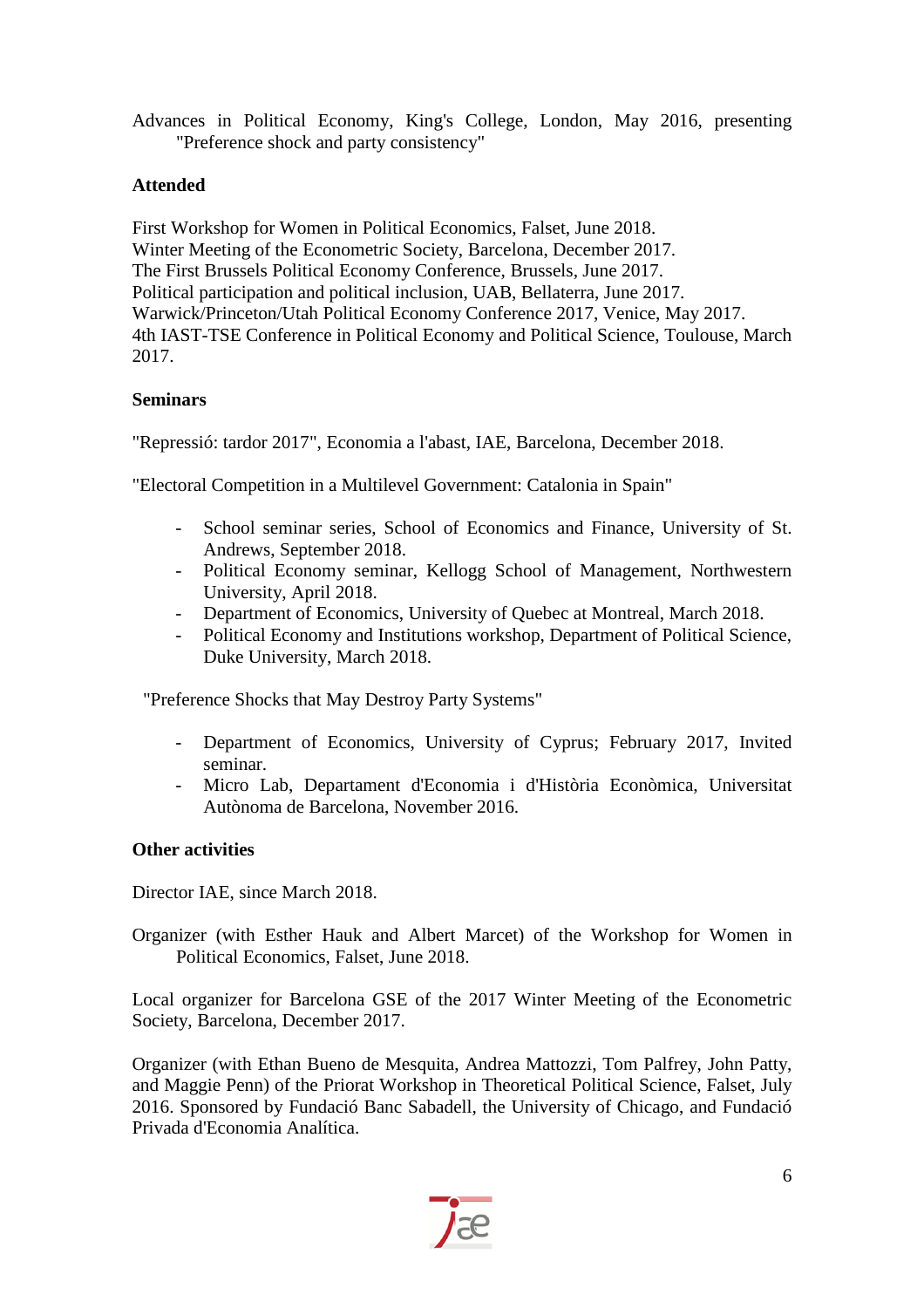- Chair of the Research Council of the European Economic Institute, Fiesole (Italy), 2015-2017.
- Team Coordinator for the Area of Economics of ANEP (Spanish National Agency of Research Projects Evaluation), 2014-2017.

#### **Graduate teaching**

"Political Economy", Ph.D. Program IDEA, Universitat Autònoma de Barcelona. Academic years 2016- 2018.

Conflict, strategy, and negotiation for the Executive Master in Diplomacy and Foreign Affairs, Public Diplomacy Council of Catalonia, Editions 2016, 2017-18.

#### **Supervision of Doctoral dissertations**

Jesús Sánchez Ibrahim: IDEA, Universitat Autònoma de Barcelona. Academic year 2015-2016.

\*\*\*\*\*\*\*\*\*\*\*\*\*\*\*\*\*\*\*\*

# **JORDI BRANDTS PH.D. UNIVERSITY OF PENNSYLVANIA 1986 RESEARCH PROFESSOR, CSIC**

#### **Publications**

- "Communication in Laboratory Experiments", with David J. Cooper and Christina Rott, forthcoming in *Handbook of Research Methods and Applications in Experimental Economics*, edited by Arthur Schram and Aljaz Ule, Edward Elgar Publishing Ltd.
- "Social-status Ranking: A Hidden Channel to Gender Inequality under Competition", with Arthur Schram and Klarita Gërxhani, forthcoming in *Experimental Economics.*
- "Experimental Industrial Organization", with Jan Potters in *Handbook of Game Theory and Industrial Organization*, Edward Elgar Publishing, 2018, chapter 17, 453- 474.
- "Experimentos de laboratorio y organización industrial: Un panorama", *Economía Industrial*, 403, 2017, 39-53.

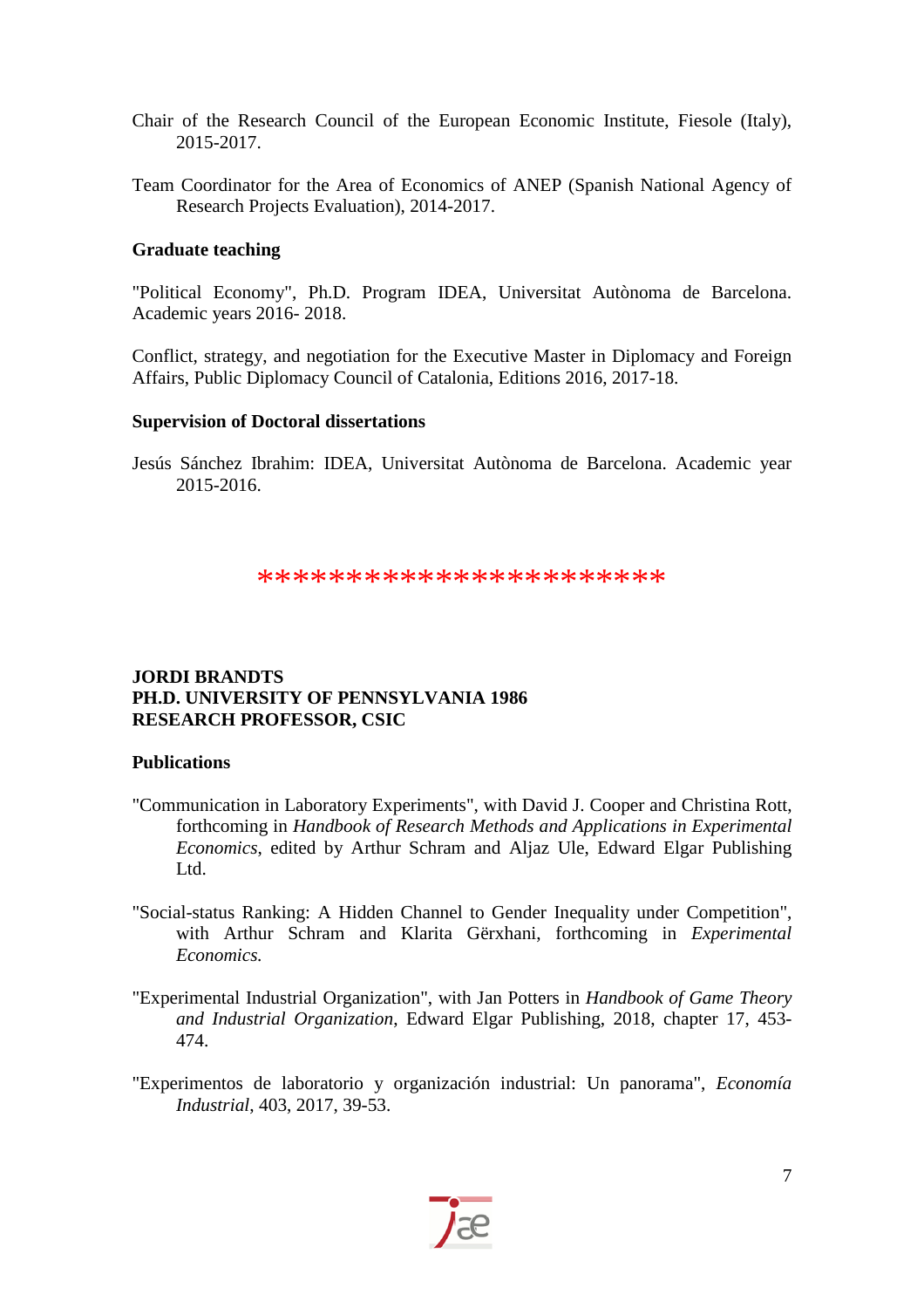- "Not Just Like Starting Over Leadership and Revivification of Cooperation in Groups", with Christina Rott and Carles Solà, *Experimental Economics*, 19(4), 2016, 792-818.
- "Stand by Me Experiments on Help and Commitment in Coordination Games", with David Cooper, Enrique Fatas and Shi Qi, *Management Science*, 62(10), 2016, 2916-2936.
- "Political Autonomy and Independence: Theory and Experimental Evidence", with Klaus Abbink, *Journal of Theoretical Politics,* 28, 2016, 431-460.
- "The Price of Luck: Paying for the Hot Hand of Others", with Silvia Bou, Magda Cayón and Pablo Guillén, *Journal of the Economic Science Association,* 2(1), 2016, 60- 72.
- "Hiring and Escalation Bias in Subjective Performance Evaluations: A Laboratory Experiment", with Andrej Angelovski and Carles Solà, *Journal of Economic Behavior and Organization,* 121, 2016, 114-129.
- "Counter-Punishment, Communication and Cooperation Among Partners", with Giulia Andrighetto, Rosaria Conte, Jordi Sabater-Mir, Hector Solaz, Áron Székely and Daniel Villatoro, *Frontiers in Behavioral Neuroscience,* 10(53), 2016.
- "Let's Talk: How Communication Affects Contract Design", with Gary Charness and Matthew Ellman, *Journal of the European Economic Association*, 14(4), 2016, 943-974.

#### **Working Papers**

- "Are Women Status-Ranking Averse?", with Klarita Gërxhani and Arthur Schram, Barcelona GSE Working Papers Series nº 999, Revised December 2018
- "Distributional Concerns in Managers' Compensation Schemes for Heterogeneous Workers: Experimental Evidence", with José María Ortiz and Carles Solà, October 2018
- "Communication in Laboratory Experiments", with David Cooper and Christina Rott, September 2018
- "Information Frictions and Market Power: A Laboratory Study", with Anna Bayona and Xavier Vives, Revised July 2018
- Appendix: "Information Frictions and Market Power: A Laboratory Study", with Anna Bayona and Xavier Vives, Revised July 2018
- "Truth Be Told. An Experimental Study of Communication and Centralization", with David Cooper, Barcelona GSE Working Papers Series nº 1046, June 2018
- "Market Interaction and Efficient Cooperation", with Arno Riedl, Barcelona GSE Working Papers Series nº 868, December 2015, Revised May 2018

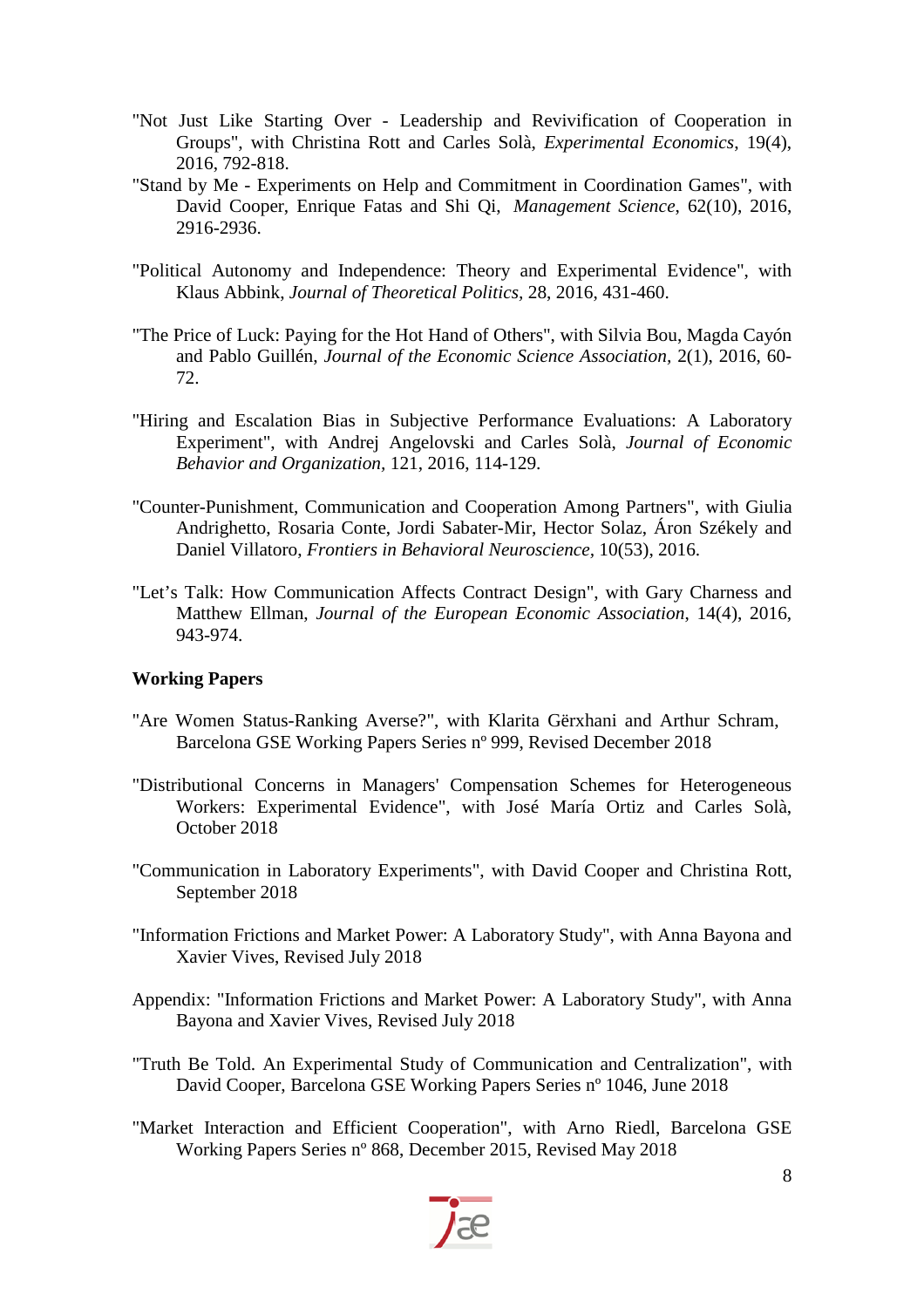- "A 'threat' is a 'Threat': Incentive Effects of Firing Threats with Varying Degrees of Performance Information", with Brice Corgnet, Roberto Hernán-González, José Mª Ortiz and Carles Solà, Barcelona GSE Working Papers Series nº 1023, February 2018
- "Equal and Unequal Profit Sharing in Highly Interdependent Work Groups: A Lab Experiment", with Andrej Angelovski and Carles Solà, February 2018

# **Presentations**

# **Conferences and Workshops**

"Deliberative Structures and the Impact on Voting Behavior under Social Conflict"

- Simposio de Análisis Económico, Madrid, December 2018.<br>- Workshop on Behavioral Game Theory, University of East
- Workshop on Behavioral Game Theory, University of East Anglia, July 2018, Plenary Session.
- "Information Frictions and Market Power: A Laboratory Study", 10th Berlin IO Day, Berlin, September 2018.
- "To Listen or not to Listen: An Experimental Study of Optional Communication", Economic Science Association World Meeting 2018, Berlin, June 2018.
- "Are Women Status-Ranking Averse?", The Fifth International Meeting on Experimental and Behavioral Social Sciences, (IMEBESS), Florence, May 2018.
- "Revisiting the Gender Effect of Competition: Social Status Concerns and Rivalry for Resources are Substitutes", European Workshop in Experimental and Behavioral Economics, (EWEBE), Tilburg University, May 2018.
- "Status Ranking: A Hidden Channel to Gender Inequality under Competition", COSME, Gender Economics Workshop, Fundación Ramón Areces, Madrid, May 2018.
- "Supply Function Competition, Private Information and Market Power: A Laboratory Study"
	- Economic Science Association European Meeting, Vienna, September 2017.
	- 44th Annual Conference of the European Association for Research in Industrial Economics (EARIE), Maastricht, The Netherlands, August 2017.
	- Barcelona GSE 10th Anniversary Research Workshops, Barcelona, March 2017.
	- European Workshop on Experimental and Behavioral Economics" (EWEBE) en Köln, University of Cologne, June 2016.

"Centralized vs Decentralized Management: An Experimental Study"

- Fourth International Meeting on Experimental and Behavioral Social Sciences, (IMEBESS) Universitat de Barcelona, Barcelona, April 2017.
- Behavioral Organization Design Workshop en Copenhagen Business School, December 2016, Keynote lecture.

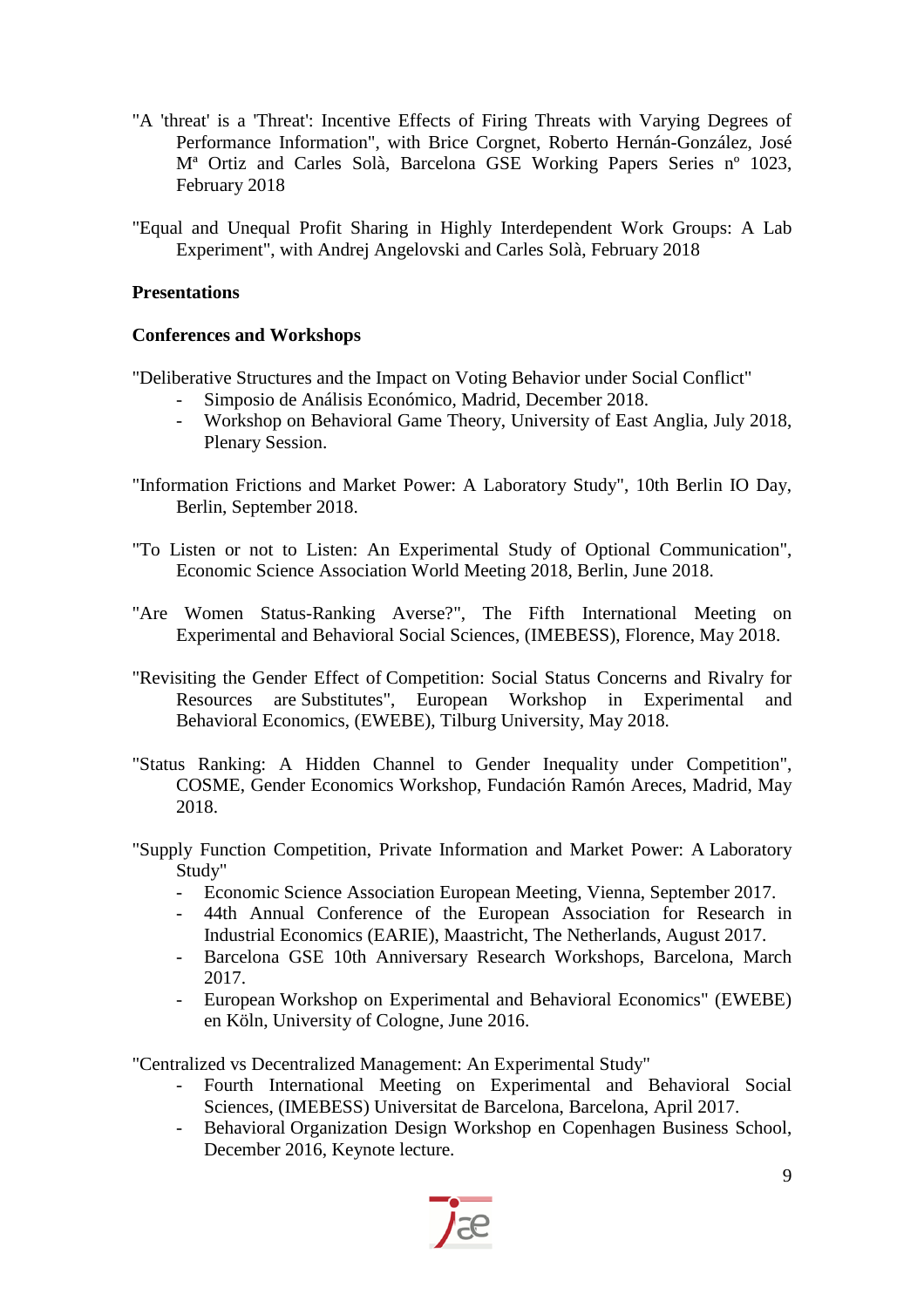- London Experimental Workshop (LEWorkshop), Middlesex University London, November 2016, Plenary Session.
- Stavanger Workshop on Behavioral Economics, University of Stanvanger, June 2016.
- 7th Southern Europe Experimental Team's Meeting, Malta, January 2016.
- "Income Inequality in Highly Interdependent Work Groups", Institutions and Cooperation Workshop, University of Exeter, May 2017.
- "The Impact of Deliberative Structures on Voting Behavior", European Workshop on Behavioral and Experimental Economics, (EWEBE), Bologna, May 2017.
- "Organisational Behaviour", 1st Latin-American Workshop in Experimental and Behavioural Social Sciences, Universidad del Valle, Cali (Colombia), September 2017, Keynote lecture.
- "Profit Sharing and Task Assignment in Highly interdependent Work Groups", Arne Ryde Workshop: Experimental Methods in the Study of Firms, Management and Entrepreneurs, Department of Economics, Lund University, October 2017.

"Market Interaction and Efficient Cooperation"

- 42nd Simposio de la Asociación Española de Economía (SAEe 2017), Barcelona, December 2017.
- Workshop on Social Preferences and Incentives, University of Nottingham, November 2016.

"Market Competition and Efficient Cooperation"

- "Recent Advances in Microeconomics", Korea University, Seoul, December 2016.
- Third International Meeting on Experimental and Behavioral Social Sciences (IMEBESS), Universitá Guido Carli, Roma, April 2016.

# **Seminars**

- "Dispelling Misconceived Beliefs: The Case of Rent Control", Max-Planck-Institute for Research on Collective Goods, Bonn, November 2018.
- "Social-Status Ranking and Gender Effects of Competition", Middlesex University, London, October 2018.

"Deliberative Structures and Their Impact on Voting Behavior under Social Conflict"

- International Max Planck Research School on Uncertainty, Jena, Germany, July 2018.
- LACEA-LAMES en Guayaquil (Ecuador), November 2018, invited session.
- Bilkent University, Microeconomics Seminar, Ankara, November 2017.
- Groupe d'Analyse et de Théorie Economique UMR5824 (GATE-CNRS) University of Lyon, June 2017.

"Status-ranking Aversion"

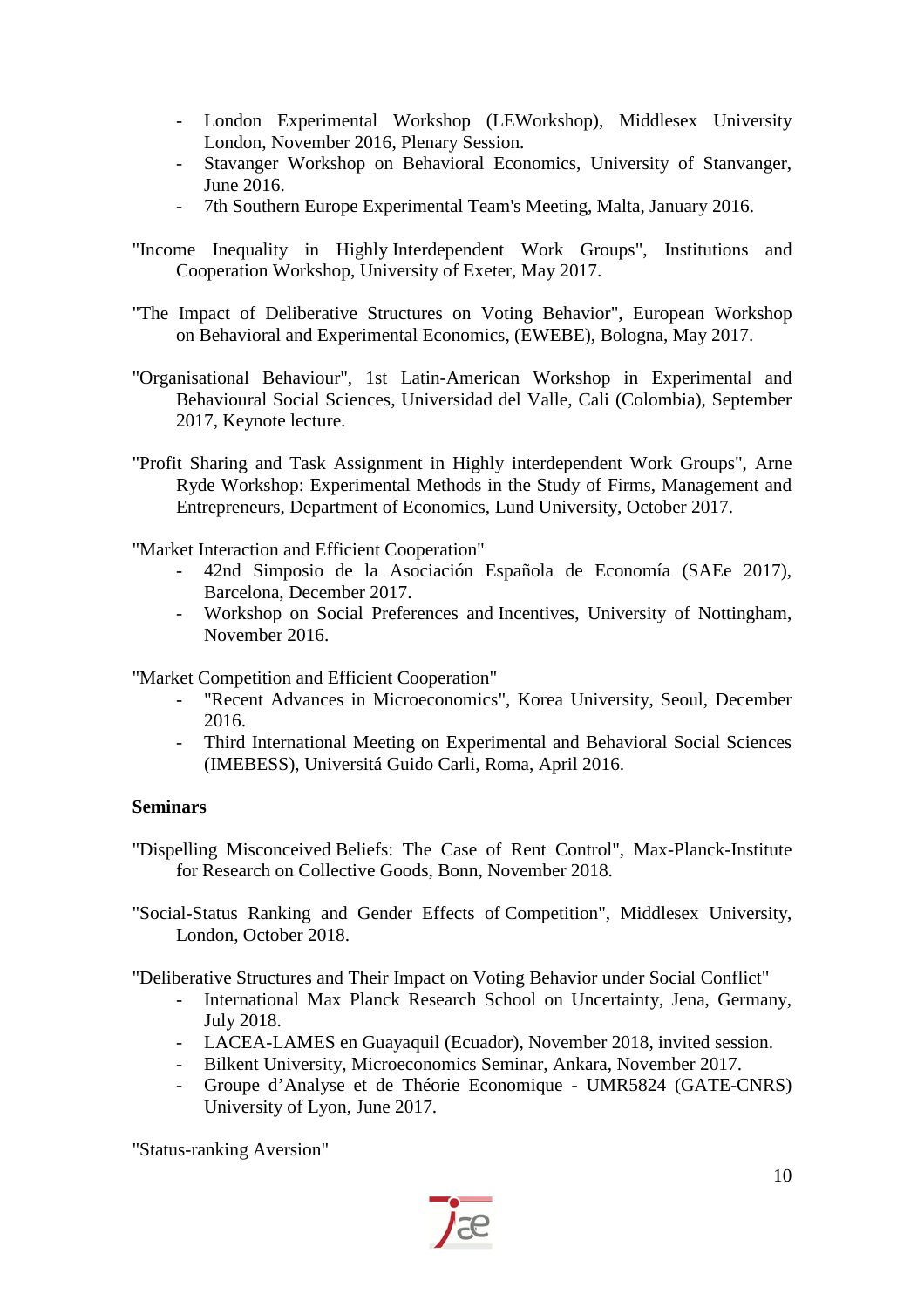- Alfred-Weber-Institut für Wirtschafts-Wissenschaften, Heidelberg University, Germany, January 2018.
- Workshop on Behavioral and Experimental Economics, LUISS Guido Carli, Roma, January 2018.
- "Equal and Unequal Profit Sharing in Highly Interdependent Work Groups: A Lab Experiment", Department of Eonomics*,* Universität Konstanz*,* June 2018.

"Do We Perceive Failing to Hear One's Voice Out as Disrespectful?"

- Workshop on Behavioral and Experimental Economics, LUISS Guido Carli, Roma, January 2018.
- EUI Interdisciplinary Experimental working group, European University Institute, Florence, October 2017.

"Centralized vs. Decentralized Management: An Experimental Study"

- Paris School of Economics, November 2017.
- Universität Paderborn, Alemania, May 2017.
- Faculté des Hautes Etudes Commerciales (HEC), Department of Organizational Behavior (OB), Université de Lausanne, April 2017.
- Tinbergen Institute, Erasmus University of Rotterdam, April 2016.
- Maastricht University, September 2016.

"Market Interaction and Efficient Cooperation"

- Institute of Economic Studies, Hungarian Academy of Sciences, Budapest, June 2017.
- University of Glasgow, Adam Smith Business School, May 2016.

"Market Competition and Efficient Cooperation"

- University of Kent, Canterbury, June 2016.
- University of Gothenburg, Sweden, September 2016.

#### **Other activities**

IMEBESS en EUI de Florencia, May 3, 2018, Conference Organizer.

- Fourth International Meeting on Experimental and Behavioral Social Sciences, (IMEBESS) at Universitat de Barcelona, 27-29 April 2017. Organizer.
- IDEAs, Universitat Autónoma de Barcelona, November 3, 2017. Organizer.
- Third International Meeting on Experimental and Behavioral Social Sciences (IMEBESS 2016), Universitá Guido Carli, Roma, 14-16 April 2016. Organizer.

#### **Graduate teaching**

6th Summer School in Behavioral Economics and Experimental Research: Institutions and Behavior, Conférence Universitaire de Suisse Occidentale, Kandersteg, Bern, 12-21 June 2018.

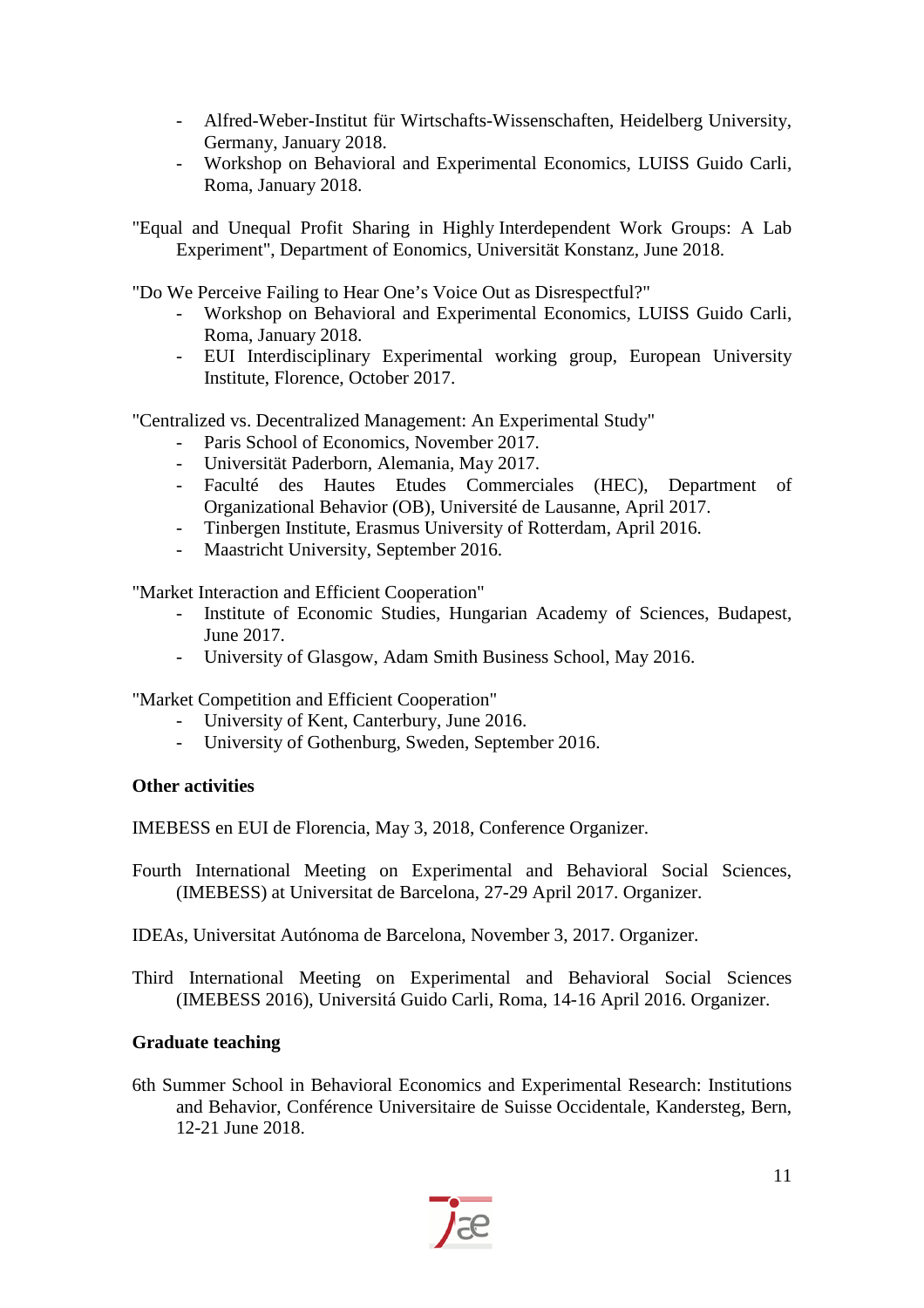Experimental Economics, IDEA Program, Universitat Autònoma de Barcelona, 2016- 2017, 2017-2018.

#### **Supervision of Doctoral dissertations**

- Jose María Ortiz Gómez, "Compensation Schemes when Workers have Different Characteristics: Three Experimental Essays", Departament d'Economia de la Empresa, Universitat Autònoma de Barcelona, July 27, 2017. Codirector with Carles Solà. Excellent.
- Dilan Okcuoglu, "Essays on Social Pressure: Choice and (Dis)Honesty", IDEA Program, Universitat Autònoma de Barcelona, October 9, 2017. Excellent.

# **Participation in PhD Juries**

Ahmad Barirani, "Three Experimental Studies on Entrepreneurship", Copenhagen Business School, April 13, 2018.

**\*\*\*\*\*\*\*\*\*\*\*\*\*\*\*\*\*\*\*\*\***

# **ROBERTO BURGUET PH.D. SUNY AT STONY BROOK 1988 RESEARCH PROFESSOR, CSIC**

# **On leave since 02/09/2017 Currently at the University of Central Florida**

#### **Publications**

- "Procurement Design with Corruption", *American Economic Journal-Microeconomics*, 9(2), 2017, 315-341.
- "Bertrand and the long run", (with József Sákovics), *International Journal of Industrial Organization*, 51, March 2017, 39–55.
- "Competitive Foreclosure", (with József Sákovics), *RAND Journal of Economics*, 48(4), 2017, 906–926.

#### **Working Papers**

"Coalitional Bargaining with Consistent Counterfactuals", (with Ramon Caminal), Barcelona GSE Working Paper nº 923, 2016

# **Presentations**

#### **Conferences and Workshops**

"Targeted Advertising and Costly Consumer Search"

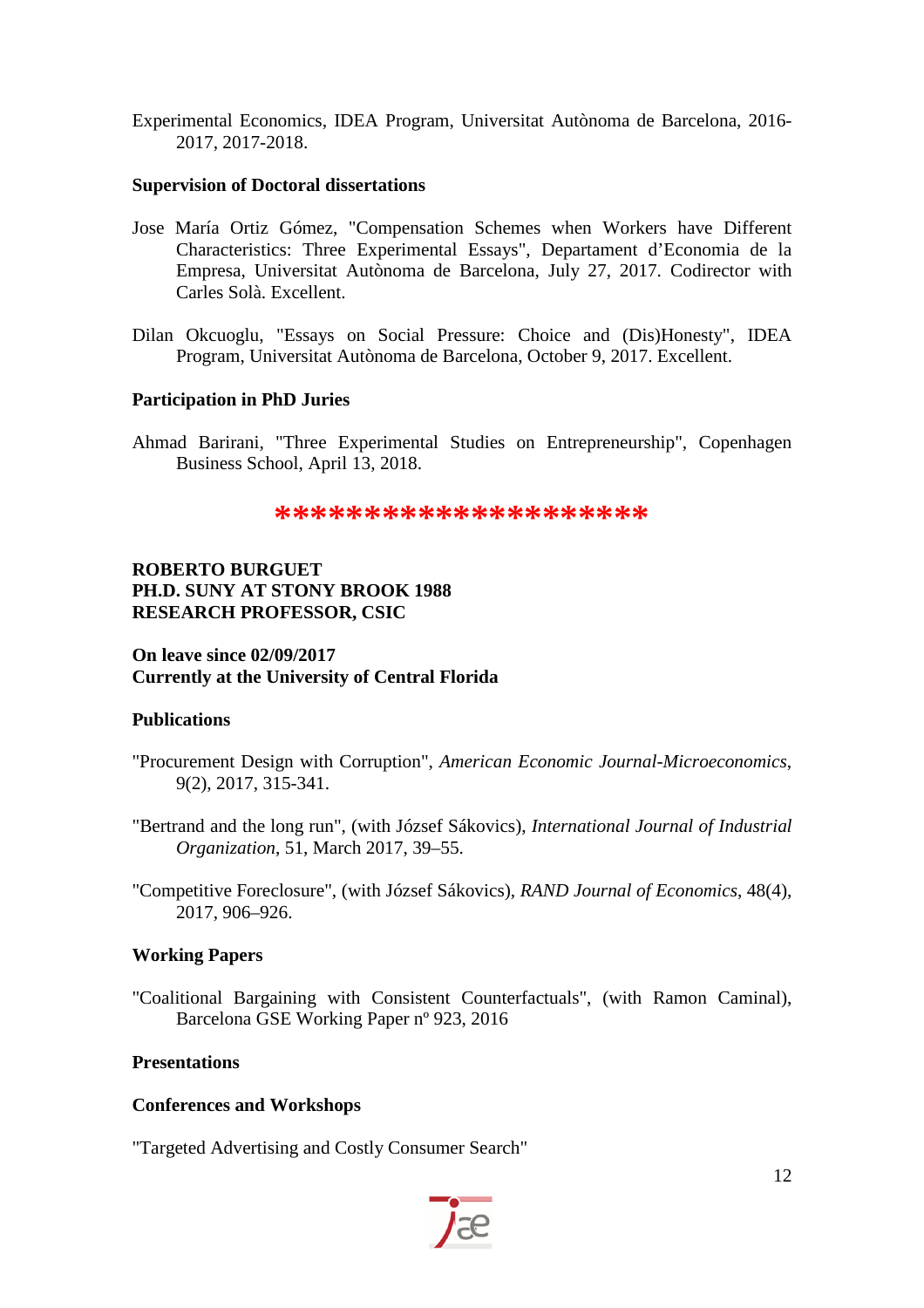- SEA Meetings, Tampa, Florida, November 2017.
- 15th Annual International Industrial Organization Conference, (IIOC 2017), Boston, April 2017.

"Coalitional Bargaining with Consistent Counterfactuals", 17th SAET Conference on Current Trends in Economics, Faro, June 2017.

# **Seminars**

"Bidding for Input in Oligopoly"

- University of Central Florida, January 2017
- Paris School of Economics, April 2016

"Coalitional Bargaining with Consistent Counterfactuals",

- Rutgers University, March 2017
- Arizona State University, March 2017

# **Other activities**

The Industrial Economics of Private-Public Relations, Barcelona GSE Summer Forum, Barcelona, 13-14 June 2016. Organizer with Ramon Caminal and Juanjo Ganuza.

# **Graduate teaching**

"Economics of Market Regulation", Competition and Market Regulation Program, BGSE, 2015-2016.

#### **Supervision of Doctoral dissertations**

Dolores Eulalia Gómez Urrego (Universidad Autónoma de Barcelona) "Three essays on efficiency, access to safe drinking and policy pollution control of water resources in Colombia"

# \*\*\*\*\*\*\*\*\*\*\*\*\*\*\*\*\*\*

# **RAMON CAMINAL PH.D. HARVARD UNIVERSITY 1987 RESEARCH PROFESSOR, CSIC**

#### **Publications**

- "Your Language or Mine: The Non-communicative Benefits of Language Skills", with Antonio di Paolo, forthcoming in *Economic Inquiry*.
- "Language Policy and Social Segmentation: Evidence from Catalonia", with Antonio Di Paolo, forthcoming in M Gazzola, T. Templin and B-A. Wickstrom (editors) *Language Policy and Linguistic Justice: Economic, Philosophical and Sociolinguistic Approaches*, Springer.

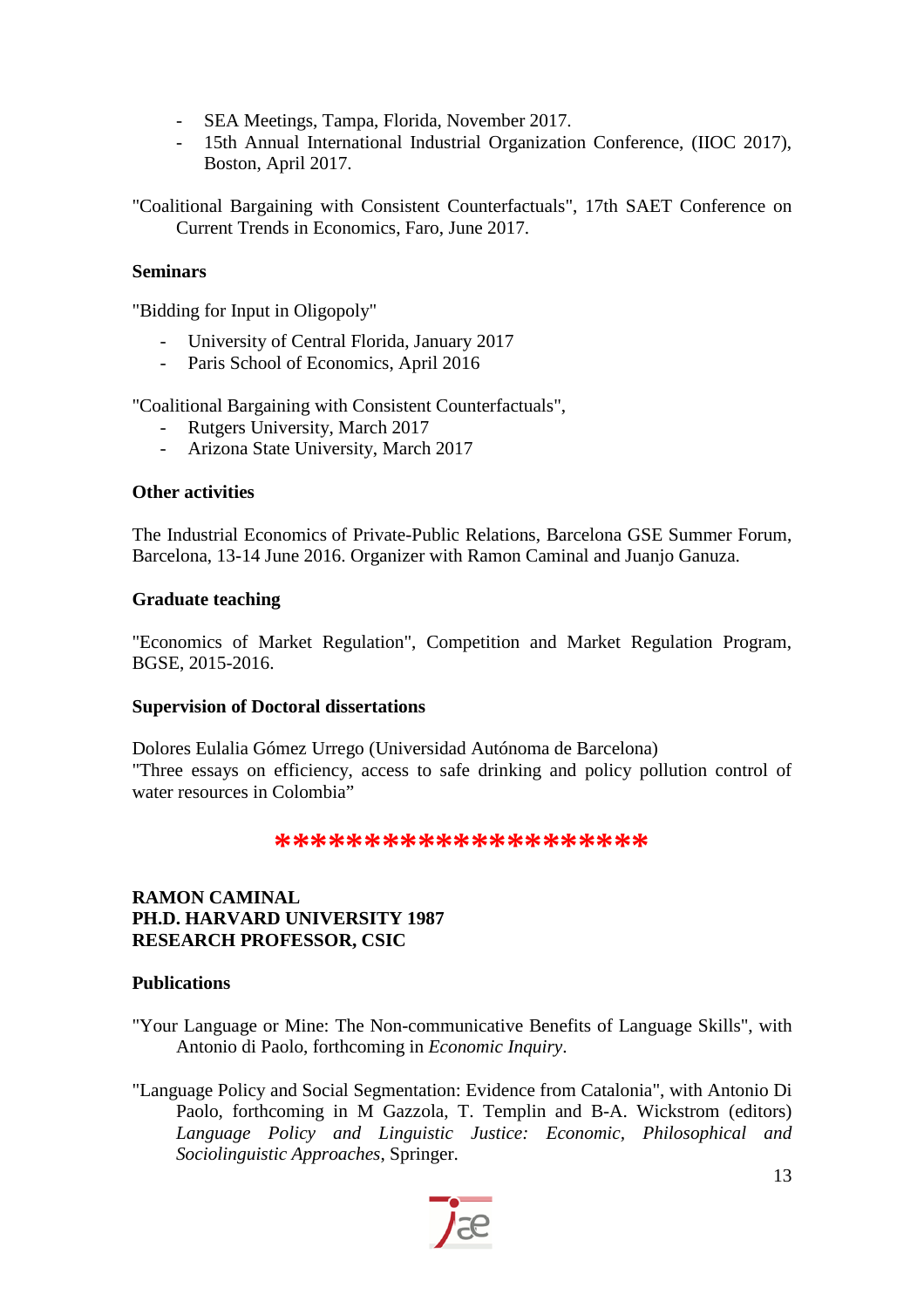"Dynamic Product Diversity", *Journal of Industrial Economics,* 64(1), 2016, 1-26.

"The Economic Value of Reciprocal Bilingualism", in M. Gazzola and B.A. Wickström (editors), *The Economics of Language Policy*, MIT Press, Chapter 5, 2016.

# **Working Papers**

- "Linguistic Skills and the Intergenerational Transmission of Language", with Lorenzo Cappellari and Antonio Di Paolo, Barcelona GSE Working Papers Series nº 1053, August 2018.
- "Coalitional Bargaining with Consistent Counterfactuals", with Roberto Burguet, Barcelona GSE Working Papers Series nº 923, 2016. New version June 2018.

"Time-limited loyalty rewards", work in progress.

# **Presentations**

# **Conferences and Workshops**

"Linguistic Skills and the Intergenerational Transmission of Language", Western Economic Association International, 93rd Annual Conference, Vancouver, June 2018.

"The Dynamic Provision of Product Diversity under Duopoly",

- Western Economic Association International, 93rd Annual Conference, Vancouver, June 2018.
- 45th Annual Conference EARIE, Athens, August 2018.

"Coalitional Bargaining with Consistent Counterfactuals",

- 70<sup>th</sup> European Meeting Econometric Society, Lisboa, August 2017.
- 41 Simposio de la Asociación Española de Economía, Bilbao, December 2016.

"Your Language or Mine?",

- First Catalan Economic Society Conference (CESC), Barcelona, May 2017.
- Royal Economic Society Conference 2016, University of Sussex, Brighton, United Kingdom, March 2016.
- "The Economics of Multilingualism", IDEAs, Universitat Autònoma de Barcelona, October 2016.

#### **Other activities**

Digital Economy: Information, Innovation and Organization, Barcelona Summer Forum, Barcelona, June 2017. Discussant del paper de: OLE JANN (Nuffield College, University of Oxford), "An Informational Theory of Privacy" (with Christoph Schottmüller)

Session chair

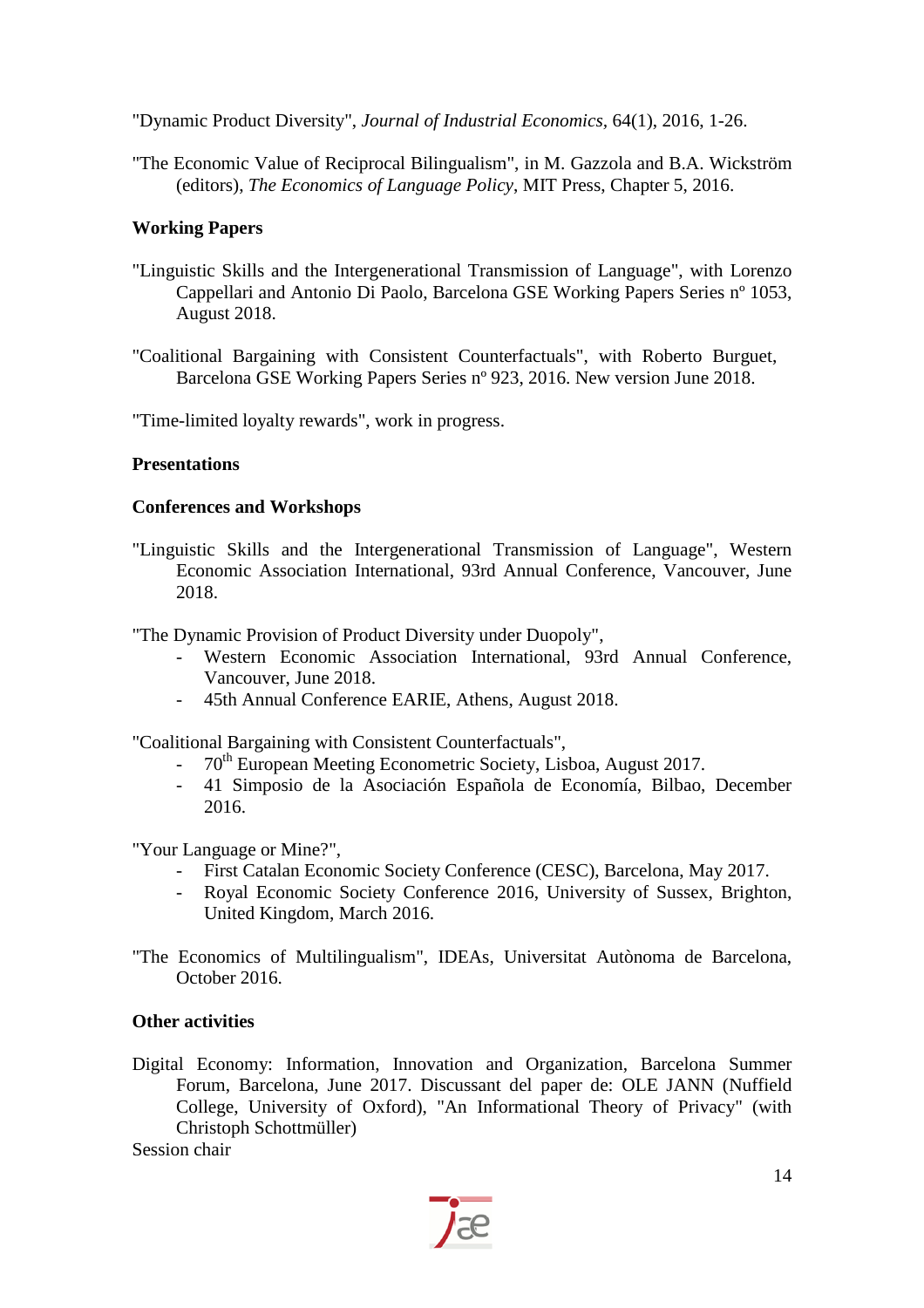- 1st Catalan Economic Society Conference, Barcelona, May 2017.
- 45th Annual Conference EARIE, Athens, August 2018.
- 41 Simposio de la Asociación Española de Economía, Bilbao, December 2016.

#### **Graduate teaching**

- Microeonomics II, IDEA Program, Universitat Autònoma de Barcelona, 2016-2017, 2017-2018, 2018-2019.
- Microeconomics (Markets, Strategies and Information), Competition and Market Regulation Program, Public Policy Program, BGSE, 2017-2018, 2018-2019.

#### **Supervision of Doctoral dissertations**

Member of the Thesis Committee of Sahir Safi ("Essays on Networks, Social Ties, and Labor Markets"), IDEA UAB, September 2018.

# **Miscellanea**

Member of the Executive Committee of European Association of Industrial Economics (EARIE)

Member of the scientific committee of the Second Catalan Economic Society Conference, Barcelona 2019.

Organizer, Workshop on the Industrial Economics of Private-Public Partnerships, BGSE Summer Forum, Barcelona, June 2016.

#### **\*\*\*\*\*\*\*\*\*\*\*\*\*\*\*\*\***

# **ANA RUTE CARDOSO PH.D. EUROPEAN UNIVERSITY INSTITUTE 1997 RESEARCH SCIENTIST, CSIC**

#### **Publications**

- "The Long-run Impact of Minimum Wages on Workers' Careers: Evidence from Two Decades of Longitudinal Linked Employer-employee Data", forthcoming in *Scandinavian Journal of Economics*.
- "Firms and Labor Market Inequality: Evidence and some Theory", with David Card, Joerg Heining, and Patrick Kline, *Journal of Labor Economics*, 36(S1), 2018, S13-S70.
- "What Drives the Gender Wage Gap? A Look at the Role of Firm and Job-title Heterogeneity", with Paulo Guimarães and Pedro Portugal, *Oxford Economic Papers*, 68(2), 2016, 506-524.

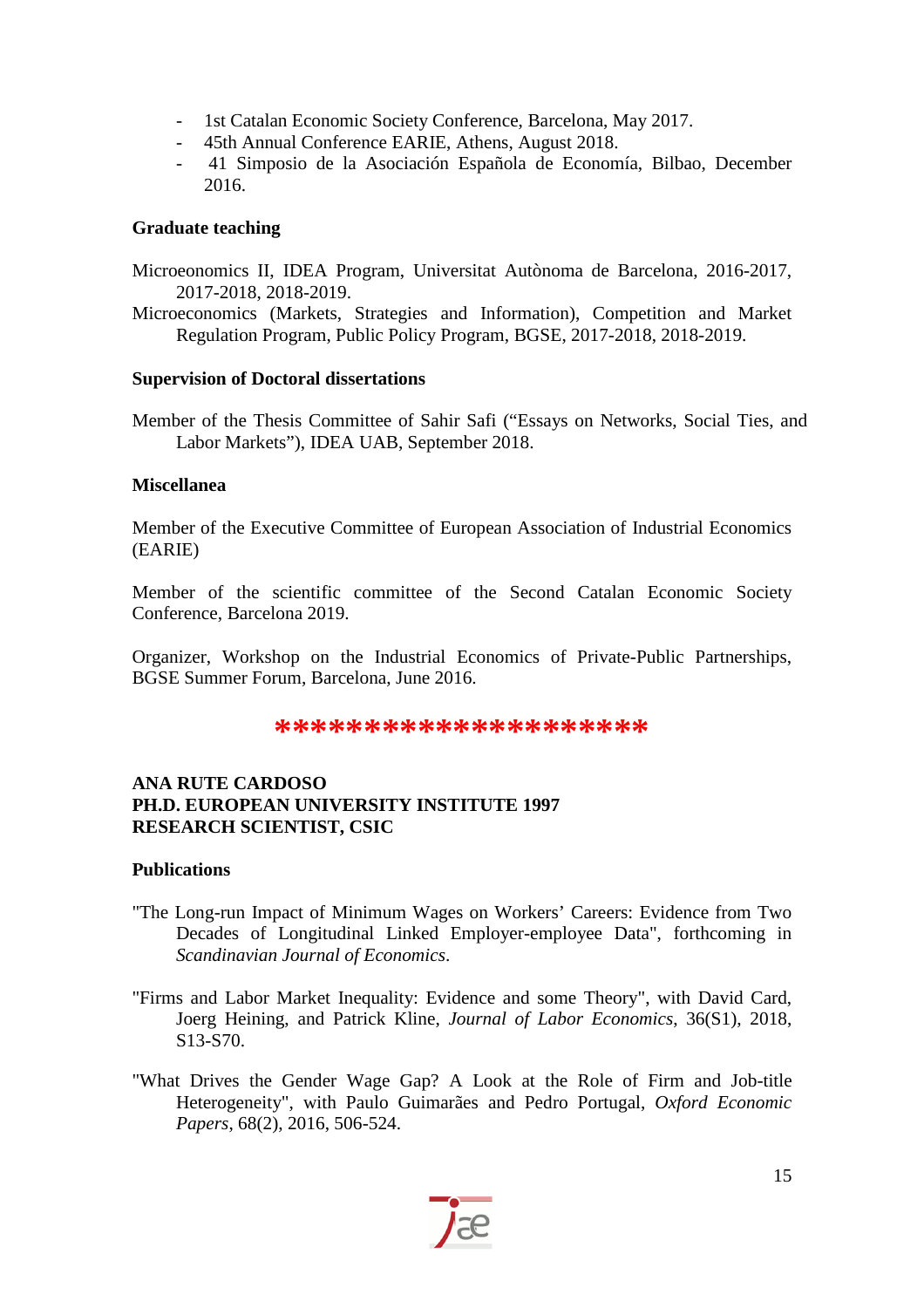- "Bargaining, Sorting and the Gender Wage Gap: Quantifying the Impact of Firms on the Relative Pay of Women.", with David Card and Patrick Kline, *Quarterly Journal of Economic*s, 131(2), 2016, 633-686.
- "Misperceptions of Unemployment and Individual Labor Market Outcomes", with Annalisa Loviglio and Lavinia Piemontese, *IZA Journal of Labor Policy*, 5(13), 2016.

# **Working Papers**

- "Can Economic Pressure Overcome Social Norms? The Case of Female Labor Force Participation", with Louis-Philippe Morin, IZA discussion paper 11822, Bonn: Institute for the Study of Labor, 2018 and BGSE discussion paper 1051, Barcelona, Barcelona Graduate School of Economics, 2018.
- "The Returns to Schooling Unveiled", with Pedro Portugal, Paulo Guimaraes, and Hugo Reis, IZA discussion paper 11419. Bonn: Institute for the Study of Labor, 2018.

#### **Presentations**

#### **Conferences and Workshops**

- "Can Economic Pressure Overcome Social Norms? The Case of Female Labor force Participation", European Association of Labour Economists, EALE Annual conference, Lyon, France, September 2018.
- "The Rise in Female Employment: Implications of a Demand-driven Process",  $12<sup>th</sup>$ Annual Meeting of the Portuguese Economic Journal, Lisbon, Portugal, July 2018.
- "Sex Ratios and Women's Employment: Demand versus Supply Channels", IZA World Labor Conference 2018, Berlin, June 2018.
- "Wages at the Collective Bargaining Stage", *Nova School of Business and Economics, World Bank and Bank of Portugal International Research Conference on Wage Inequality in Europe, the U.S. and Latin America: Trends and Puzzles*, Nova School of Business and Economics, Lisbon, Portugal, June 2016.

#### **Seminars**

- "Can Economic Pressure Overcome Social Norms? The Case of Female Labor Force Participation." Economics Seminar, Nova SBE, Lisbon, Portugal, November 2018.
- "Sex Ratios and Women's Employment: Demand Versus Supply Channels"
	- Department of Economics, Oxford University, March, 2018.
	- Department of Economics, Bologna University, March 2018.

#### **Other activities**

Visiting Fellow, Bank of Portugal, November-December 2018.

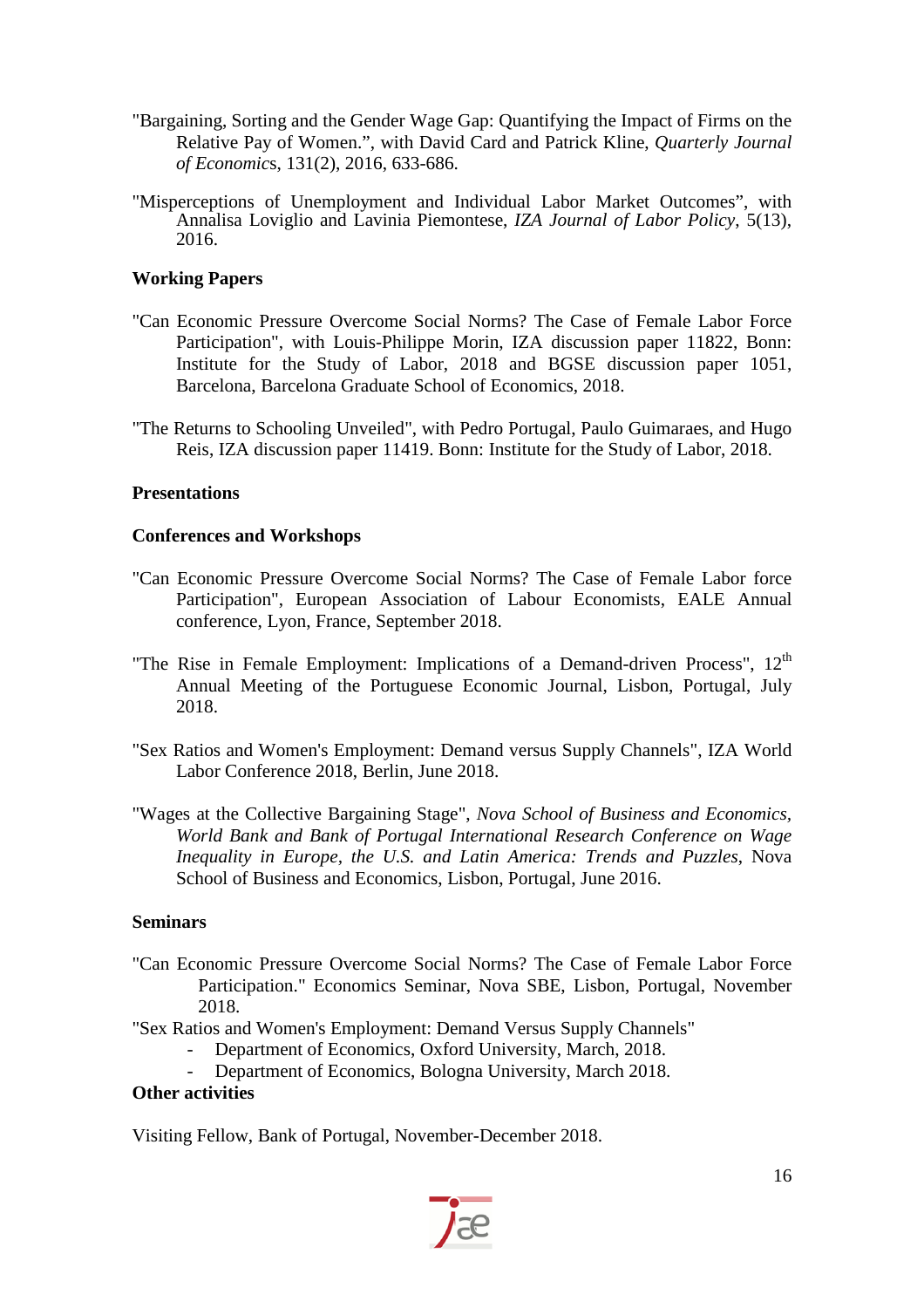Visiting Scholar, University of California, Berkeley, Economics Department, USA, April-May 2016.

- 43rd Simposio de la Asociación Española de Economía-Spanish Economic Association (SAEe), Madrid, December 2018. Member of Scientific Committee.
- European Association of Labour Economists, EALE Annual Conference, Lyon, France, September, 2018. Member of Scientific Committee, Discussant and Session Chair.
- 33rd European Economic Association Annual Congress, Cologne, Germany, August 2018. Member of Scientific Committee.
- 11<sup>th</sup> Meeting of the Portuguese Economic Journal, Vila Real, Portugal, July 2017. Member of Scientific Committee.
- Inaugural Conference of the Asian and Australasian Society of Labour Economics (AASLE), Canberra, Australia, December 2017. Member of Scientific Committee.
- 42nd Simposio de la Asociación Española de Economía-Spanish Economic Association (SAEe), Barcelona, December 2017. Member of Scientific Committee.
- Annual Conference of the European Association of Labour Economists, St. Gallen, Switzerland, September 2017. Member of Scientific Committee.
- Chair of the panel "Globalization and technology", Conference on Equality: Impacts, Conflicts, and Challenges, organized by Foundation Francisco Manuel dos Santos, Lisbon, Portugal, September 2017.
- 41st Simposio de la Asociación Española de Economía-Spanish Economic Association (SAEe), Bilbao, December 2016. Member of Scientific Committee.
- Annual Conference of the European Association of Labour Economists, Ghent, Belgium, September 2016. Member of Scientific Committee.
- Annual Conference of the European Society for Population Economics, Berlin, Germany, June 2016. Member of Scientific Committee.

#### **Graduate teaching**

Labor Markets, Economics of Public Policy Program, Barcelona GSE, 2017-2018

Economics of Labor Market Policy, Economics of Public Policy Program, Barcelona GSE, 2017-2018.

Economics of Labor Market Policy, Economics of Public Policy Program, Barcelona GSE, 2015-2016.

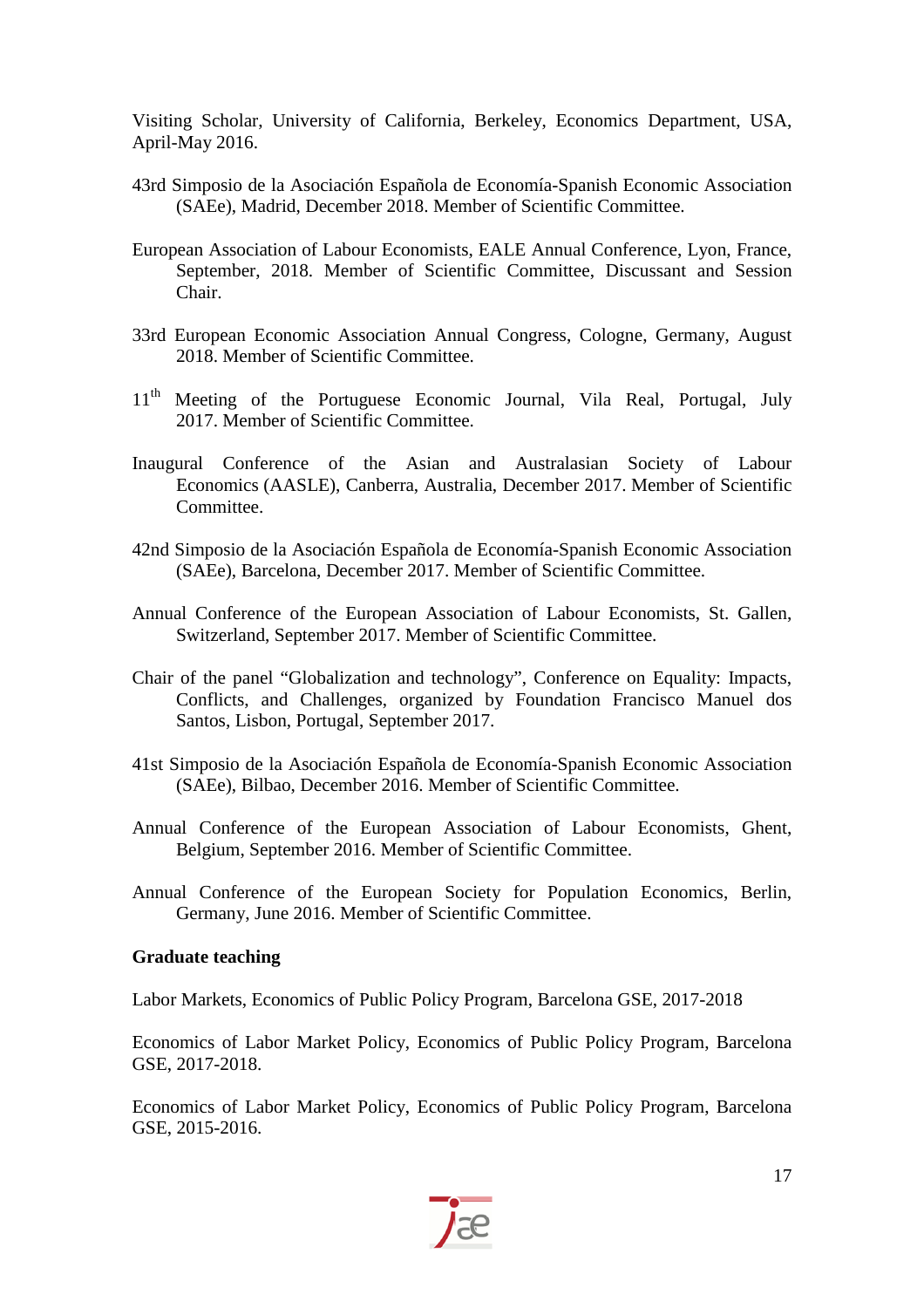#### **Supervision of Doctoral dissertations**

Jose García-Louzao Pérez, "Essays on Labor Economics", PhD in Economics, International Doctorate in Economic Analysis, Universitat Autònoma de Barcelona, Spain, on-going

# **Supervision of Master Theses**

Oriana Alvarez Vos, "The Impact of Regulations on Female Employment Formality: The Colombian Case", Master's Thesis, Master in Applied Research in Economics and Business, Universitat Autònoma de Barcelona, Spain, thesis defended September 13, 2017.

# **Participation in PhD Juries**

- Ana Figueiredo, "Essays on the Allocation of Talent", PhD in Economics, Universitat Pompeu Fabra, Spain, September 28, 2018.
- Gabriela Galassi, "Essays in Labor Economics and Public Policy", PhD in Economics, European University Institute, Florence, Italy, June 13, 2018.
- Maria Lombardi, "Essays in Applied Microeconomics", PhD in Economics, Universitat Pompeu Fabra, Spain, September 12, 2017.

# **Participation in Masters Juries**

- Liu Yifei, "The Intangible Effect of Environment Policy and Happiness", Master in Economics IDEA, Universitat Autònoma de Barcelona, July 6, 2017.
- Pablo Amor, "Misallocation and the Common Agriculture Policy", Master in Economics IDEA, Universitat Autònoma de Barcelona, July 6, 2017.
- Guillermo Cabanillas, "Random Income Shocks Affecting Consumption for "luxury" Goods: Evidence from the Spanish National Statistics Institute", Master in Economics IDEA, Universitat Autònoma de Barcelona, July 6, 2017.
- Bruno Conte, "Civil Conflicts in Africa and Refugee Flows", Master in Economics IDEA, Universitat Autònoma de Barcelona, July 6, 2017.
- Hadar Gafni, "Effects of Islamist Terror Attacks and the Travel Ban on Sociallending", Master in Economics IDEA, Universitat Autònoma de Barcelona, July 6, 2017.
- Aldo Lo Presti, "Climate Change, Droughts and Conflicts", Master in Economics IDEA, Universitat Autònoma de Barcelona, July 6, 2017.

\*\*\*\*\*\*\*\*\*\*\*\*\*\*\*\*\*\*\*\*\*

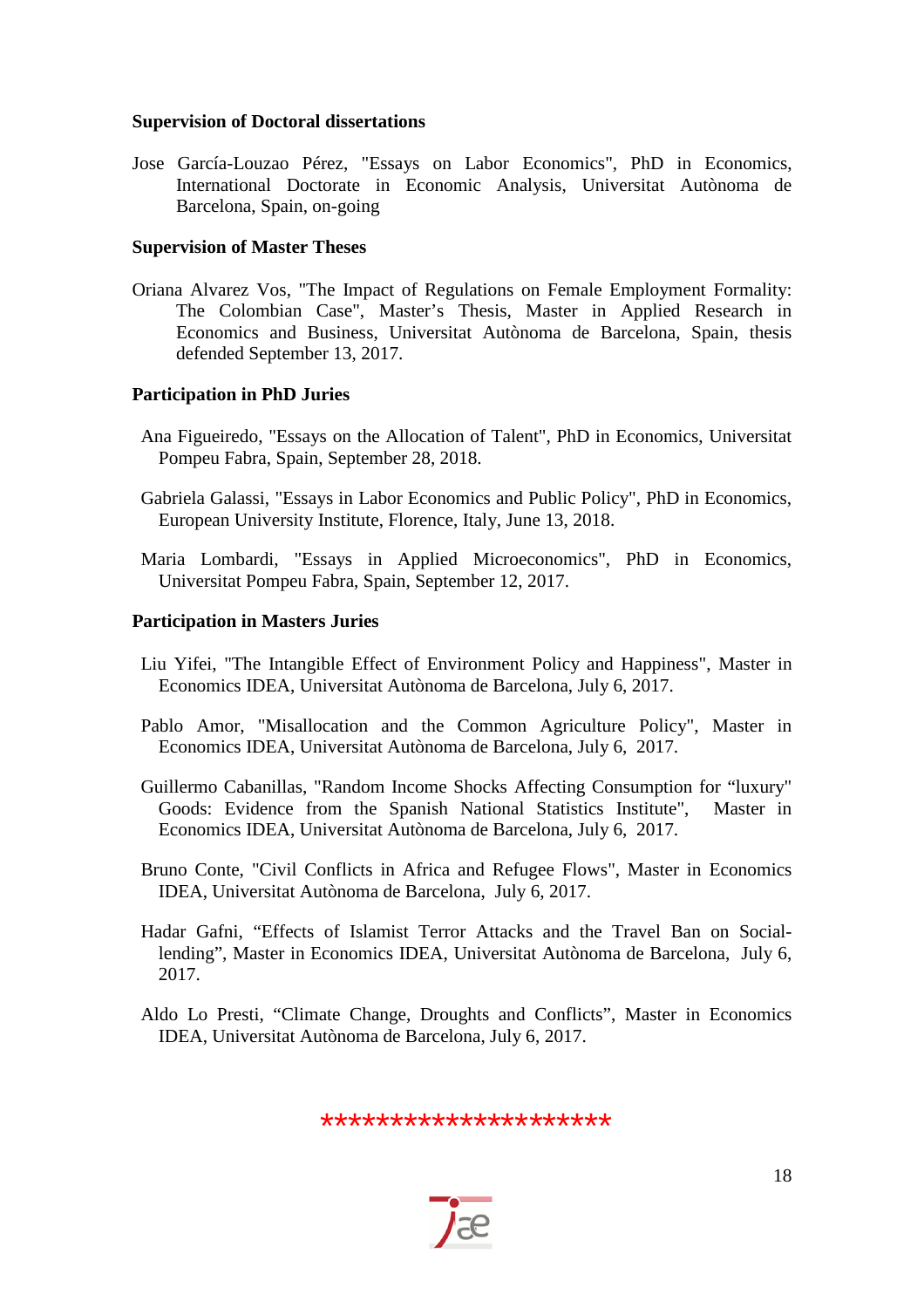# **MATTHEW ELLMAN PH.D. HARVARD UNIVERSITY 1999 TENURED SCIENTIST, CSIC**

# **Publications**

- "Fraud Tolerance in Optimal Crowdfunding", with Sjaak Hurkens, forthcoming in *Economics Letters*.
- "Choosing and Not Choosing with and without Communication: Experimental Results on Contract Design and Selection", with Gary Charness, *Journal of Institutional and Theoretical Economics,* 172(1), 2016, 142-157.

# **Working Papers**

"A Simple Model of Crowdfunding Dynamics", with Michele Fabi, 2018.

"Online Social Networks: Approval by Design", 2018.

"Optimal Crowdfunding Design" with Sjaak Hurkens, 2018.

# **Presentations**

# **Conferences and Workshops**

- "Mechanism Design against Harvey Weinstein", Economics in the Digital Era, Fundación BBVA Project on Digital Economics Workshop, Barcelona, December 2018.
- "Online Social Networks: Approval by Design", 16<sup>th</sup> Media Economics Workshop, Università del Salento, Italy, October 2018.
- "Ratings Design and Participation in Online Networks: The Quality/Quantity Tradeoff", 2nd Workshop on Advances in Industrial Organization, Università degli Studi di Bergamo, Italy, October 2018.

"Online Social Networks Design"

- XXXIII Jornadas de Economia Industrial, Universitat de Barcelona, September 2018.

- Digital Economics, Summer Forum 2018, Barcelona, June 2018.

- 3rd Economics of Platforms Workshop, Rome, April 2018.

"Strategic Grouping and the Search for Quality Journalism, Online versus Offline", with Tomás Rodríguez-Barraquer

- 44th Annual Conference of the European Association for Research in Industrial Economics (EARIE), Maastricht, The Netherlands, 31 August – 2 September 2017.

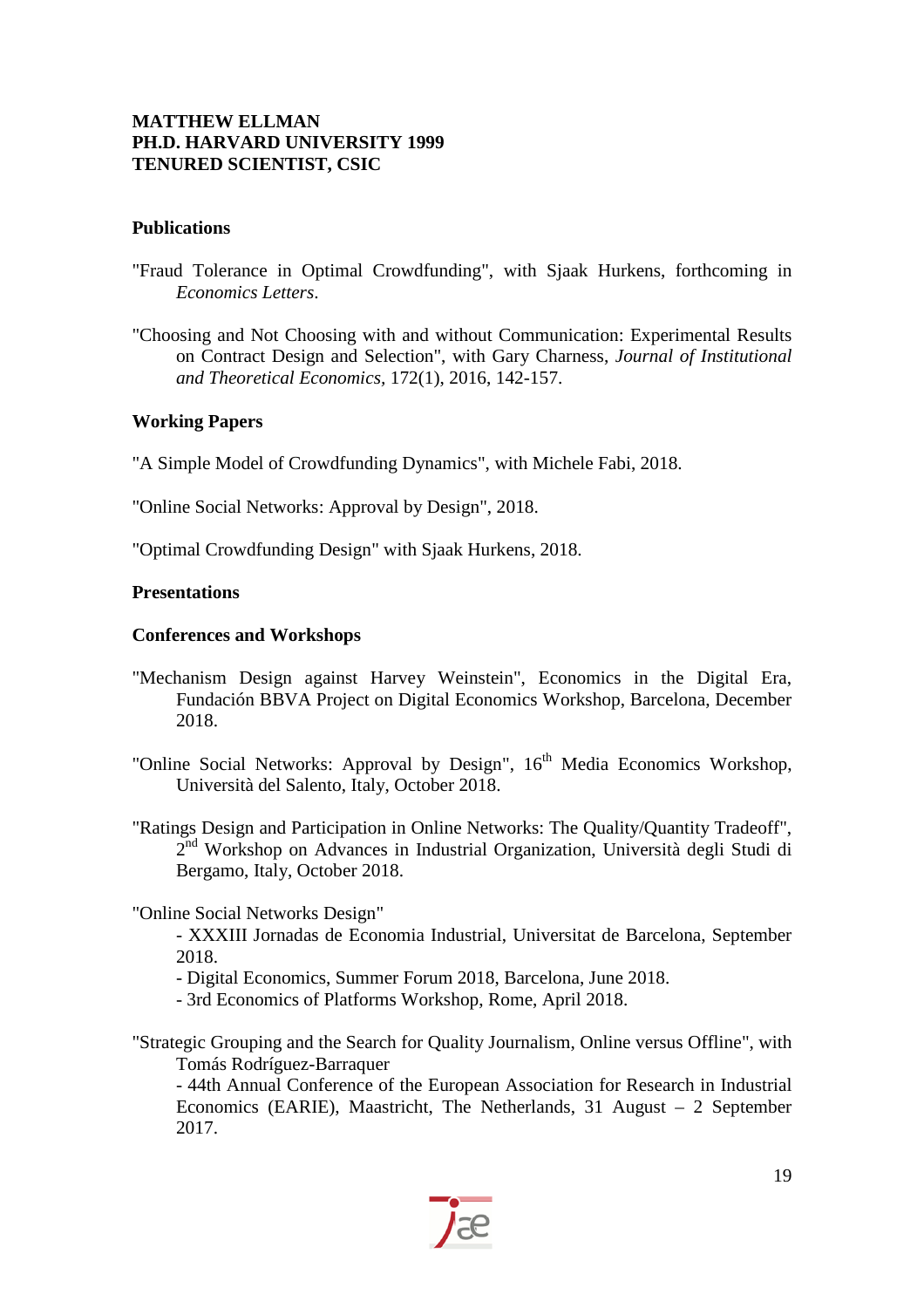- Tenth conference on "The Economics of Intellectual Property, Software and the Internet", Toulouse, January 2017.

- "Digital Economics: Promises and Pitfalls", IDEAs, Universitat Autònoma de Barcelona, November 2017.
- "Online and Offline Quality with Endogenous Organization", (with Tomás Rodríguez-Barraquer), The Digital Economy: Information, Innovation and Organization, Barcelona Summer Forum, Barcelona, June 2017.

# **Seminars**

- "Online Social Networks: Approval by Design", Department of Economics, Humboldt University, Berlin, July 2018.
- "Engineering Approval on Online Social Networks", Bellaterra MicroLab Seminar, UAB, Barcelona, April 2018.
- "Optimal Crowdfunding Design", Microeconomics Seminar, University of Zurich, October 2016. Invited seminar.

#### **Other activities**

- Digital Economics, Summer Forum 2018, Barcelona, June 2018. (Organizer with Sjaak Hurkens and Sandro Shelegia)
- XXXIII Jornadas de Economía Industrial, Universitat de Barcelona, September 2018. Member of Scientific Committee and Session Chair.
- Digital Economy: Information, Innovation and Organization, Barcelona Summer Forum, Barcelona, June 2017. (Organizer with Sjaak Hurkens)
- 15th Annual Media Economics Workshop, UPF, Mercè Rodoreda building, Barcelona**,**  October 2017. (Organizer with Ruben Enikolopov)
- 43rd EARIE Annual Conference, University Nova of Lisbon, Lisbon, Portugal, August 2016. Session Chair: Organizations.

Co-editor: Annals of Public and Cooperative Economics, 2016-

#### **Supervision of Doctoral dissertations**

Michele Fabi, Doctorate in Economic Analysis, Universitat Autònoma de Barcelona, Spain, on-going.

#### **\*\*\*\*\*\*\*\*\*\*\*\*\*\*\*\*\***

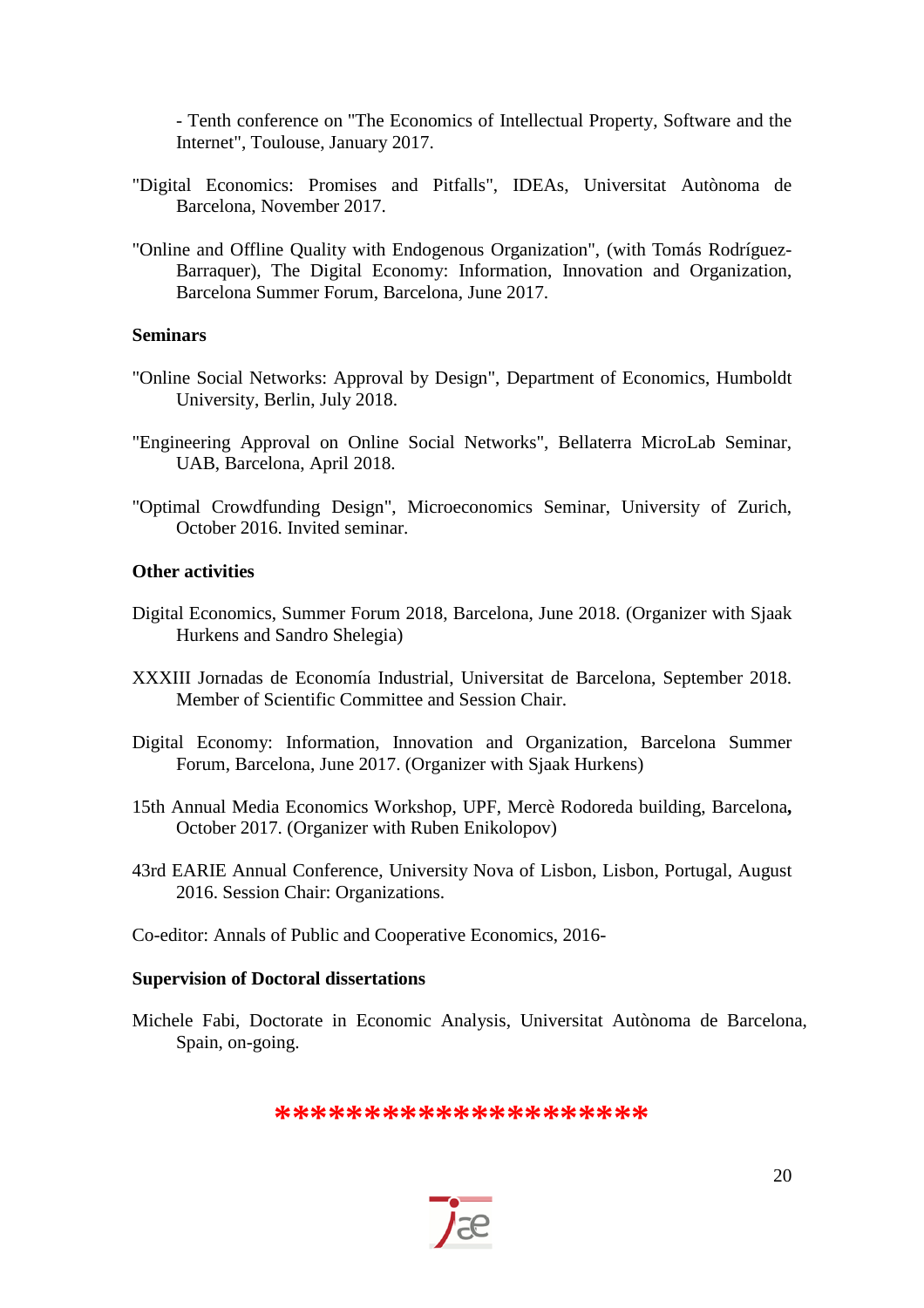# **JOAN ESTEBAN PH.D. OXFORD UNIVERSITY 1988 AND UAB 1973 RESEARCH PROFESSOR, CSIC**

#### **Publications**

- "Liberté, Égalité... Religiosité", with Gilat Levy and Laura Mayoral, *Journal of Public Economics,* 164, 2018, 241-253.
- "Inequality and Conflict", Lectures on Inequality at the University of Luxemburg, *The Journal of Income Distribution*, 2018, 1-25. open source ISSN: 1874-6322.
- "Religiosity and Economic Performance: The Role of Personal Liberties", with Laura Mayoral, forthcoming in *Advances in the Economics of Religion*, Sriya Iyer, Jared Rubin and Jean-Paul Carvalho (eds)*,* Palgrave 2018.
- "Conflict and Development", with Debraj Ray, *Annual Review of Economics*, 9, 2017, 263-293.
- "Incentives and Constraints for Mass Killings", with Massimo Morelli and Dominic Rohner, in *Economic Aspects of Genocides, Other Mass Atrocities, and their Prevention*, Charles H. Anderton and Jurgen Brauer Eds., Oxford University Press, 2016, 172- 189.

#### **Working Papers**

"Benevolent Mediation in the Shadow of Conflict", with Andrea Canidio, March 2018,

- "Personal Liberties, Religiosity and Effort", with Gilat Levy and Laura Mayoral, June 2018.
- "The Survival and Demise of the State: A Dynamic Theory of Secessions", with Sabine Flamand, Massimo Morelli and Dominic Rohner, April 2018.

#### **Presentations**

#### **Conferences and Workshops**

"A Dynamic Theory of Secessions", Petralia Sottana 2018: Applied Economic Workshop, Petralia, Sicilia, July 2018.

"Income Inequality and Social Conflict"

- Departamento de Fundamentos de Análisis Económico, Universidad de Murcia, June 2018.

- The Future of Inequality: Technology, Political Economy, and Policy, The C.V. Starr Center for Applied Economics, New York University Stern School of Business, New York, April 2017.

"The Political Economy of Income Inequality", Aix-Marseille School of Economics, Aix Marseille Université, May 2018.

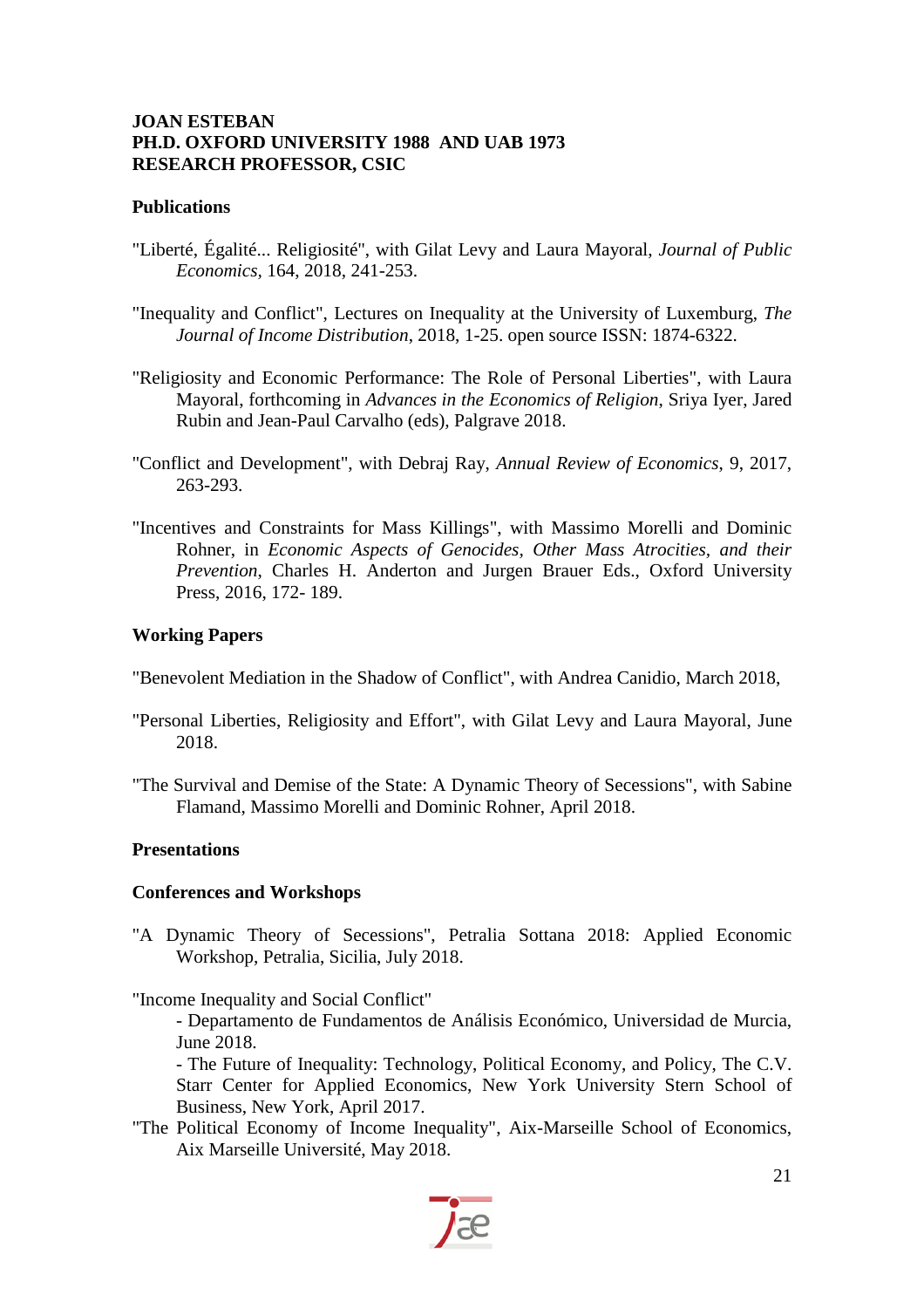"The Survival and Demise of the State: A Dynamic Theory of Secessions" - 9th Annual LSE-NYU Conference on Political Science and Political Economy, London, May 2018. - ThReD workshop, Theoretical Research in Development Economics, IGIER, Innocenzo Gasparini Instiute for Economic Research, Università Bocconi, Milano, June 2018.

- "Income Inequality and Class Conflict", Health Economics and Social Choice A Workshop in Honor of Carmen Herrero, Universitat d'Alacant, April 2018.
- The Eighth Doctoral Meeting of Montpellier, Université de Montpellier, South of France, April 2018, Invited Keynote speaker.
- "Liberté, Égalité, …Religiosité", Cambridge-INET Conference, International Economic Association Roundtable on The Economics of Religion, Cambridge, July 2017.
- "Class Conflict", IX Workshop on Institutions, Individual Behavior and Economic Outcomes, *Workshop on Political Economy* L'Alghero, June 2017. Keynote Lecture.

"Benevolent Mediation in the Shadow of Conflict"

- *-* Workshop on Political Economy, L'Alghero, June 2017.
- Workshop Prediction for Prevention, Barcelona, May 2017.

#### **Seminars**

"Income Inequality and Class Conflict"

- Departamento de Fundamentos de Análisis Económico, Universidad de Murcia, June 2018.
- New Economic School, Moscow, December 2017.
- "The Survival and Demise of the State: A Dynamic Theory of Secessions", New Economic School, Moscow, December 2017.
- "Liberté, Égalité, … Religiosité", Departamento de *Fundamentos de Análisis Económico,* Universitat d'Alacant, November 2017.
- "A Dynamic Theory of Secession", Dondena Political Seminar Series, Università Bocconi, Milano, November 2016.
- "Liberty, Religiosity, and Effort", School of Business- University of Miami, April 2016.

# **Other activities**

Member of the Scientific Council of the Aix-Marseille School of Economics. Since January 2013.

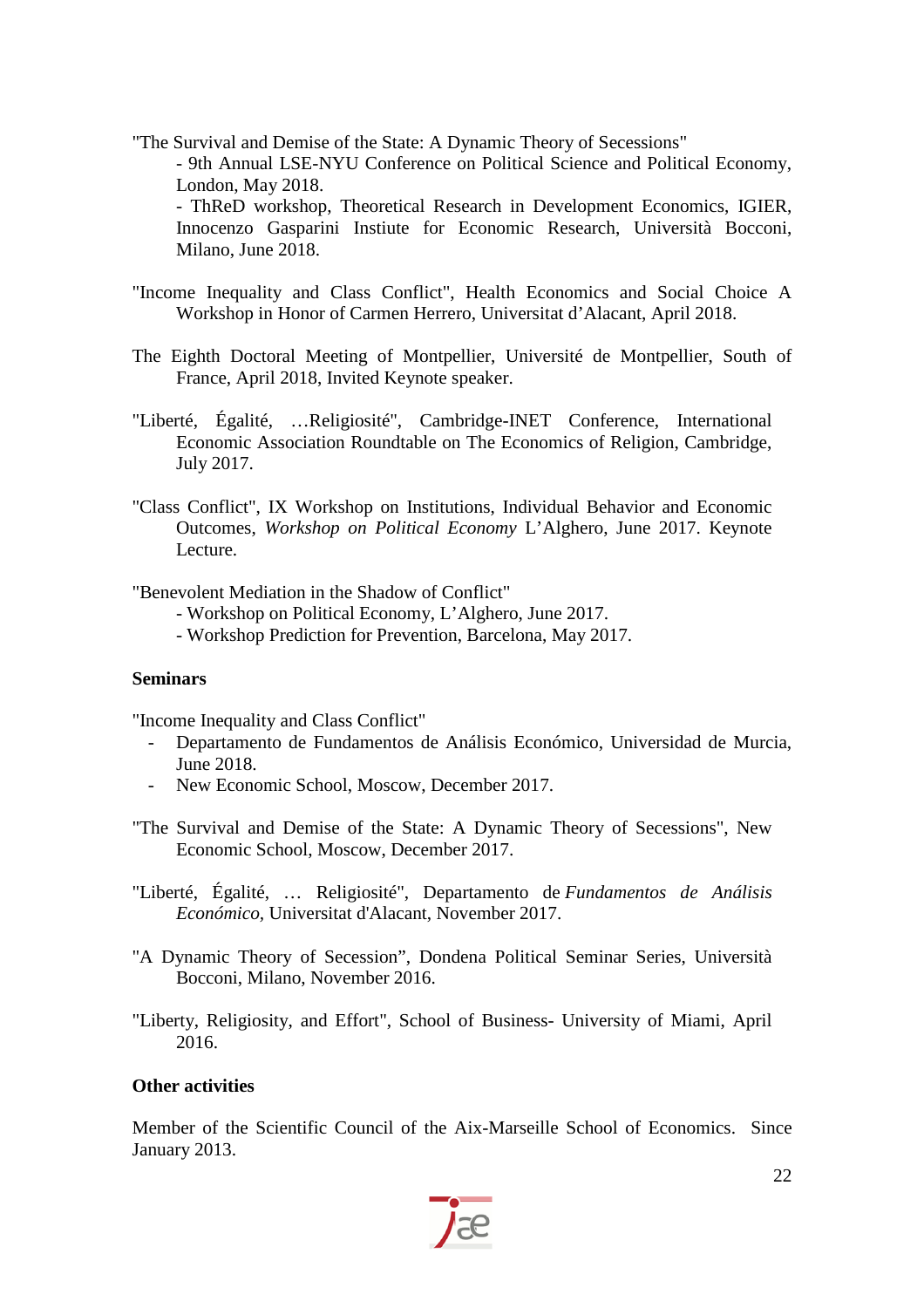Member of the executive committee of the International Economic Association. Since June 2014.

Member of the Board of Directors of the Global Development Network. Since June 2015.

- Workshop: Prediction for Prevention of Armed Conflict The Workshop, 15-16 May 2017, Barcelona (organizer with Laura Mayoral and Hannes Mueller)
- Session Chair: Mid-Year Conference "Economic Development and Institutions" (EDI) Conference, Université de Namur, Bélgica, 19 January 2016.

Chair and Invited speaker, Round-table discussion on "Diversity in Economics", ASSET meeting, Thesaloniki (Greece), 10-12 November 2016.

# **\*\*\*\*\*\*\*\*\*\*\*\*\*\*\*\*\*\*\*\*\***

# **ADA FERRER-I-CARBONELL PH.D. UNIVERSITY OF AMSTERDAM AND ECONOMICS RENSSELAER POLYTECHNIC INSTITUTE 2003 TENURED SCIENTIST, CSIC**

#### **Publications**

- "Life Satisfaction, Income Comparison and Individual Traits", with Santiago Budría, forthcoming in *Review of Income and Wealth*.
- "Tax Evasion and Well-being: A Study of the Social and Institutional Context in Central and Eastern Europe", with Klarita Gërxhani, *European Journal of Political Economy*, 45, 2016, 149-159.
- "Immigrant Locations and Native Residential Preferences: Emerging Ghettos or New Communities?", with Jesús Fernández-Huertas Moraga and A. Saiz, forthcoming in *Journal of Urban Economics*.

#### **Other Publications**

- "World Happiness Report: A Happiness Index to Compare Social Progress Across Countries", in *Catalan International View*, 2017.
- "Happiness and Social Policy", Preface to Glücksatlas 2016, Random House, 2016, 18- 22.
- "Distaste for Inequality? The Role of Risk Aversion", with Xavier Ramos, forthcoming in M. Rojas (ed.), Chapter 9, The Economics of Happiness, Springer Nature Switzerland.

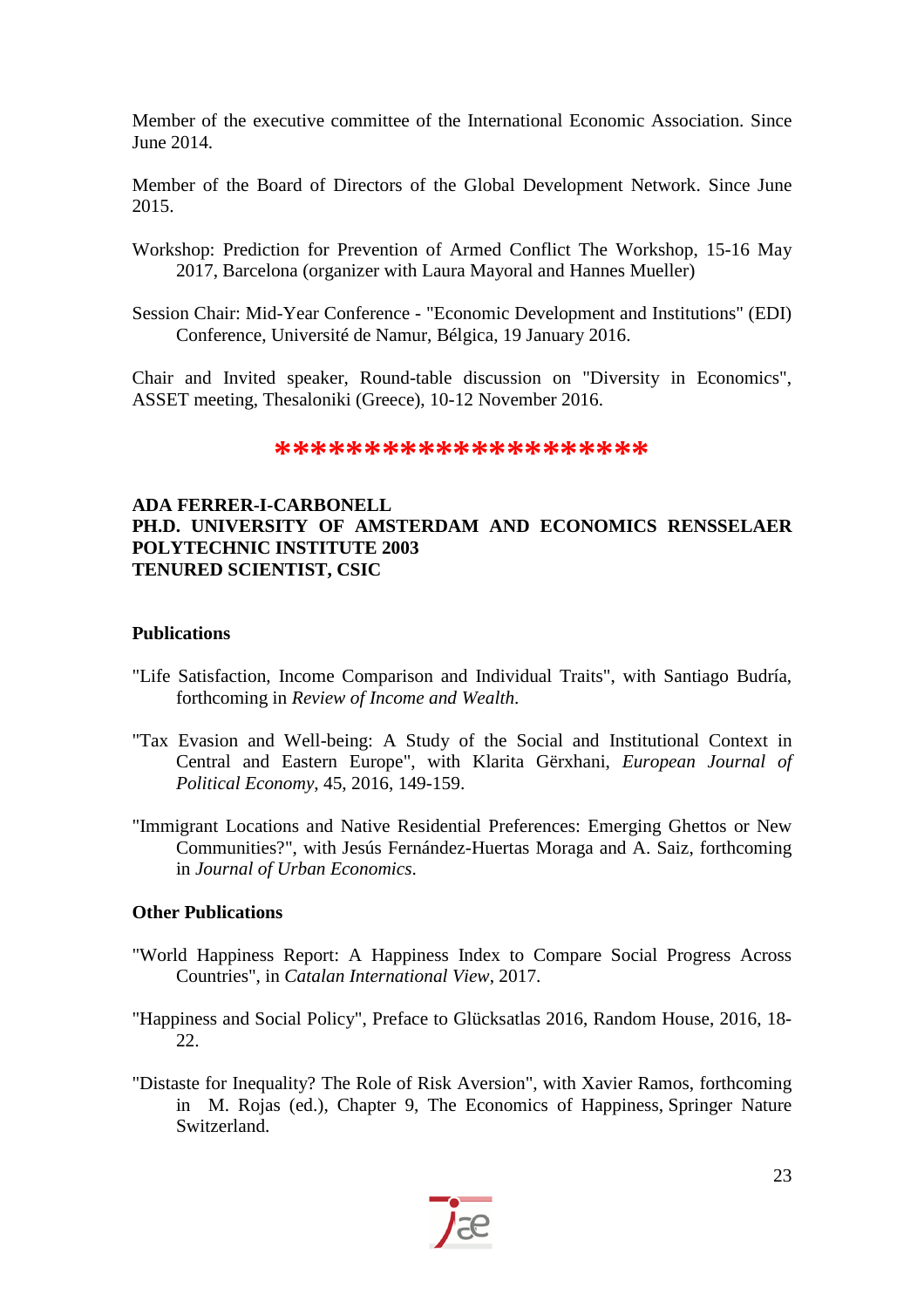# **Working Papers**

"Can Regional Decentralisation Shift Health Care Preferences?", with Joan Costa-Font, IZA Discussion Paper N.11180.

# **Presentations**

# **Conferences and Workshops**

- "Demand for Redistribution: Perceptions of Inequality versus 'Objective' Inequality", with Maurizio Bussolo, Anna Giolbas, Ivan Torre, 59th Annual Conference (RSA) of the Italian Economic Association (SIE), Bologna, October 2018.
- USC Happiness Conference in honor of Richard Easterlin. University of Southern California, Los Angeles, April 2018.
- "Decentralization and the Partial Health Care 'Opting Out'", 42nd Simposio de la Asociación Española de Economía (SAEe 2017), Barcelona, December 2017.
- "Political Decentralization and Health System 'Opting Out'", 1st Catalan Economic Society Conference, Institut d'Estudis Catalans (IEC), Barcelona, May 2017.

#### **Seminars**

- "The Squeezed Middle Class in OECD and Emerging Countries Myth and Reality" OECD - Paris, France, December 2016, panel.
- "Personal Traits and Wellbeing", Workshop: Interdisciplinary Challenges in Wellbeing Research: Definitions and Methods, l'EHESS à Marseille, January 2016.

# **Other activities**

- Associate editor, *Journal of Economic Behavior & Organization*, April 2011 to October 2016.
- Migration, Summer Forum 2016, 2017 and 2018, Barcelona, Organizer.
- Interview at the Public Catalan television (TV3), "Tot es mou" on happiness. March 20, 2018.
- First Catalan Economic Society Conference (CESC), The Catalan Economic Society (CES) Institut d'Estudis Catalans (IEC), Barcelona on May 26-27, 2017. Member of Scientific Committee and participant.
- Simposio de la Asociación Española de Economía (SAEe 2016 and 2017), Bilbao and Barcelona. Member of Scientific Committee and Session Chair.
- IDEAs, Universitat Autònoma de Barcelona, October 7, 2016. Organizer with Jordi Caballé and Tomás Rodríguez-Barraquer.

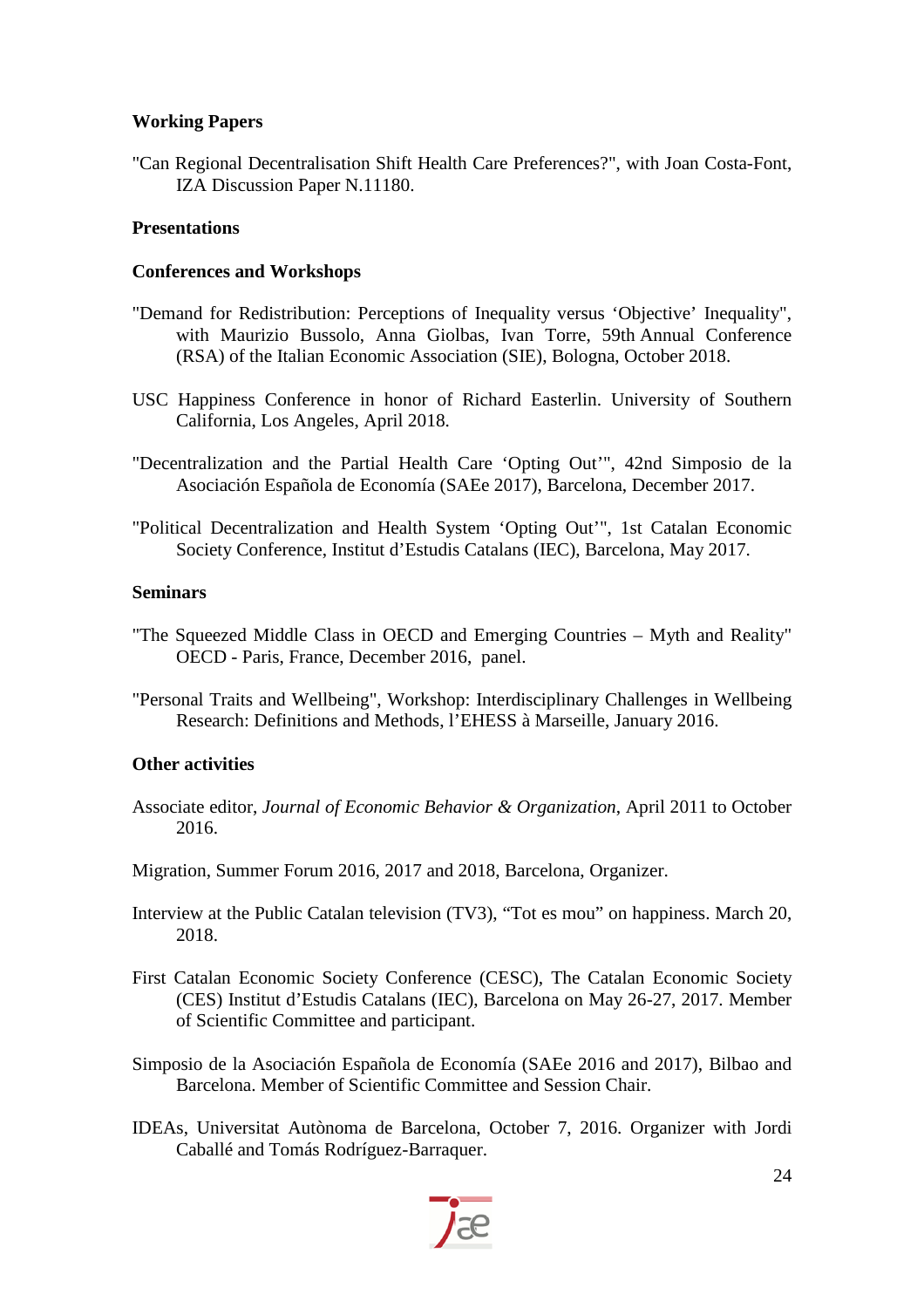# **Graduate teaching**

- Applied Public Economics, IDEA Program, Universitat Autònoma de Barcelona, 2015- 2016, 2016-2017, 2017-2018.
- Social Economics, Economics of Public Policy Program, BGSE, 2016-2017, 2017- 2018.

# **Supervision of Master Theses**

- Damian Rodriguez Flor, "Dollarization and Economic Performance in El Salvador: A Synthetic Control Approach" IDEA, Universitat Autònoma de Barcelona, 2018.
- Angela Michelle Lozano Hernandez, "The Effect of Retirement on Subjective, Objective and Behavioral Health in Mexico. A Fuzzy Regression Discontinuity Approach" IDEA, Universitat Autònoma de Barcelona, 2018.
- Mohammad Zariab Hossain, "Happiness in Togetherness: Impact of EU Enlargement on the Life Satisfaction of the Natives" IDEA, Universitat Autònoma de Barcelona, 2018.
- Ziyu Liao, "The Effects of Cognitive Skills and Noncognitive Skills on Labor Market Returns and Risky Social Behaviors: Evidence from China" IDEA, Universitat Autònoma de Barcelona, 2017.
- Sílvia Molla Martínez, "Parental Unemployment and Children's Educational Outcomes: An Instrumental Variable Approach" IDEA, Universitat Autònoma de Barcelona, 2016.
- Qiang Long, "Happiness Qualified Between Only-Child and Non Only-Child in China" IDEA, Universitat Autònoma de Barcelona, 2016.

# **\*\*\*\*\*\*\*\*\*\*\*\*\*\*\*\*\***

#### **ESTHER HAUK PH.D. EUROPEAN UNIVERSITY INSTITUTE 1997 RESEARCH SCIENTIST, CSIC**

#### **Publications**

- "Occupational Choice with Endogenous Spillovers", with Facundo Albornoz and Antonio Cabrales, *Economic Journal*. Published online 03 August 2018.
- "Immigrant Children's School Performance and Immigration Costs: Evidence from Spain", with Facundo Albornoz, Antonio Cabrales and Paula Calvo, *Economics Letters*, 170, 2018, 27-30.

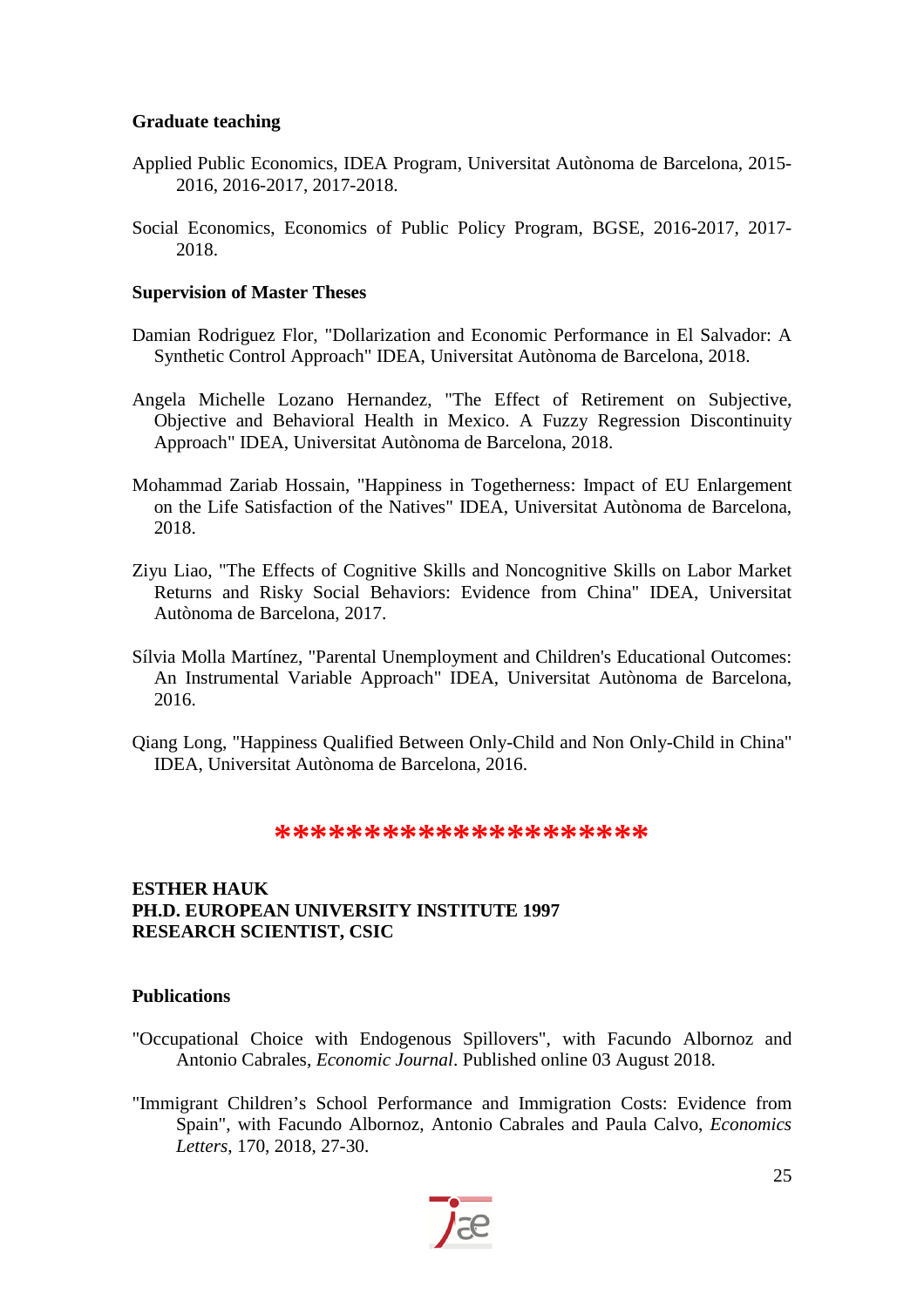- "Immigration and the School System", with Facundo Albornoz and Antonio Cabrales, *Economic Theory*, 65(4), 2018, 855-890.
- "Intergenerational Field Transitions in Economics", with Facundo Albornoz, Antonio Cabrales and Pablo E. Warnes, *Economics Letters,* 154, 2017, 1-5.

# **Working Papers**

- "Optimal Policy with General Signal Extraction", with Andrea Lanteri and Albert Marcet, Barcelona GSE Working Papers Series nº 932, September 2016. New version August 2018.
- "Perception of Corruption and Public Support dor Redistribution in Latin America", with Mónica Oviedo and Xavier Ramos, Barcelona GSE Working Papers Series nº 974, June 2017.

#### **Presentations**

# **Conferences and Workshops**

- "Cultural Transmission and the Economics of Cultural Change: Theory, Empirics and Experiments", Paris School of Economics, March 2018, Attended.
- "Culture, Institutions and Prosperity" Conference on the Economics of Culture, Paris School of Economics, Paris, March 2018 - James Robinson (U. of Chicago): "State ideology and Enforcement: A Theory of Cultural Backslash" (with Daron Acemoglu and Thierry Verdier), Discussant.
- "Optimal Policy with General Signal Extraction" with Andrea Lanteri and Albert Marcet, Workshop for Women in Political Economics, Falset, June 2018.
- "Targeted Socialization and Production", First Catalan Economic Society Conference (CESC), The Catalan Economic Society (CES) Institut d'Estudis Catalans (IEC), Barcelona, May 2017.
- "Schooling, Nation Building and Industrialization: A Gellnerian Approach", 2nd CREA Workshop on Aging, Culture and Comparative Development, Université du Luxembourg, December 2016.

#### **Seminars**

"Perception of Corruption and Public Support for Redistribution in Latin America", Erasmus University Rotterdam, December 2018.

"Optimal Policy with General Signal Extraction"

- Universidad Pablo de Olavide, Sevilla, April 2017.
- University of Nottingham, May 2016.

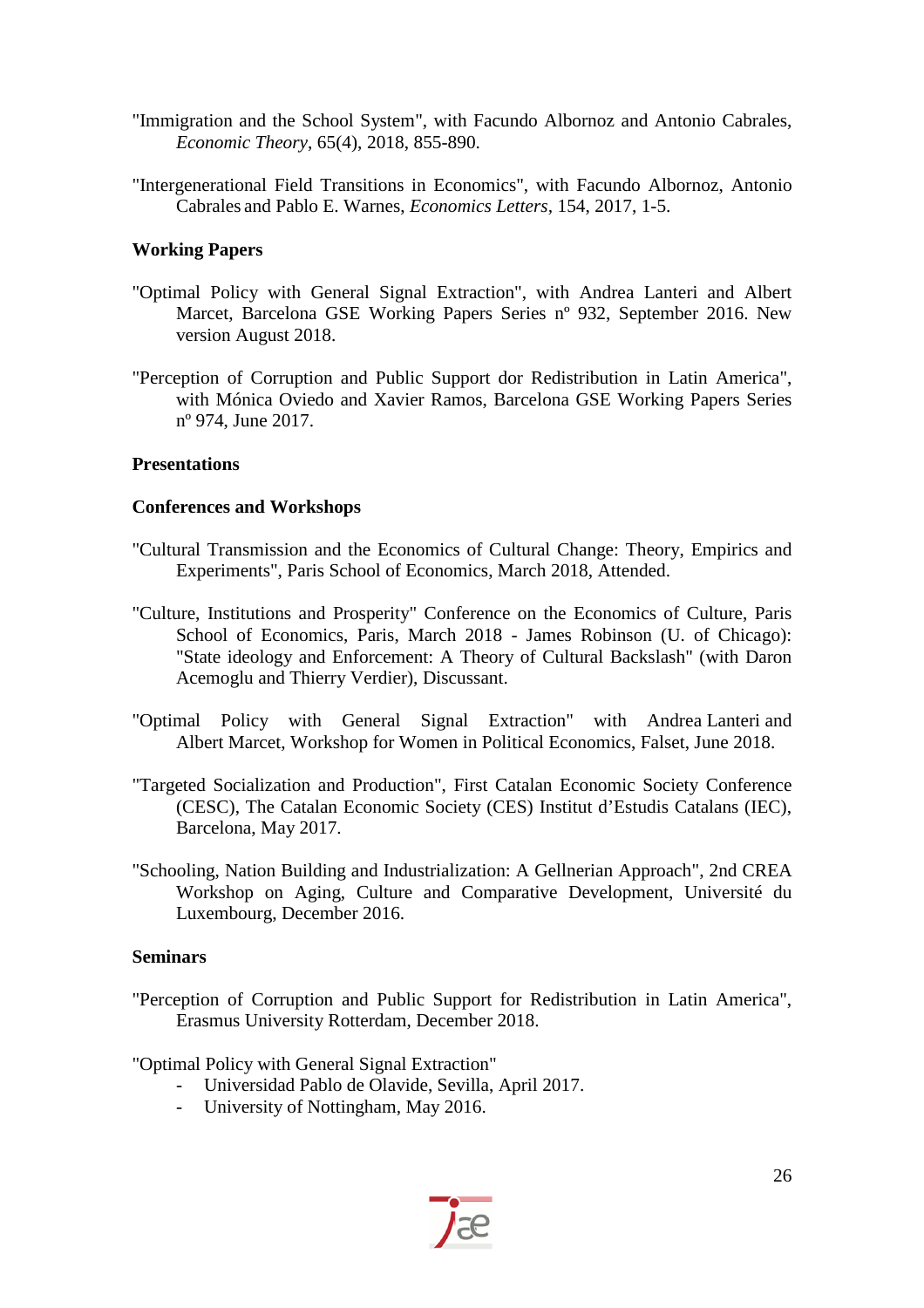# **Other activities**

Workshop for Women in Political Economics, Falset, June 2018. Organizer with Enriqueta Aragonès and Albert Marcet.

Vicedirector, Institut d'Anàlisi Ecònomica, CSIC. March-December 2018.

- 1st Catalan Economic Society Conference, Institut d'Estudis Catalans (IEC), Barcelona, May 2017. Session Chair.
- 42nd Simposio de la Asociación Española de Economía (SAEe 2017), Barcelona, December 2017. Member of Scientific Committee.
- 41st Simposio de la Asociación Española de Economía-Spanish Economic Association (SAEe), Bilbao, December 2016. Member of Scientific Committee.
- Member of the "Comisión asesora de área de economía" de la ANEP" which was renamed as "expert in Agencia Estatal de Investigación". January 2015-October 2017.

# **Graduate teaching**

Foundations in Equilibrium Analysis, Macroeconomic Policy and Financial Markets Program, BGSE, 2016-2017, 2017-2018, 2018-2019.

Microeconomics II, IDEA Program, Universitat Autònoma de Barcelona, 2015-2016.

# **\*\*\*\*\*\*\*\*\*\*\*\*\*\*\*\*\***

# **SJAAK HURKENS PH.D. TILBURG UNIVERSITY 1995 RESEARCH PROFESSOR, CSIC**

#### **Publications**

"Dominance and Competitive Bundling", with Doh-Shin Jeon and Domenico Menicucci, forthcoming in *American Economic Journal: Microeconomics*.

# **Working Papers**

"A Theory of Crowdfunding-A Mechanism Design Approach with Demand Uncertainty and Moral Hazard: Comment", with Matthew Ellman, Barcelona GSE Working Paper nº 1012, 2017

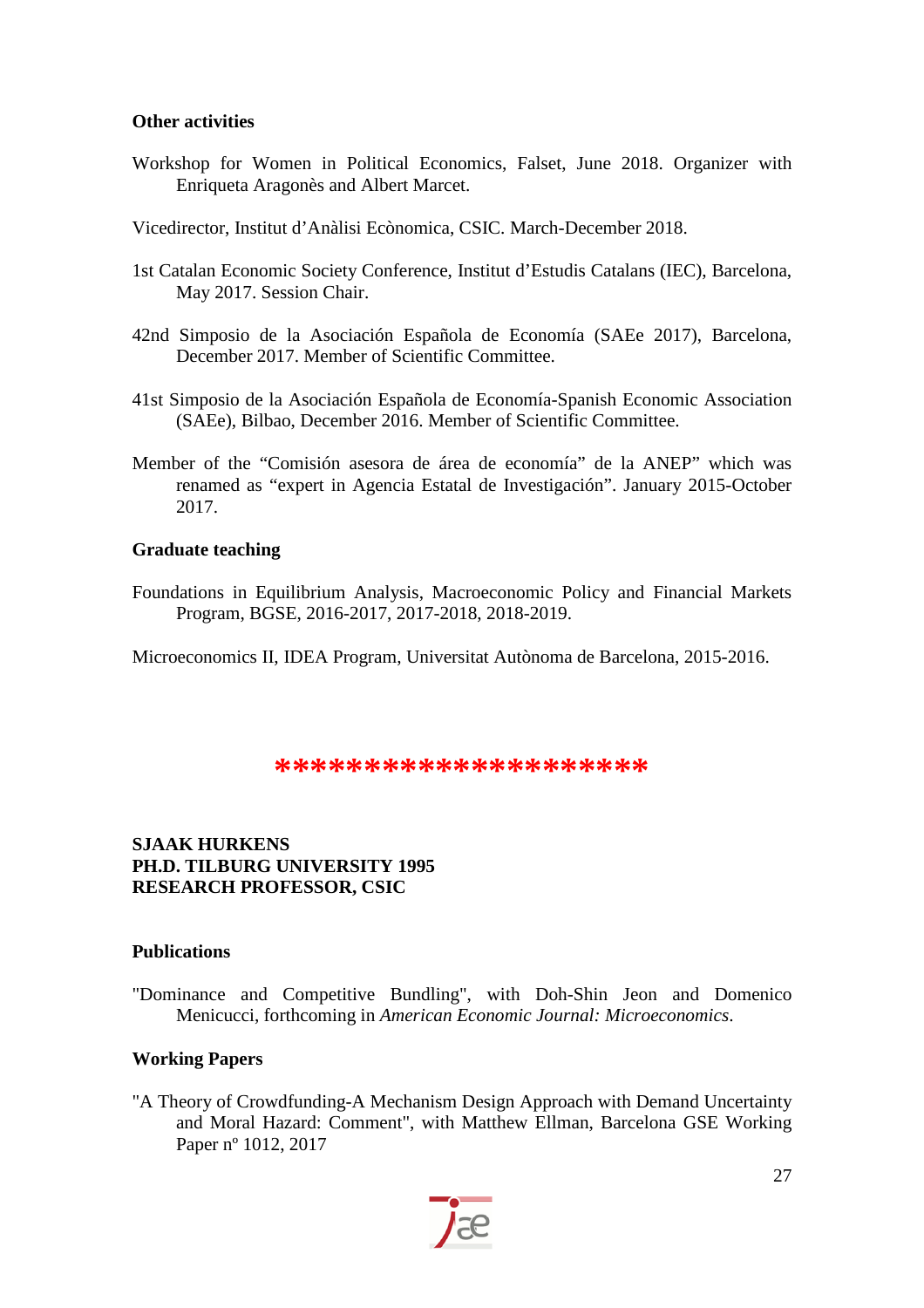"Optimal Crowdfunding Design", with Matthew Ellman, Barcelona GSE Working Paper nº 871, 2016

# **Presentations**

#### **Conferences and Workshops**

- "Crowd Blessings and Winner Cursing in P2P Finance", (with Matthew Ellman), The Digital Economy: Information, Innovation and Organization, Barcelona Summer Forum, Barcelona, June 2017.
- "Optimal Crowdfunding Design", EEA-ESEM 2016, Geneva, Switzerland, Université de Genève, Geneva School of Economics and Management (GSEM) August 2016.
- "The Exciting World of Two-Sided Markets", IDEAs, Universitat Autònoma de Barcelona, October 2016.

#### **Seminars**

"Optimal Crowdfunding Design", Bellaterra Internal Workshop: Social Choice & Game Theory, Universitat Autònoma de Barcelona, April 2016.

# **Other activities**

Digital Economics, Summer Forum 2018, Barcelona, 21 -22 June 2018. Organizer with Matthew Ellman.

- Digital Economy: Information, Innovation and Organization, Barcelona Summer Forum, Barcelona, June 7-8, 2017. Organizer with Matthew Ellman.
- EEA-ESEM 2016, Geneva, Switzerland, Université de Genève, Geneva School of Economics and Management (GSEM), 22-26 August. Session Chair.

#### **Supervision of Doctoral dissertations**

Sven Hanold, IDEA Program, Universitat Autònoma de Barcelona (in progress).

#### **Supervision of Master Theses**

Sven Hanold, "Platform Competition in Two-Sided Markets", IDEA Program Universitat Autònoma de Barcelona, July 5, 2017.

# \*\*\*\*\*\*\*\*\*\*\*\*\*\*\*\*\*\*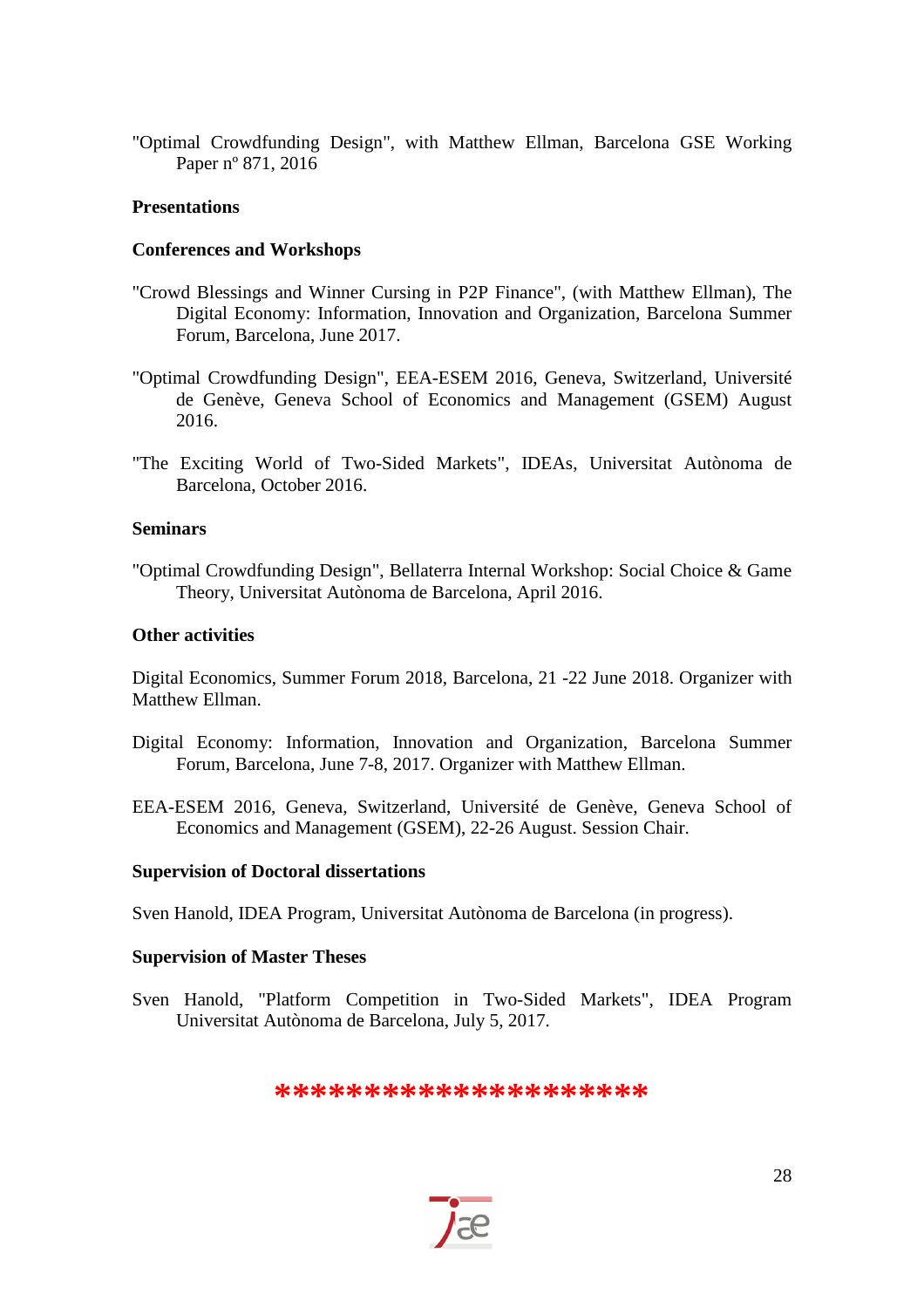# **JOACHIM JUNGHERR PH.D. EUROPEAN UNIVERSITY INSTITUTE 2013 POST-DOC RESEARCHER, CSIC**

# **Until 01/10/2018 Currently at University of Bonn.**

# **Publications**

"Bank Opacity and Financial Crises", *Journal of Banking & Finance*, 97, 2018, 157- 176.

# **Working Papers**

- "A Blessing in Disguise? Market Power and Growth with Financial Frictions", with David Strauss, Barcelona GSE Working Paper 998, October 2017.
- "Debt Dilution and Debt Overhang", with Immo Schott, Barcelona GSE Working Paper 997, October 2017. Revise & Resubmit *Review of Economic Dynamics.*
- "Optimal Debt Maturity and Firm Investment", with Immo Schott, Barcelona GSE Working Paper 943, November 2016.
- "Bank Opacity and Financial Crises", Barcelona GSE Working Paper 882, February 2016.

#### **Presentations**

#### **Conferences and Workshops**

"The Long-term Debt Accelerator", with Immo Schott:

- European Economic Association Meeting, Cologne, August 2018.
- A Dynamic Economic and Monetary Union, Summer Forum 2018, Barcelona, June 2018.
- Society of Economic Dynamics Annual Meeting, Mexico City, June 2018.
- ADEMU final conference, Florence, May 2018.
- IV Winter Macroeconomics Workshop in Bellaterra, Barcelona, March 2018.

"Debt Dilution and Debt Overhang", with Immo Schott

- Bundesbank, Frankfurt, March 2018.
- University of Vienna, March 2018.
- CIDE, Mexico City, February 2018.
- Bank of Mexico, Mexico City, February 2018.
- University of Konstanz, February 2018.
- University of Edinburgh, January 2018.
- "Debt Dilution and Debt Overhang", IDEAs, Universitat Autònoma de Barcelona, November 2017.

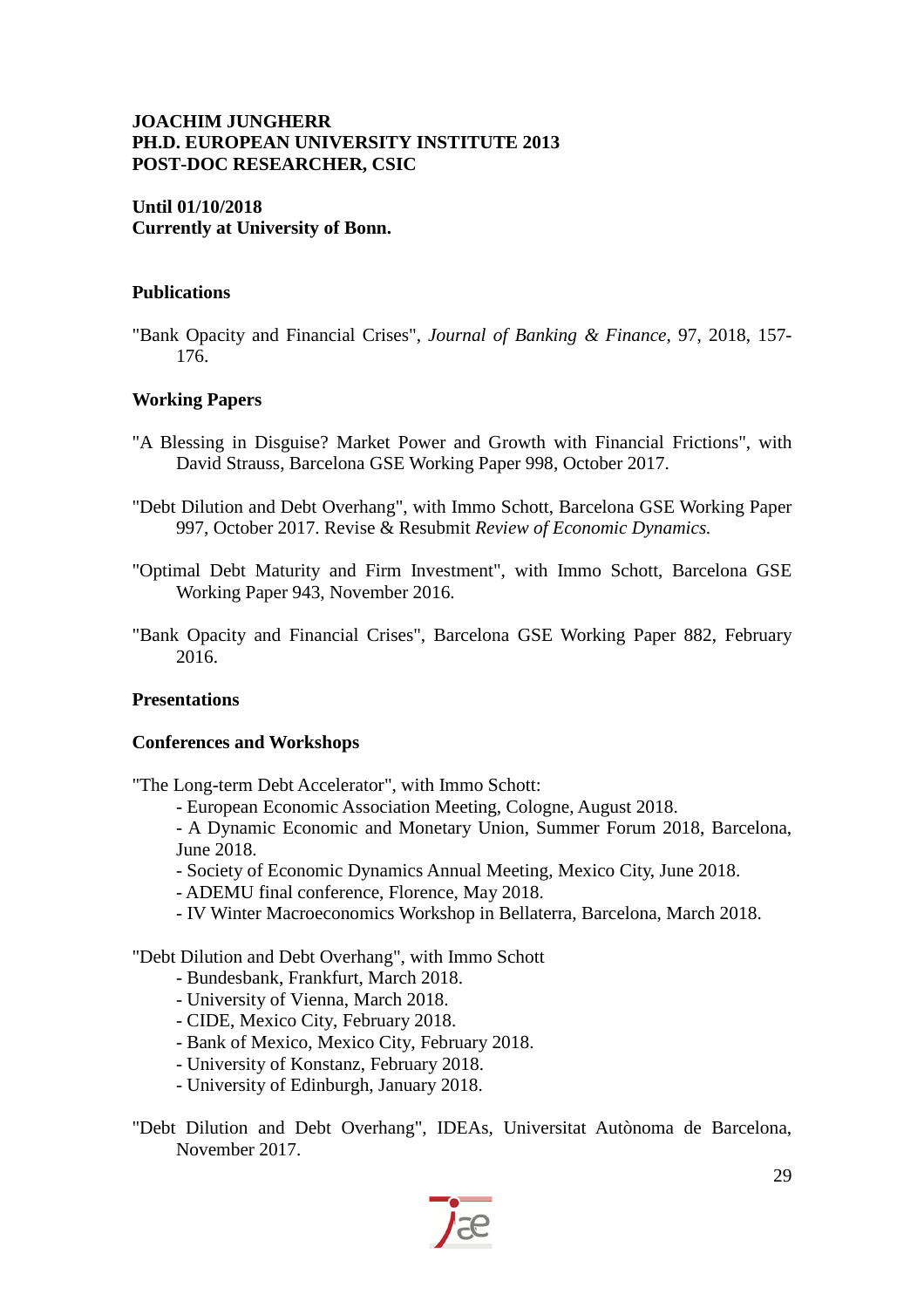Adler, Ahn, Dao: 'Innovation and Corporate Cash Holding in the Era of Globalization' at the Growth, Stagnation and Inequality Conference, Bank of England, London, October 2017. Discussant.

"Optimal Debt Maturity and Firm Investment"

- 3rd EUI Alumni Conference in Economics, Macro Session, European University Institute, Florence, October 2017.

- Policies for Economic Stability: Lessons and the Way Forward, Galatina (Lecce) Italy, August 2017.

- Bank of Mexico, Mexico City, July 2017.

- Asset Prices, Finance and Macroeconomics, Summer Forum 2017, Barcelona, June 2017.

- ADEMU Summer School, Toulouse School of Economics, June 2017.

- First Catalan Economic Society Conference (CESC), The Catalan Economic Society (CES) Institut d'Estudis Catalans (IEC), Barcelona, May 2017.

"Cyclical Debt Dilution"

- European Winter Meeting of the Econometric Society, University of Edinburgh, Scotland, Edimburgo, December 2016.

- XI REDg Workshop on Dynamic General Equilibrium Macroeconomics, Madrid, September 2016.

- "Equity and Long-term Debt over the Business Cycle", EEA-ESEM 2016, Geneva, Switzerland, Université de Genève, Geneva School of Economics and Management (GSEM), August 2016.
- "The Wrong Policy at the Right Time", EEA-ESEM 2016, Geneva, Switzerland, Université de Genève, Geneva School of Economics and Management (GSEM), August 2016.
- "Bank Opacity and Financial Crises"

- Society of Economic Dynamics Annual Meeting, Poster Presentations, Toulouse, June 2016.

- Universitat Pompeu Fabra, Finance Lunch, June 2016.
- ADEMU Workshop, Prague, March 2016.
- Séminaire-midi Université de Montreal, February 2016.
- 3rd Mannheim Workshop in Quantitative Macroeconomics, University of Mannheim, May 2016. (Discussant)

#### **Seminars**

"Optimal Debt Maturity and Firm Investment", EUI Macro Working Group, European University Institute Department of Economics, Florence, February 2017.

"Bank Opacity and Financial Crises", Money and Macro Brown Bag Seminar, Goethe Universität Frankfurt, February 2016.

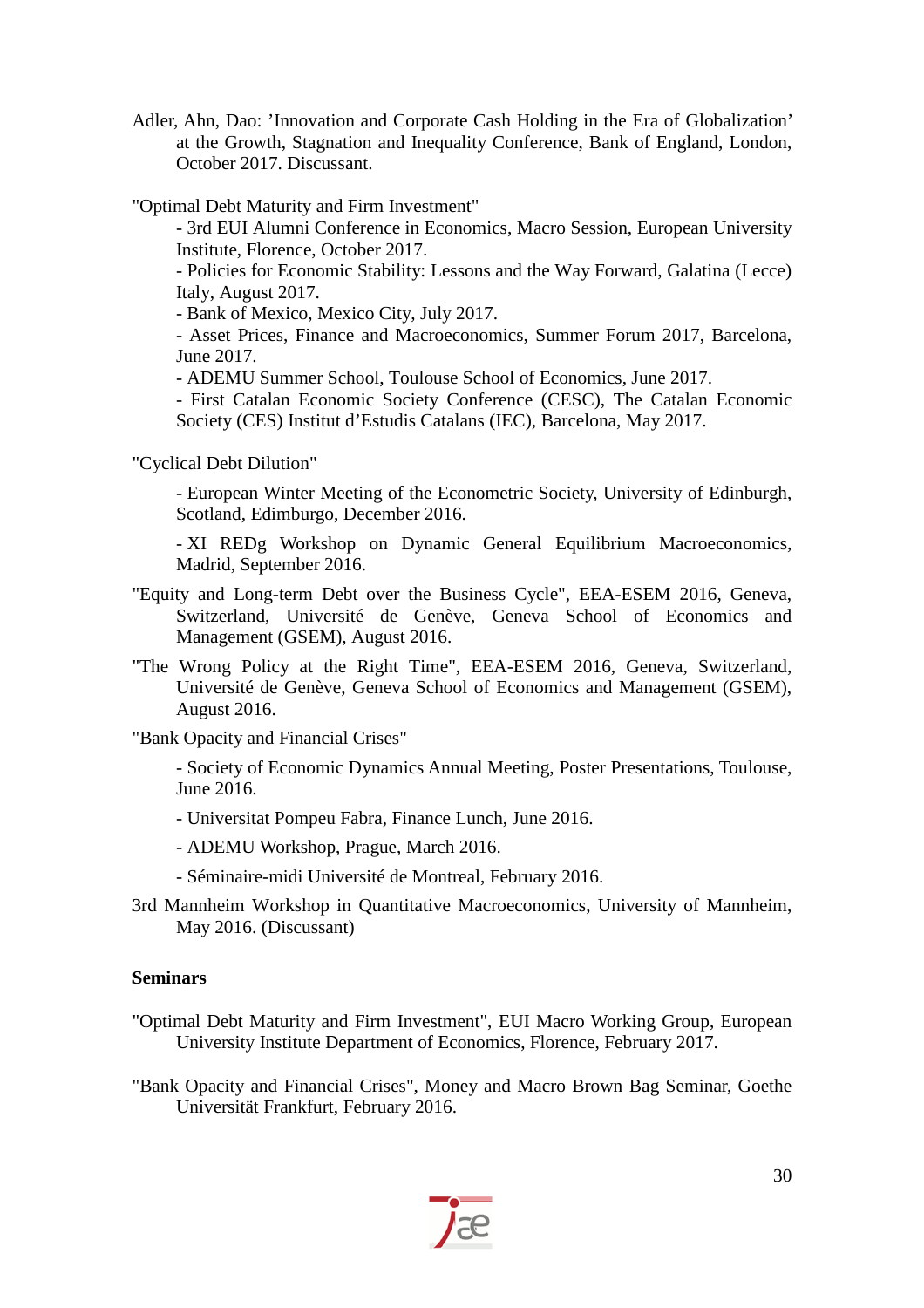#### **Other activities**

- EEA-ESEM 2016, Geneva- Switzerland, Université de Genève, Geneva School of Economics and Management (GSEM), 22-26 August. Session Chair.
- Macroeconomic and Financial Imbalances and Spillovers ADEMU, Barcelona Summer Forum, Barcelona, June 8-9, 2017. (Organizer with Hugo Rodríguez)

XII REDg (Research in Economic Dynamics Group), MOVE, September, 22‐23, 2017. Organizer with Javier Fernández‐Blanco, Albert Marcet, Luis Rojas, Raul Santaeulalia‐Llopis

A Dynamic Economic and Monetary Union, Summer Forum 2018, Barcelona, 21-22 de junio 2018. Organizer.

#### **Graduate teaching**

- Master Project, Macroeconomic Policy and Financial Markets Program, BGSE, 2017- 2018
- Foundations in Equilibrium Analysis, Macroeconomic Policy and Financial Markets Program, BGSE, 2016-2017, 2017-2018

# **\*\*\*\*\*\*\*\*\*\*\*\*\*\*\*\*\*\*\*\*\***

# **FLIP KLIJN PH.D. TILBURG UNIVERSITY 2000 RESEARCH SCIENTIST, CSIC**

#### **Publications**

- "Constrained Allocation of Projects to Heterogeneous Workers with Preferences over Peers", forthcoming in *B.E. Journal of Theoretical Economics*.
- "Implementation of Optimal Schedules in Outsourcing with Identical Suppliers", with Herbert Hamers and Marco Slikker, forthcoming in *Mathematical Methods of Operations Research.*
- "A Selfish Allocation Heuristic in Scheduling: Equilibrium and Inefficiency Bound Analysis", with Jac Braat, Herbert Hamers and Marco Slikker, forthcoming in *European Journal of Operational Research*.

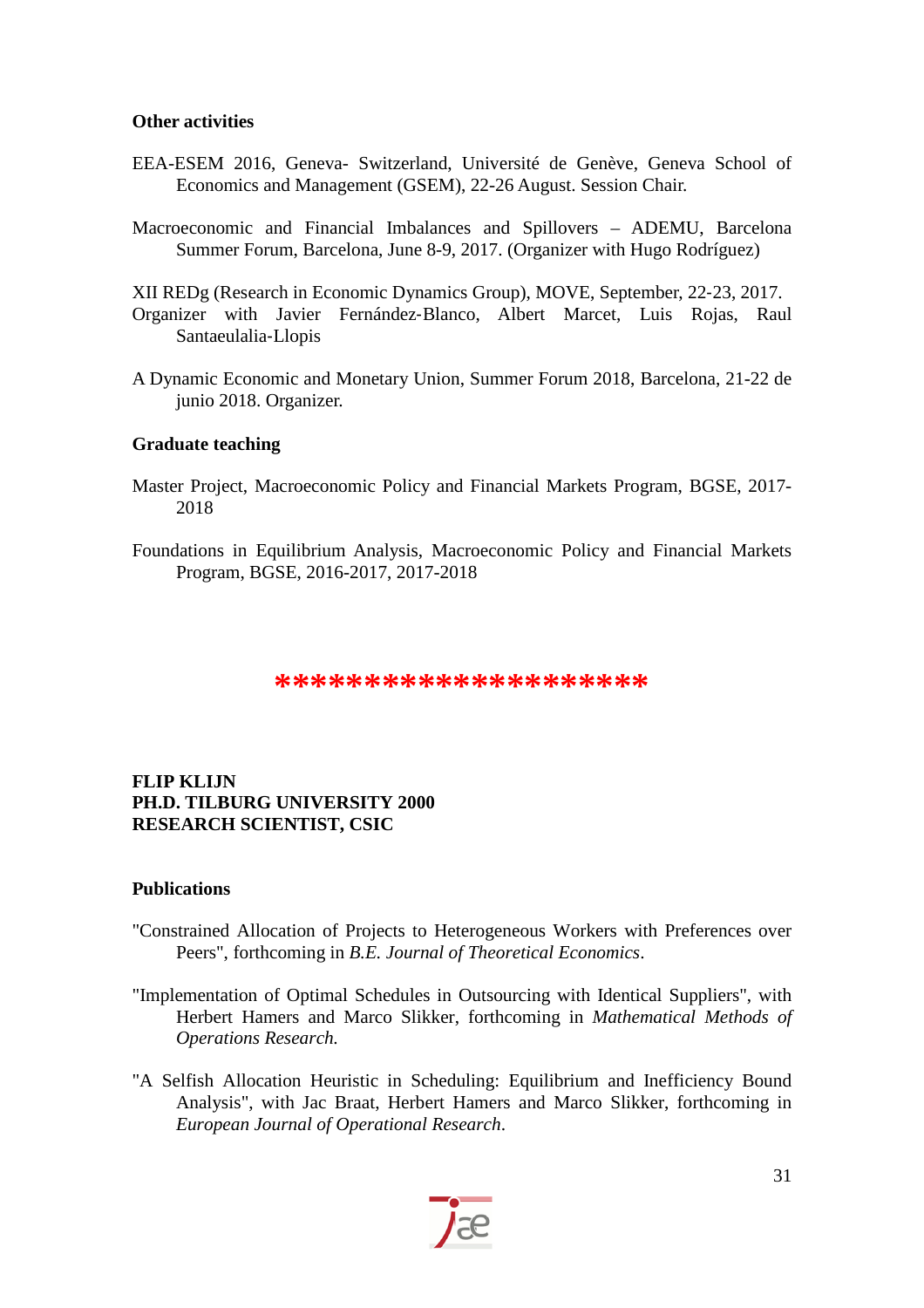- "Static versus Dynamic Deferred Acceptance in School Choice: Theory and Experiment", with Joana Pais and Marc Vorsatz, forthcoming in *Games and Economic Behavior*.
- "The Core of Roommate Problems: Size and Rank-Fairness within Matched Pairs", with Paula Jaramillo and Çaǧatay Kayı, forthcoming in *International Journal of Game Theory*.
- "Outsourcing with Identical Suppliers and Shortest-First Policy: A Laboratory Experiment", with Marc Vorsatz, *Theory and Decision,* 82, 2017, 597-615.
- "Non-Revelation Mechanisms for Many-to-Many Matching: Equilibria versus Stability", with Bettina Klaus, *Games and Economic Behavior,* 104, 2017, 222- 229.
- "Equilibria of Deferred Acceptance with Complete Lists", with Bettina Klaus, *Economics Letters*, 144, 2016, 98-101.
- "Affirmative Action through Minority Reserves: An Experimental Study on School Choice", with Joana Pais and Marc Vorsatz, *Economics Letters,* 139(1), 2016, 72- 75.

# **Working Papers**

- "School Choice: Nash Implementation of Stable Matchings through Rank-Priority Mechanisms", with Paula Jaramillo and Çaǧatay Kayı, Barcelona GSE Working Papers Series nº 957, March 2017.
- "Rank Gaps and the Size of the Core for Roommate Problems", with Paula Jaramillo and Çaǧatay Kayı, Barcelona GSE Working Papers Series nº 956, February 2017.

#### **Presentations**

#### **Conferences and Workshops**

- "The Core of Roommate Problems: Size and Rank-Fairness within Matched Pairs", Conference on Mechanism and Institution Design, Durham University Business School, Durham, UK, May 2018.
- "(Re)design of Matching Markets", IDEAs, Universitat Autónoma de Barcelona, 3 November 2017.

"Circulation under Responsive Preferences"

- IBK Matching Workshop, University of Innsbruck, Innsbruck, Austria, September 2017.
- First Catalan Economic Society Conference (CESC), The Catalan Economic Society (CES) Institut d'Estudis Catalans (IEC), Barcelona, May 2017.

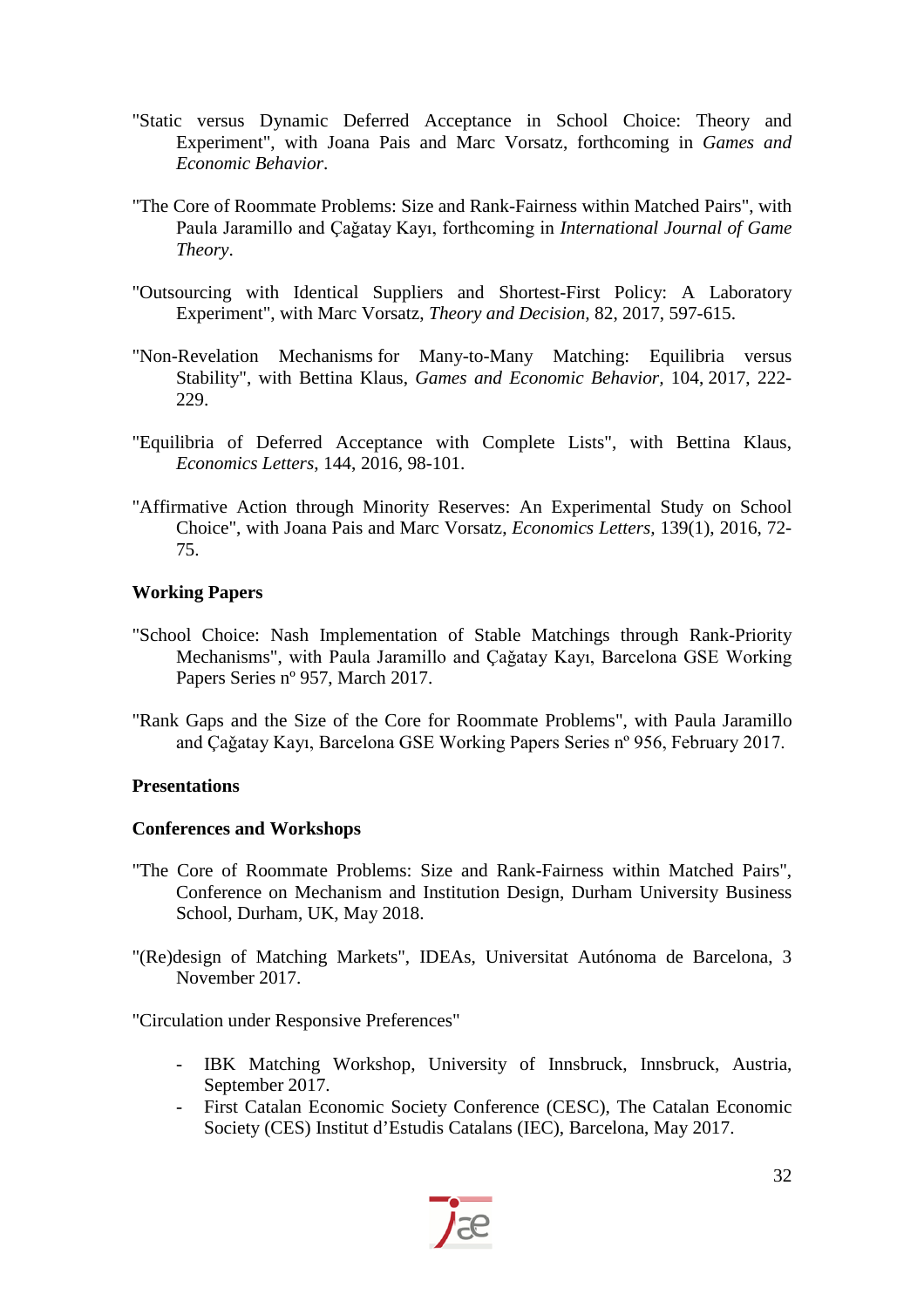- Workshop on Economic Theory 2017, University of Lausanne, Lausanne, Switzerland, May 2017, Invited Talk.
- 21st Coalition Theory Network Workshop, Moscow, Russia, May 2016.
- International conference Game Theory and Mechanism Design, in memory of Victor Domansky, [School of Economics and Management,](http://scem.spb.hse.ru/en/) St. Petersburg, Russia, May 2016, Invited talk.

#### **Seminars**

"Almost Mutually Best in Matching Markets: Rank-Fairness and Size of the Core" Department of Economics, University of Lausanne, Lausanne, Switzerland, December 2018

"The Core of Roommate Problems: Size and Fairness within Matched Pairs"

- Universidad de Granada, Granada, May 2018.
- Departament d'Economia, Universitat Rovira i Virgili, Reus, February 2018.
- Departament de Matemàtica Econòmica, Financera i Actuarial, Universitat de Barcelona, Barcelona, February 2018.
- "Balanced Exchange in a Multi-Object Shapley-Scarf Market", Department of Economics, Sabançi University, Istanbul, Turkey, December 2017.

# **Other activities**

- Third workshop of the European Network for Collaboration on Kidney Exchange Programmes (COST Action CA15210), 28-29 September 2017, Venue: Ciutadella Campus, Barcelona Graduate School of Economics, Barcelona, Spain. Local organizer.
- Semana cultural, "Introducción a la teoría de los juegos", Canfranc, Spain, 27 July 2017. Conference.

Barcelona Jocs, seminar organizer, 2017 and 2018

#### **Supervision of Doctoral dissertations**

Benjamin Tello "Essays on Matching Markets" IDEA, Universidad Autònoma de Barcelona. Defended on July 4th 2016

**\*\*\*\*\*\*\*\*\*\*\*\*\*\*\*\*\*** 

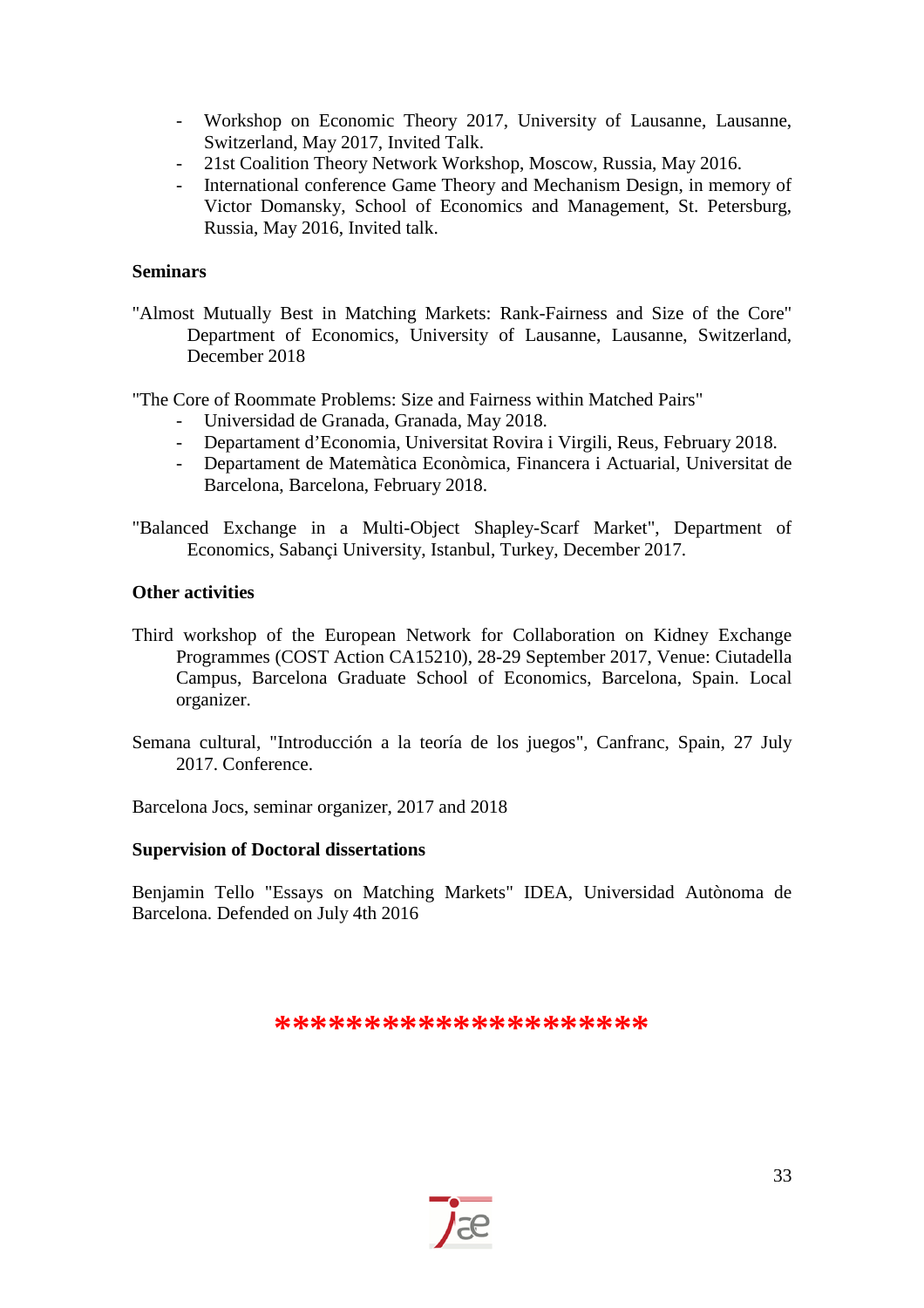# **STEPHAN LITSCHIG PH.D. COLUMBIA UNIVERSITY 2008 POST-DOC RESEARCHER**

# **Until 05/09/2017 Currently at the National Graduate Institute for Policy Studies, Jpan**

# **Publications**

"Adapting the Supply of Education to the Needsof Girls: Evidence from a Policy Experiment inRural India", with Marian Meller, *Journal of Human Resources*, 51(3), 2016, 760-802.

# **Presentations**

#### **Conferences and Workshops**

Workshop on the Political Economy of Development and Conflict IV, Workshop Barcelona, May 2016, Discussant

#### **Seminars**

2016 GRIPS Tokyo, Hitotsubashi University

# **Other activities**

- Advances in Micro Development Economics, Barcelona GSE Summer Forum, Barcelona, 14-15 June, 2016. Organizer with Giacomo De Giorgi, Gianmarco Leòn, Rohini Pande and Alessandro Tarozzi.
- Political Institutions, Barcelona GSE Summer Forum, Barcelona, 14-15 June, 2016. Organizer with Carles Boix, Ruben Enikolopov.

#### **Graduate teaching**

Econometrics I, IDEA Program, Universitat Autònoma de Barcelona, 2015-2016.

# \*\*\*\*\*\*\*\*\*\*\*\*\*\*\*\*\*\*

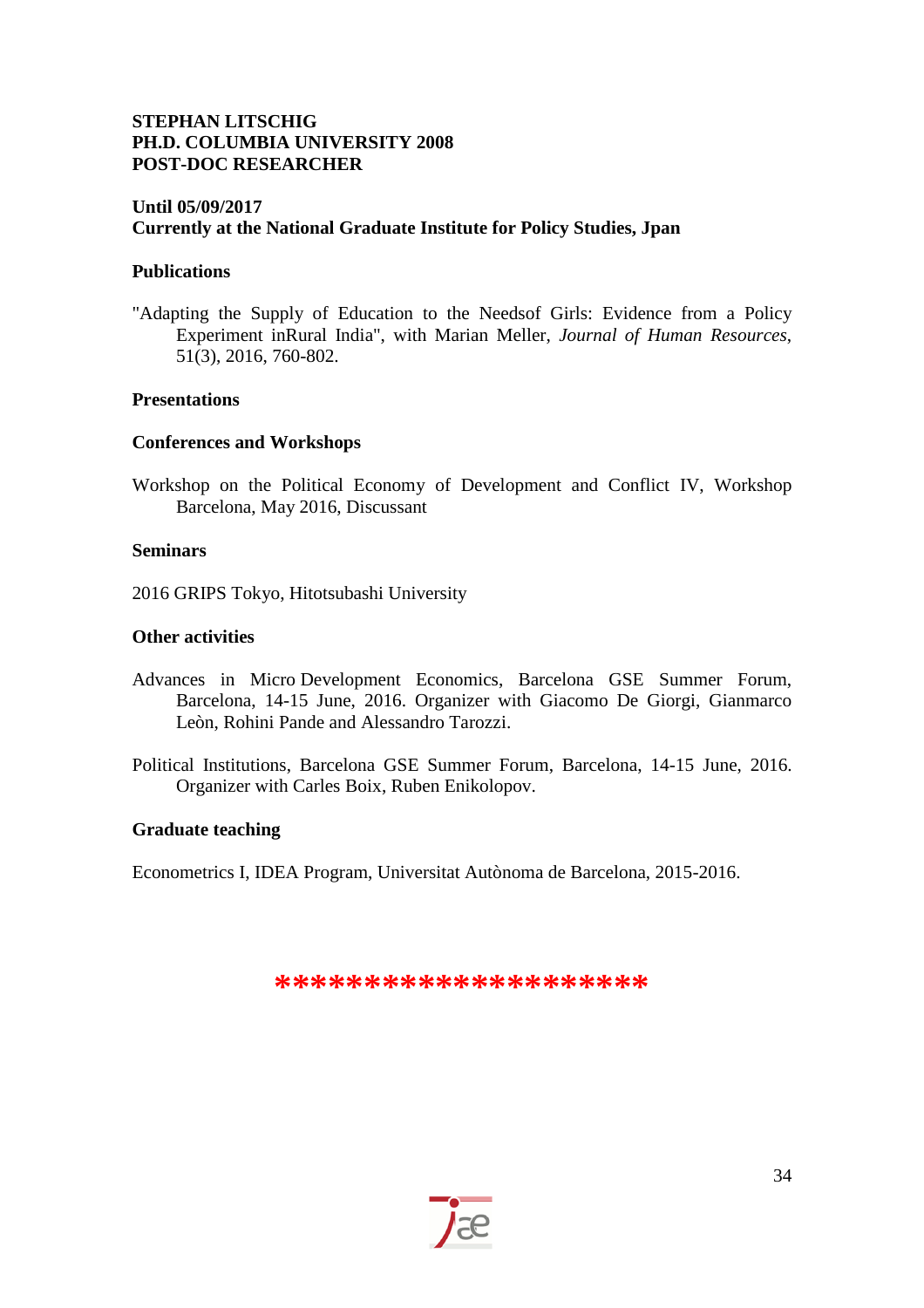# **ALBERT MARCET PH.D. UNIVERSITY OF MINNESOTA 1987 RESEARCH PROFESSOR, CSIC**

# **On leave since 01/01/2019 Currently at the London School of Economics**

# **Publications**

- "Government Debt Management, the Long and Short of it", with E. Faraglia, R. Oikonomou, and A. Scott, forthcoming in *Review of Economic Studies*.
- "Stock Price Booms and Expected Capital Gains", with Klaus Adam and Johannes Beutel), *American Economic Review*, 107(8), 2017, 2352-2408.
- "Stock Market Volatility and Learning", with Klaus Adam and Juan Pablo Nicolini, *Journal of Finance,* 71(1), 2016, 33-82.

# **Working Papers**

"Optimal Policy with General Signal Extraction", with Esther Hauk and Andrea Lanteri, Barcelona GSE Working Papers Series nº 932, September 2016. New version August 2018

"Online Appendix to "Priors about Observables in Vector Autoregressions", with Marek Jarocinski, Barcelona GSE Working Papers Series nº 685, 2013. New version June 2018

"Priors about Observables in Vector Autoregressions", with Marek Jarocinski Barcelona GSE Working Papers Series nº 684, 2013. New version June 2018

"Recursive Contracts", with Ramon Marimon, October, 2017

"Pareto-Improving Optimal Capital and Labor Taxes", with Katharina Greulich and Sarolta Laczó, Barcelona GSE Working Papers Series nº 887, March 2016

"Long Term Government Bonds", with Elisa Faraglia, Rigas Oikonomou and Andrew Scott, March 2016

#### **Presentations**

#### **Conferences and Workshops**

"Optimal Policy with General Signal Extraction" (with Esther Hauk and Andrea Lanteri), IV Winter Macroeconomics Workshop in Bellaterra, Barcelona, 9 March 2018.

"Government Debt Management: the Long and the Short of it", Conference Government Debt: Constraint and Choices" University of Chicago, April 21-22, 2017. Invited Speaker.

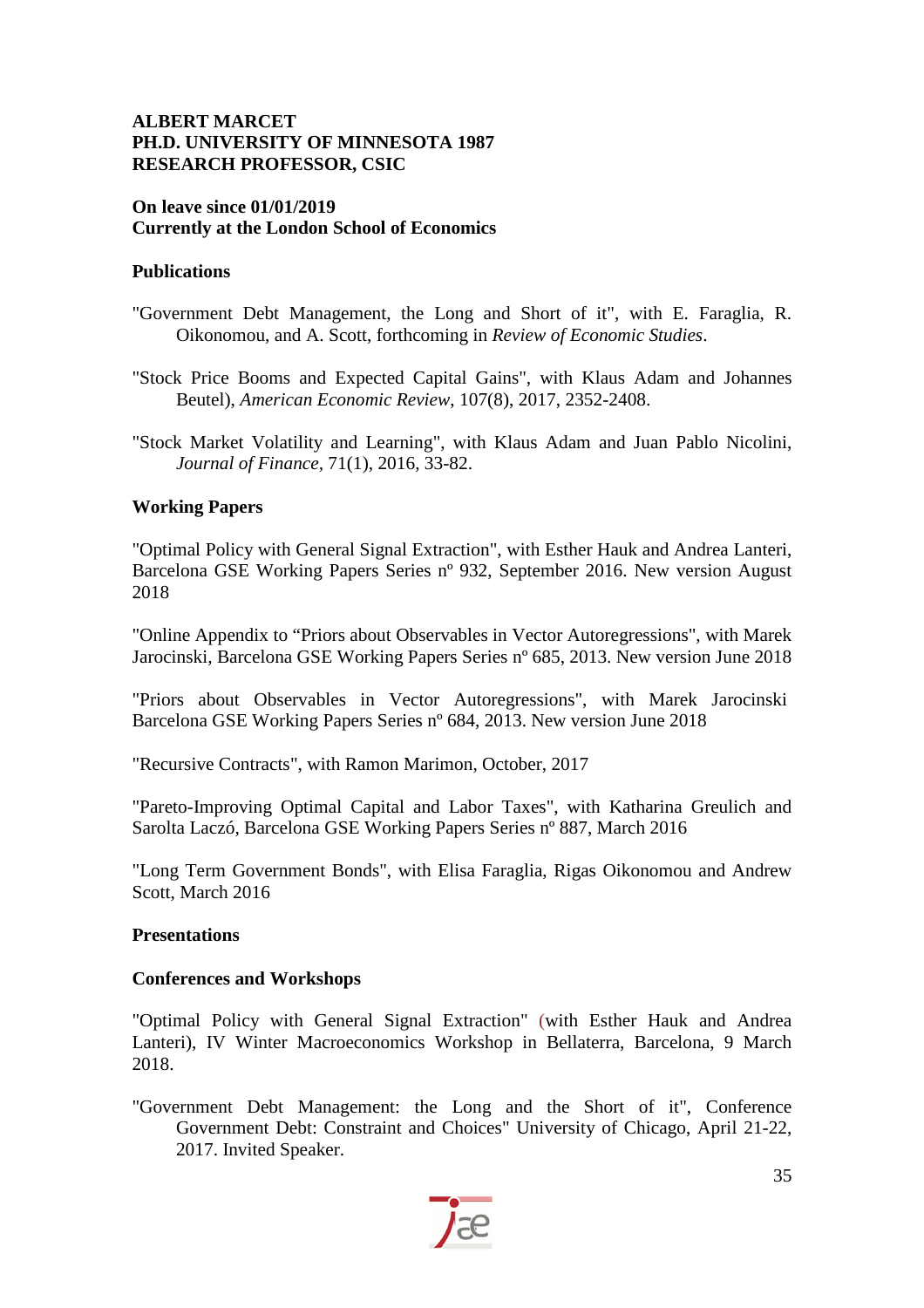- "Government Debt Management: the Long and the Short of it", The 8th Shanghai Macroeconomics Workshop, Shanghai University of Finance and Economics School of Economics (SUFE), June 17-19, 2017. Invited Speaker.
- "Stock Prices and Internal Rationality", Theoretical and Experimental Macroeconomics, Barcelona GSE Summer Forum, Barcelona, 16-17 June 2016, (Keynote Speaker)
- "On the Risk of Leaving the Euro", Fiscal Sustainability, XXI Century, part I, Banco de España, Madrid: 6-8 June 2016.
- "Learning in finance and Macroeconomics and Optimal Macroeconomic Policy", IDEAs, Universitat Autònoma de Barcelona, October 7, 2016.

# **Seminars**

- "Stock Price Booms and Expected Capital Gains?" Department of Economics, EMORY College of Arts and Science, 2 March 2017.
- "Stock Price Booms and Expected Capital Gains?", Federal Reserve Bank of Atlanta, 2 March 2017.
- "Stock price booms and expected capital gains", Universidad Pablo de Olavide, Sevilla, 18 April 2017.
- "Stock Price Booms and Expected Capital Gains", Séminaire Banque De France/TSE, 27 September 2016.

# **Other activities**

IV Winter Macroeconomics Workshop in Bellaterra, Barcelona, 9 de marzo 2018. Organizer with Tim Kehoe and Raul Santaeulalia-Llopis.

III Winter Macroeconomics Workshop in Bellaterra, MOVE, March 17, 2017. Organizer with Luca Gambetti, Tim Kehoe.

First Catalan Economic Society Conference (CESC), The Catalan Economic Society (CES) Institut d'Estudis Catalans (IEC), Barcelona on May 26-27, 2017. Member of the Scientific Committee.

XII REDg (Research in Economic Dynamics Group), MOVE, September, 22‐23, 2017. Organize with Javier Fernández‐Blanco, Joachim Jungherr, Luis Rojas, and Raul Santaeulalia‐Llopis.

Workshop on Health Economics: New Technologies, Adoption and Hospital Management, Casa Convalescencia, Barcelona, November 28, 2017 Organizer with Alistair McGuire and Raul Santaeulalia-Llopis.

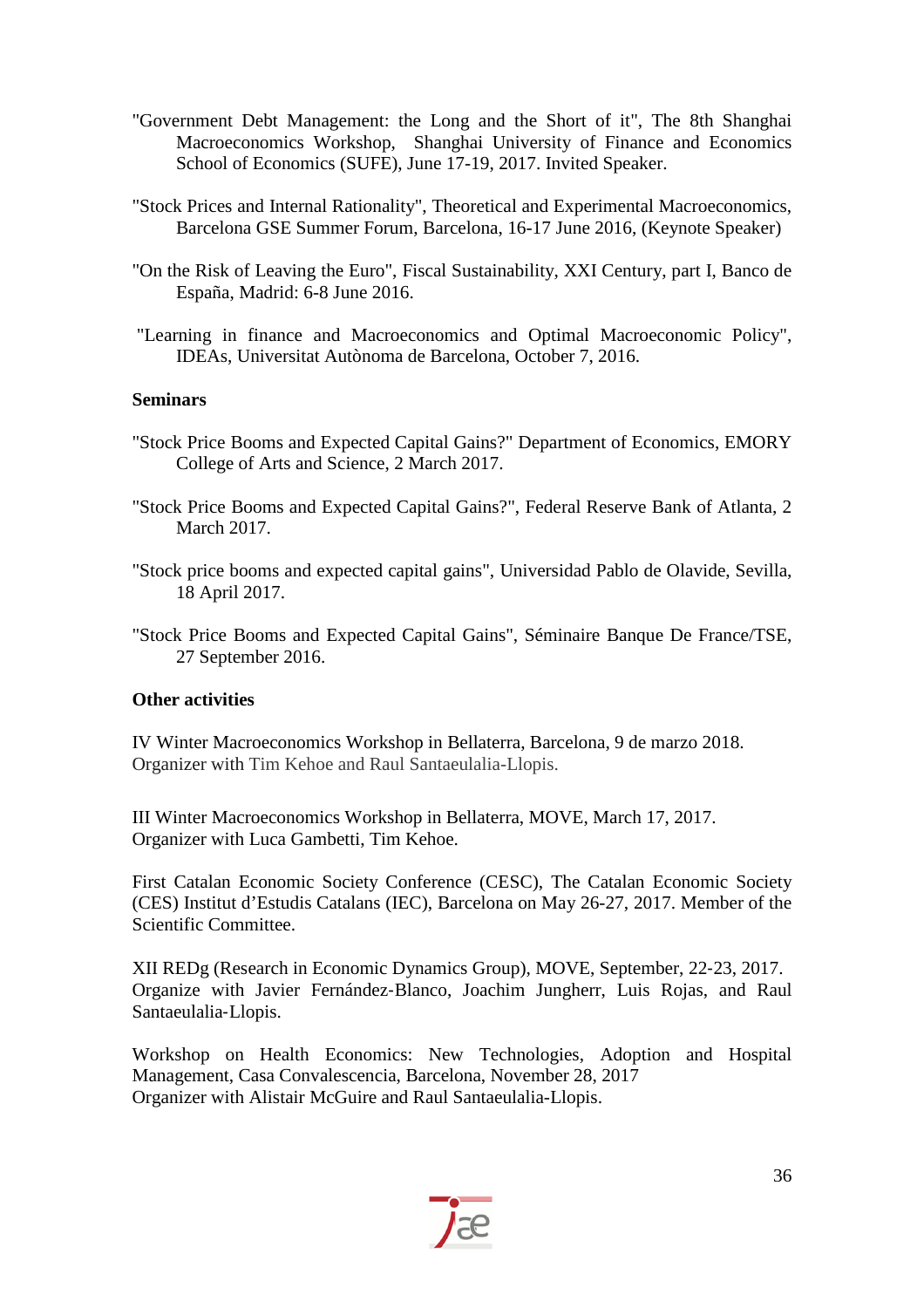"Fiscal Sustainability, XXI Century, part I", joint with Banco de España, 6-8 June, 2016. Member of the Scientific Committee.

#### **Graduate teaching**

- Optimal Policy and Expectations, IDEA Program, Universitat Autònoma de Barcelona, 2016-2017, 2017-2018, 2018-2019.
- Fiscal Policy, Macroeconomic Policy and Financial Markets Program, Barcelona GSE, 2016-2017, 2017-2018.
- Master Project, Macroeconomic Policy and Financial Markets Program, BGSE, June 2017.

#### **Supervision of Doctoral dissertations**

Alejandro Forcades Pujol "Essays on Fiscal Policy" IDEA, Universitat Autònoma de Barcelona, 2016.

Alberto Sánchez Martín "Essays in Inflation Expectations, Monetray Economics, and Asset Pricing" IDEA Universitat Autònoma de Barcelona, 2016.

#### **\*\*\*\*\*\*\*\*\*\*\*\*\*\*\*\*\*\*\*\*\***

#### **LAURA MAYORAL PH.D. UNIVERSIDAD CARLOS III 2000 RESEARCH SCIENTIST, CSIC**

#### **Publications**

- "Group Inequality and Civil Conflict[",](http://mayoral.iae-csic.org/research/draft7.pdf) with John Huber, forthcoming in *Journal of Economic Growth.*
- "Liberté, Égalité... Religiosité", with Gilat Levy and Joan Esteban, *Journal of Public Economics,* 164, 2018, 241-253.
- "Religiosity and Economic Performance: The Role of Personal Liberties", with Joan Esteban, forthcoming in *Advances in the Economics of Religion*, edited by J-P Carvalho, S. Iyer and J. Rubin. International Economic Association Series, 158, Palgrave Macmillan, 2018.

#### **Working Papers**

"Personal Liberties, Religiosity, and Effort", with Joan Esteban and Gilat Levy), June 2018, revise and resubmit *European Economic Review*.

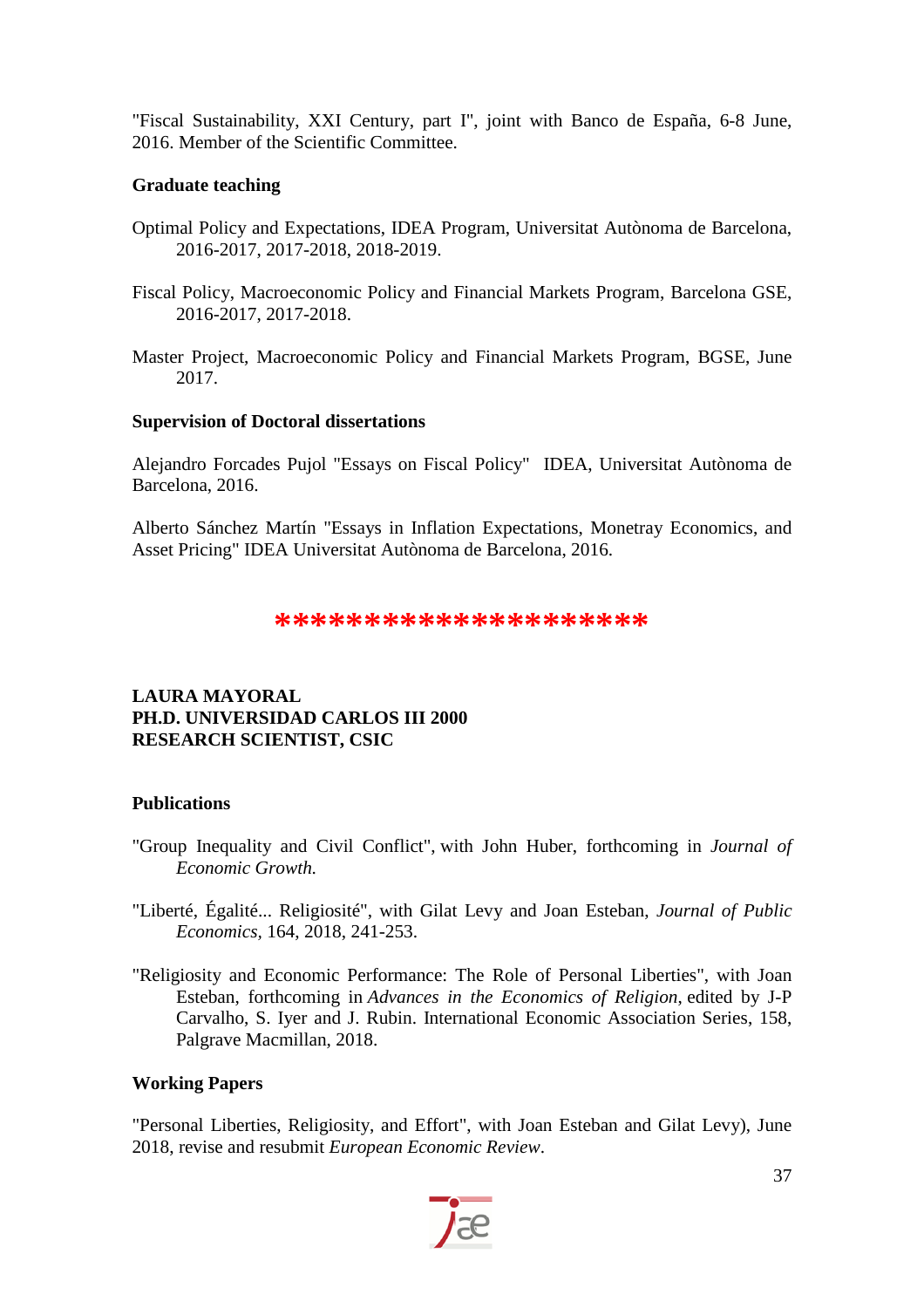"A Politico-Economic Model of Public Expenditure and Income Taxation", with Joan Esteban, December 2018, revision requested, Journal of the *Spanish Economic Review*.

"Groups in Conflict: Size Matters but not in the Way you Think", with Debraj Ray, submitted.

#### **Presentations**

#### **Conferences and Workshops**

"Groups in Conflict: Size Matters but not in the Way you Think"

- Groups in Conflict, Political Economy Conference, Venice, May 2018.
- 2017 Workshop on Conflict, IGIER, Bocconi University, Milan, May 2017.
- Groups, Inequality, and Conflict, Workshop, ESOP, Oslo, July 2017.
- "Environmental Circumscription and Early State Development: Evidence from Ancient Egypt", Petralia Sottana 2018: Applied Economic Workshop, Petralia, Sicilia, July 2018.
- "Farming in a cage: circumscription, appropriability and early state development. Evidence from Ancient Egypt", Taller de Economía Política y Ciencias Políticas, PEPS 2018, Universidad de Chile, Santiago de Chile, November 2018.

"Personal Liberties, Religiosity and Effort"

- Cambridge-INET Conference, International Economic Association Roundtable on The Economics of Religion, Cambridge, July 2017.
- EEA-ESEM 2016, Geneva- Switzerland, Université de Genève, Geneva School of Economics and Management (GSEM), August 2016.
- "The Future of Inequality: Technology, Political Economy, and Policy" The C.V. Starr Center for Applied Economics, New York University Stern School of Business, New York, April 2017 (Assistance**).**

#### **Seminars**

Invited seminar, EUI Florence, November 2017. Invited seminar, University of Gothenburg, May 2016.

#### **Other activities**

- Workshop: Prediction for Prevention of Armed Conflict The Workshop, 15-16 May 2017, Barcelona (organizer with Joan Esteban and Hannes Mueller)
- 42nd Simposio de la Asociación Española de Economía (SAEe 2017), Barcelona, 14-16 December 2017. Member of Scientific Committee.

41st Simposio de la Asociación Española de Economía-Spanish Economic Association (SAEe), Bilbao, 15 -17 December 2016. Member of Scientific Committee.

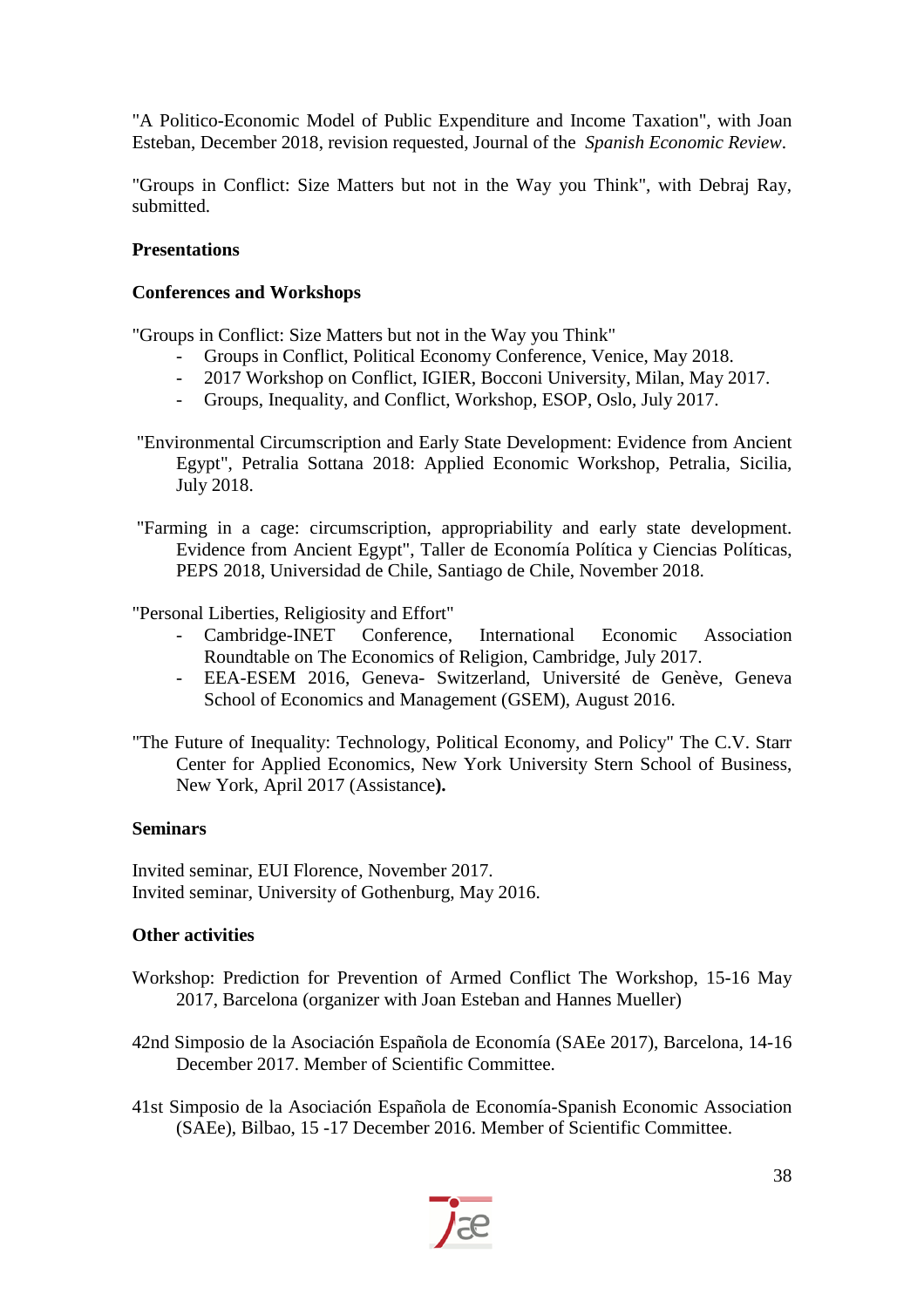Member of the board, *Spanish Economic Association*.

#### **Academic visits**

INSEAD, Visiting Profesor, April-May 2016, April-May 2018. Dept. of Economics, University of Gothenburg, June 2016, June 2017. New York University, October 2016, April 2017.

#### **Graduate teaching**

Quantitative and Statistical Methods II, Macroeconomic Policy and Financial Markets Program, BGSE, 2017-2018.

Summer School BGSE—Nonlineary and Nonstationary, 2016, 2017, 2018.

Weak IVs, University of Gothenburg, June 2016.

Time Series Econometrics, INSEAD (Graduate course), May 2016, May 2018.

#### **\*\*\*\*\*\*\*\*\*\*\*\*\*\*\*\*\*\*\*\*\***

#### **HANNES MUELLER PH.D. LONDON SCHOOL OF ECONOMICS 2008 TENURED SCIENTIST, CSIC**

#### **Publications**

- "Feeling Useless: The Effect of Unemployment on Mental Health in the Great Recession", with Lídia Farré and Francesco Fasani, *IZA Journal of Labour Economic*s, 7:8, 2018.
- "Can Power-sharing Foster Peace? Evidence from Northern Ireland", with Dominic Rohner, *Economic Policy*, 33(95), 2018, 447-484.
- "Reading Between the Lines: The Prediction of Political Violence Using Newspaper Text", with Christopher Rauh, *American Political Science Review*, 112(2), 2018, 358-375.
- "Predation, Protection and Productivity: A Firm-Level Perspective", with Tim Besley, *American Economic Journal: Macroeconomics,* 10(2), 2018, 184-221.
- "Institutions, Volatility and Investment", with Tim Besley, *Journal of the European Economic Association*, 16(3), 2018, 604-649.
- "Cohesive Institutions and the Distribution of Political Rents: Theory and Evidence", with Tim Besley, in *Institutions, Governance and the Control Corruption*. Springer International. 2018.

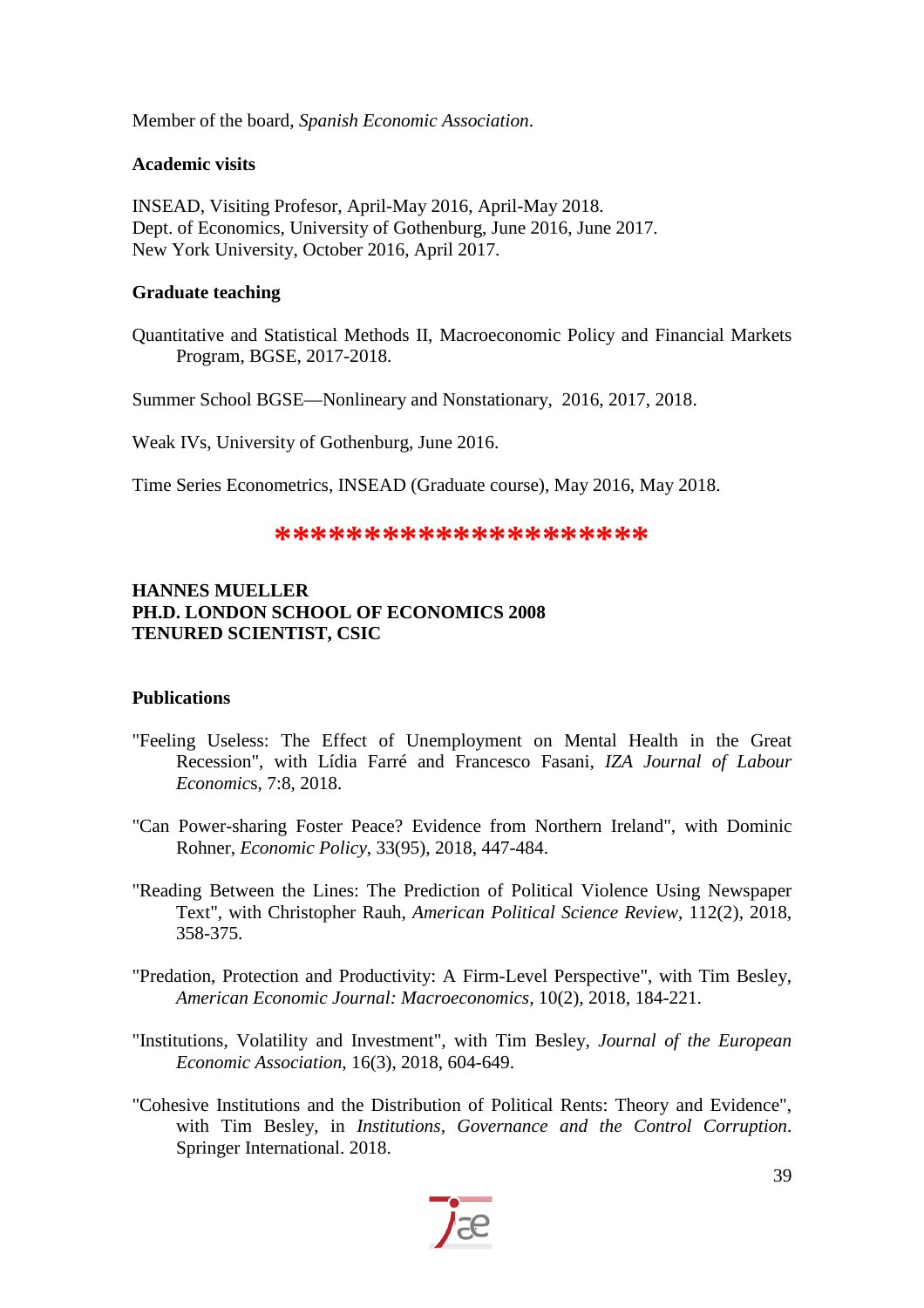- "How Much is Prevention Worth?" Background note for the joint United Nations and World Bank report: Pathways to Peace: Inclusive Approaches to Preventing Violent Conflict. 2017.
- "Growth and Violence: Argument for a Per Capita Measure of Civil War", *Economica*, 2016, 83, 473–497.
- "The Cost of Violence: Estimating the Economic Impact of Conflict", with Julia Tobias, IGC Growth Brief. 2016.

#### **Working Papers**

- "Executive Constraints as Robust Control", with Tim Besley, Barcelona GSE Working Paper nº 1054, 2018.
- "The Peace Dividend of Distance: Violence as Interaction Across Space", with Dominic Rohner and David Schoenholzer, CEPR Discussion Papers, 11897, 2017.
- "Recovery from Conflict: Lessons of Success", with Lavinia Piemontese and Augustin Tapsoba, World Bank Policy Research Working paper, 2017-03-06WPS7970.

#### **Presentations**

#### **Conferences and Workshops**

- "Revenue Mobilization and State Fragility*",* IMF Workshop on Macroeconomic Policy in Fragile States, Oxford, December 2018.
- "Spotting Violence from Space: The Detection of Housing Destruction in Syria", ViEWS - a political Violence Early Warning System Workshop, Radisson Blu, Uppsala University, Sweden, October 2018.
- "Terrorism and Tourism", Madrid Political Economy Workshop, MAPE&CUNEF, Madrid, October 2018.
- "The Hard Problem of Prediction for Conflict Prevention", 20th INFER Annual Conference, Göttingen, Germany, September 2018.
- "Stockholm Forum on Peace and Development 2018", Stockholm International Peace Research Institute, Stockholm, Sweden, May 2018. Round table.
- "Can Power-sharing Foster Peace? Evidence from Northern Ireland", The Empirical Studies of Conflict Project (ESOC) is holding its Annual Meeting on May 2018 at the US Institute of Peace in Washington, DC. Post-Conflict Stabilization, ESOC (Princeton) Meeting, Washington DC, May 2018.

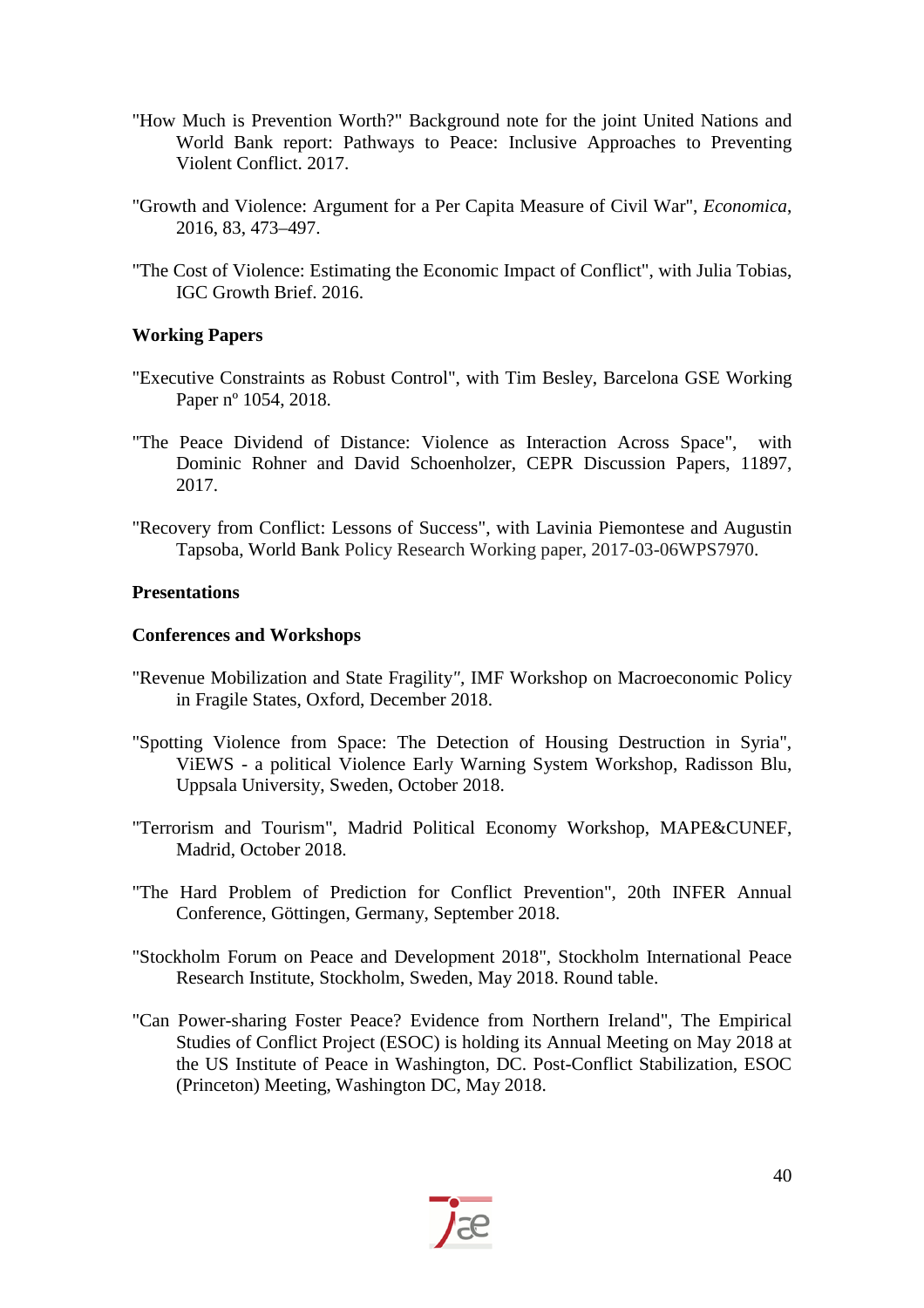- "The Political Economy of Robust Control", Workshop on Political Economy RIDGE May Forum and RIDGE-LACEA Political Economy conference, Montevideo, May 2018*.*
- "Using Unstructured Data in Applied Economics: Two Examples", IDEAs, Universitat Autònoma de Barcelona, November 2017.
- Digital Economy: Information, Innovation and Organization, Barcelona Summer Forum, Discussant for "Ideological Segregation among Online Collaborators: Evidence from Wikipedians" by Shane Greenstein, Yuan Gu and Feng Zhu, Barcelona, June 2017.
- Session 4 UN/WB Study on Prediction and Prevention, Workshop Prediction for Prevention, Barcelona, May 2017.
- "On the Prediction and Prevention of Civil Wars", Applied Economics Workshop, Barcelona GSE 10th Anniversary Research Workshops, Barcelona, March 2017.

"Reading Between the Lines: Prediction of Political Violence Using Newspaper Text"

- Workshop on Political Economy and Political Science, PEPS 2017, Santiago, Chile, November 2017.
- PODER Final Conference and CEPR Annual Symposium on Development Economics STICERD, London School of Economics, June 2017.
- *Conflict Workshop*, IGIER, Bocconi University, Milano, May 2017.
- First Catalan Economic Society Conference (CESC), The Catalan Economic Society (CES) Institut d'Estudis Catalans (IEC), Barcelona, May 2017.
- Engaging Fragile States and USIP-ESOC Meeting, Washington, May 2016.
- "Violence as Interaction Across Space", International Scientific Conference 'Social Interactions, Norms, and Development', New Economic School, Moscow, October 2016.

"Institutions, Volatility and Growth"*,* Elections, Policymaking and Uncertainty, Becker Friedman Institute, University of Chicago, September 2016.

"Institutions, Volatility and Investment", 2nd Political Economy Workshop, Lancaster University, United Kingdom, May 2016.

#### **Seminars**

"Reading Between the Lines: Prediction of Political Violence Using Newspaper Text"

- Banco de España, November 2018.
- IBEI, Barcelona, October 2017.
- Political Science and Political Economy Seminar, London School of Economics, February 2016.

"The Hard Problem of Prediction for Prevention: Reading Between the Lines"

- CIRJE, Tokyo University, Empirical Micro Research Seminar 2018, Tokyo, 2 April 2018

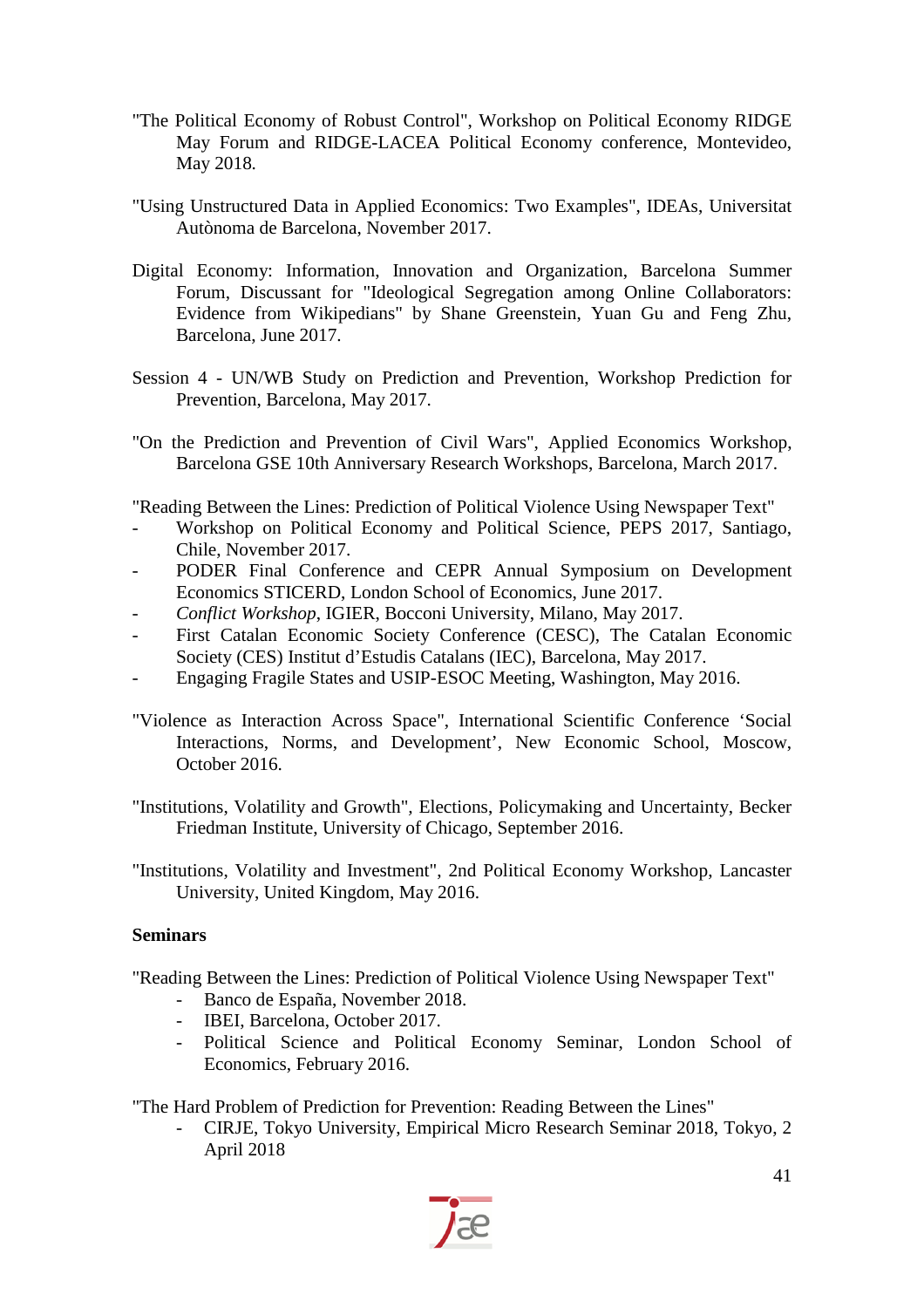- ISER, Osaka, 23 March 2018.
- GRIPS, Tokyo, February 2018.

Violence Early-Warning System (ViEWS), Uppsala, October 2017.

#### **Other activities**

- 22 January 2018, VoxEU (CEPR policy portal), "Shared power as a way to reduce violence", 3239 reads online.
- Workshop: Prediction for Prevention of Armed Conflict The Workshop, May 2017, Barcelona (organizer with Joan Mª Esteban and Laura Mayoral)
- IDEAs, Universitat Autónoma de Barcelona, 3 November 2017. Organizer.
- Workshop: Advances in Prediction for Prevention, Institut d'Anàlisi Econòmica (CSIC), Barcelona, December 2017. Organizer.
- Fiscal Sustainability, XXI Century, part I, Banco de España, Madrid: 6-8 June 2016. Member of Scientific Committee.

#### **Graduate teaching**

- Applied Public Economics, IDEA Program, Universitat Autònoma de Barcelona, 2015- 2016, 2016-2017, 2017-2018.
- Political Economy, Economics of Public Policy Program, BGSE, 2016-2017, 2017- 2018.

Master Project, Economics of Public Policy Program, BGSE, 2017-2018.

Text Mining for Social Sciences, Barcelona GSE, M.Sc. Data Science. Third Term. 2017-2018. 2 hours.

#### **Supervision of Doctoral dissertations**

Lavinia Piemontese "Essays on the Structural Estimation of the Cost of Crime" IDEA Program Expected date: July 2019

Augustin Tapsoba "Essays on Economics of Inequality - Ethnic Favoritism and Early Childhood Development" IDEA Program Expected date: July 2019

Bruno Conte Leite "Essays on the Economics of Deforestation and Locust Swarms"

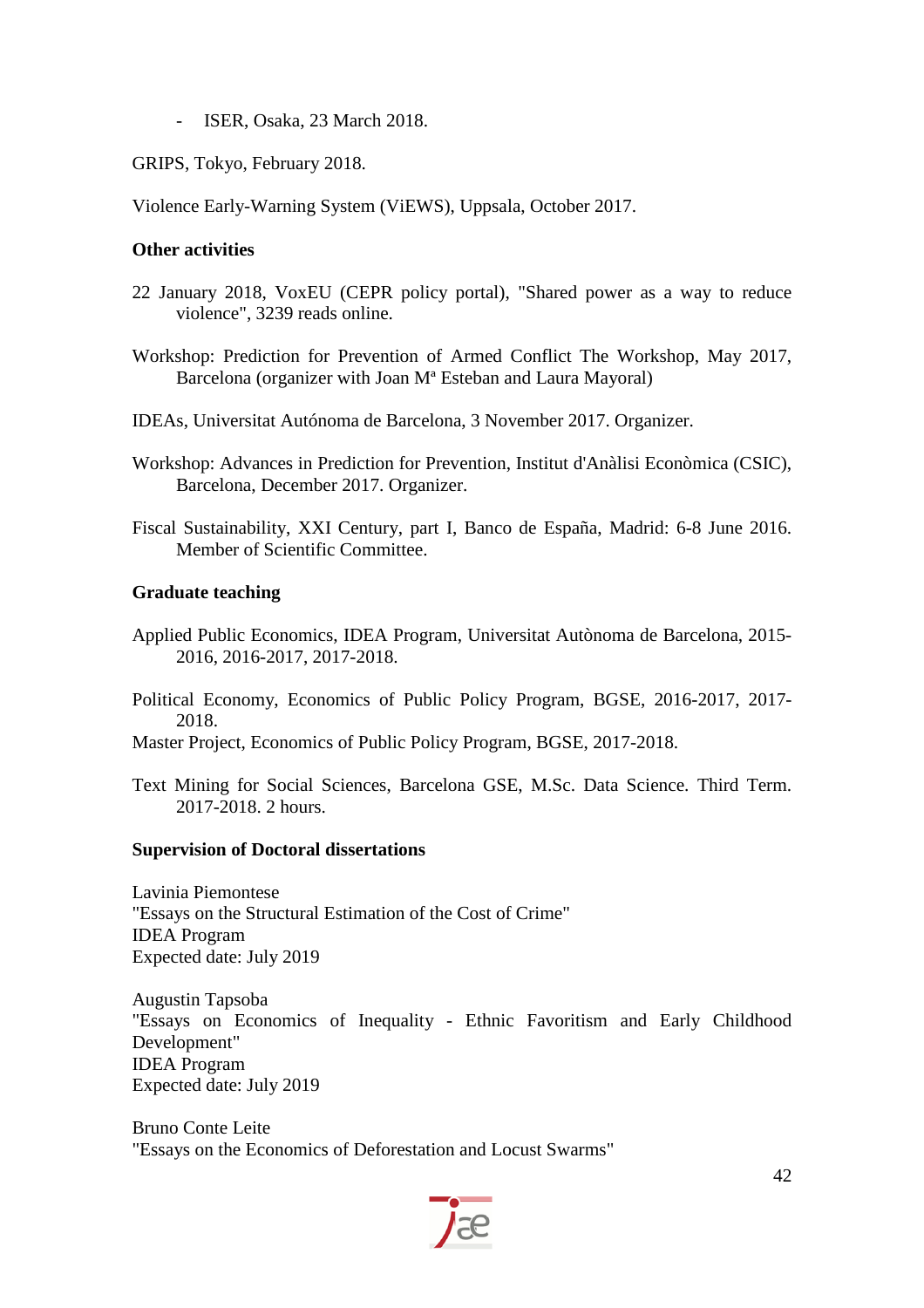IDEA Program Expected date: July 2020

#### **Supervision of Master Theses**

IDEA Master Theses

Olga Starchikova, 2018 Bruno Conte Leite, 2017 Hadar Gafni, 2017 Aldo Lo Presti, 2017 Thomas Pfeiffer, 2017 Simon Dagrain, 2016

M.Sc. Economics of Public Policy (EPP) of the Barcelona GSE

#### 2017:

Sonia Turrero, Zabdiel Ruiz Lizzie Pinder Laura Vargas Noureldin Moussa Vera Cuijpers Rim Mesraoua Sandra Nkusi Manuel Ortiz Ágúst Arnórsson Colin Power

#### 2018:

Karina Colombo Gabrielle Lohner Eric Ramirez-Diaz Daniel Muller-Demary Marc Miro i Escola Nikhil Bhutada Livia Baccari Francesco Prencipe Mohammed Tarkhani Diego Escalera Hazel Elizondo Sandra Flores Alicia de Quinto Samiha Chowdhury Zohra Mehadji Harold Zhu Shafin Shabir

#### **\*\*\*\*\*\*\*\*\*\*\*\*\*\*\*\*\***

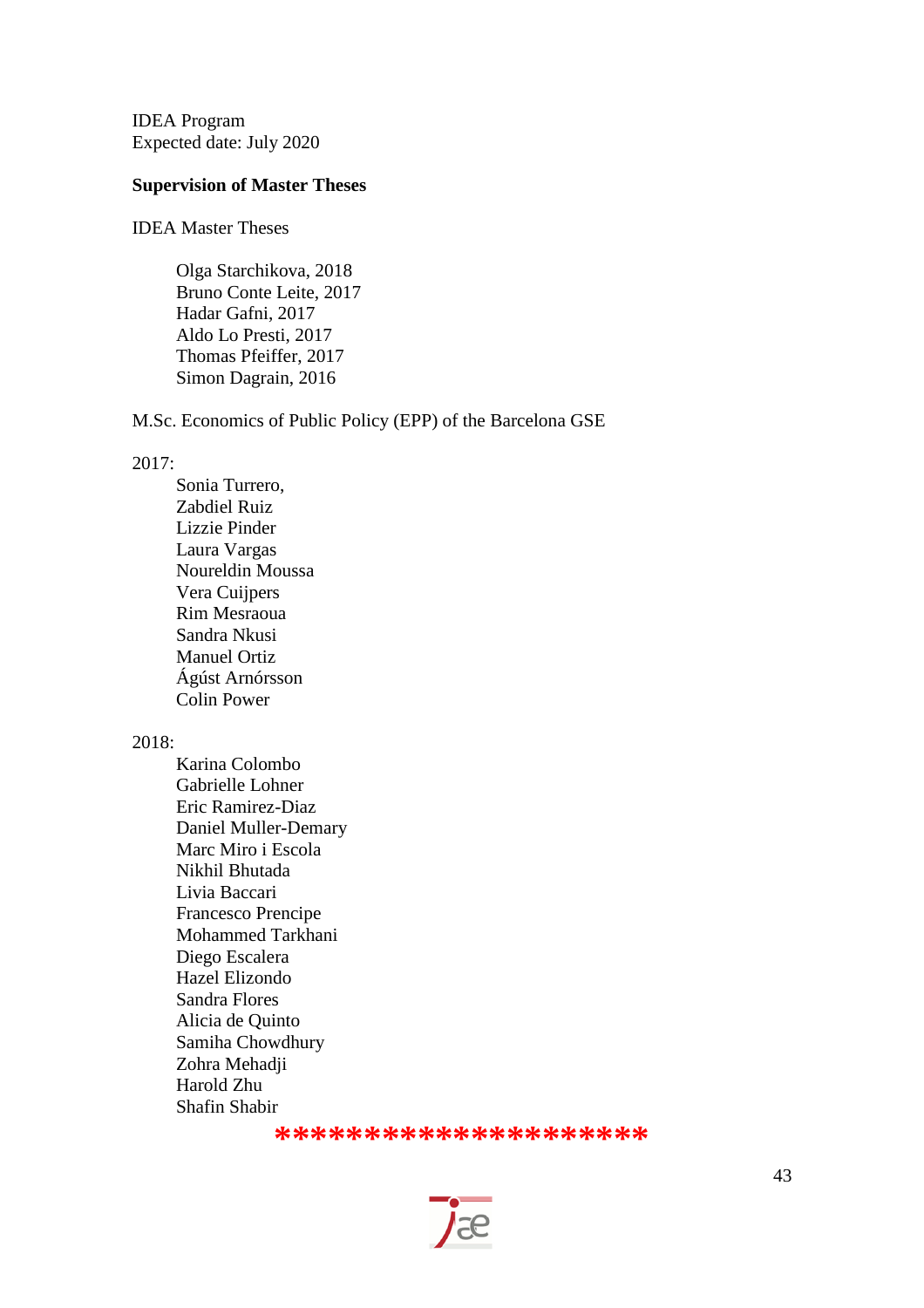#### **VAIVA PETRIKAITE PH.D. UNIVERSITY OF GRONINGEN 2012 POST-DOC RESEARCHER**

#### **Publications**

- "A Model of Directed Consumer Search", with Marco A. Haan and José L. Moraga-González), *International Journal of Industrial Organization*, 61, 2018, 223-255.
- "A Search Model of Costly Product Returns", *International Journal of Industrial Organization,* 58, 2018, 236-251.
- "Consumer Obfuscation by a Multiproduct Firm", *RAND Journal of Economics*, 49(1), 2018, 206-223.
- "Collusion with Costly Consumer Search", *International Journal of Industrial Organization*, 44, 2016, 1-10.

#### **Working Papers**

"Search Choice, Pricing and Obfuscation", October 2018

- "Targeted Advertising and Costly Consumer Search", with Roberto Burguet, Barcelona GSE Working Papers Series nº 971, March 2018
- "Mobility with Private Information and Privacy Suppression", with S. Hämäläinen, CEPR Discussion paper No. 12860, August 2018

#### **Presentations**

#### **Conferences and Workshops**

- "Privacy and Changing Tastes in Directed Search", 7th European Search and Matching Network (SaM), Barcelona Summer Forum, Barcelona, June 2017.
- Digital Economy: Information, Innovation and Organization, Barcelona Summer Forum, Barcelona, June 2017.
- Discussant for "Opinion Dynamics Via Search Engines (and other Algorithmic Gatekeepers)" by Francesco Sobbriao and Fabrizio Germano.
- "Targeted Advertising and Costly Consumer Search", 44th Annual Conference of the European Association for Research in Industrial Economics (EARIE), Maastricht, The Netherlands, August 2017.
- "When Consumers do not Have Enough Time to Search", 44th Annual Conference of the European Association for Research in Industrial Economics (EARIE), Maastricht, The Netherlands, August 2017.

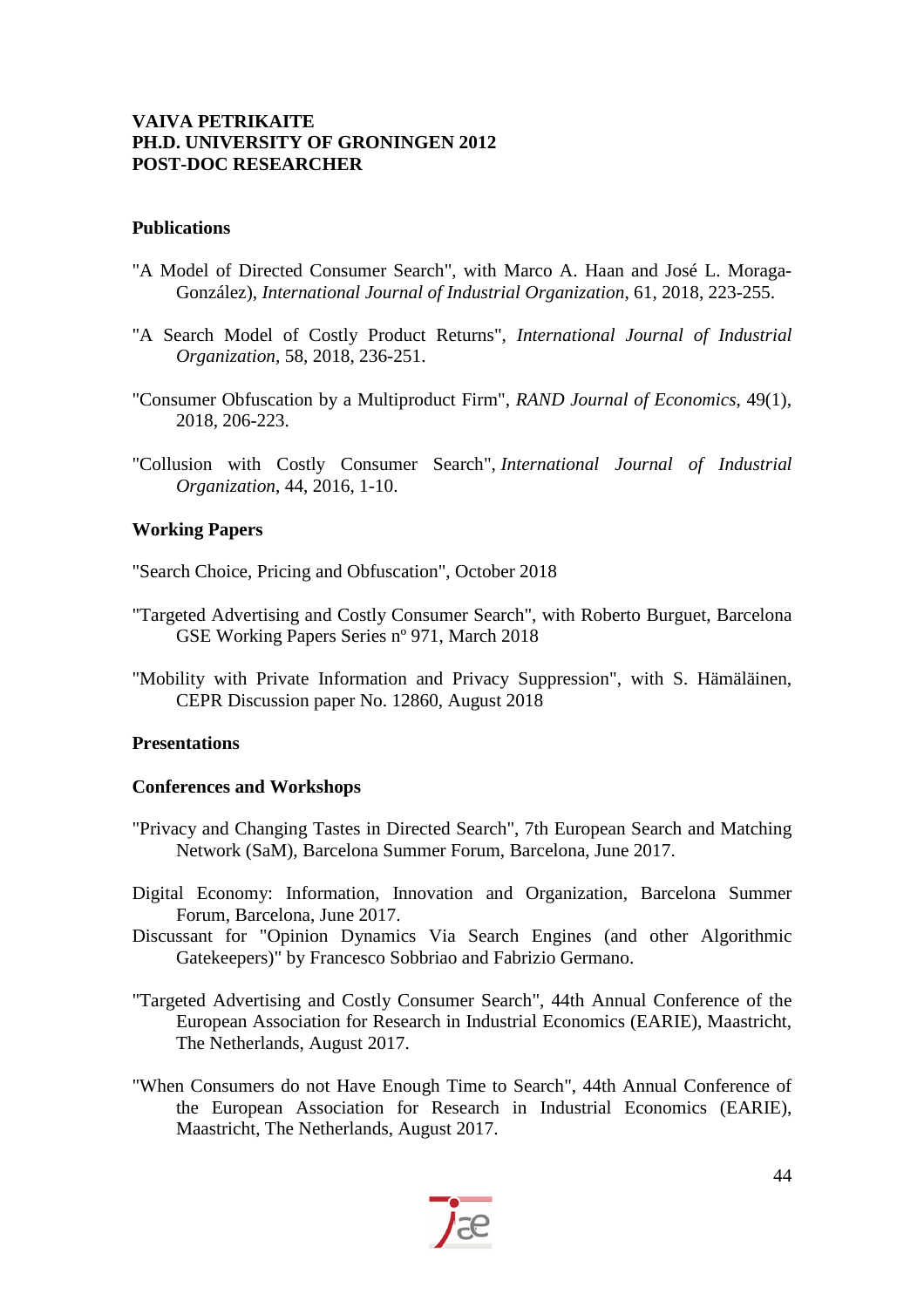"Costly Shopping", IDEAs, Universitat Autònoma de Barcelona, November 2017.

"Targeted Advertising and Costly Consumer Search", 9th Workshop on the Economics of Advertising and Marketing, ISM University of Management and Economics, Vilnius, Lithuania, July 2016.

#### **Other activities**

Consumer Search and Switching Costs, Summer Forum 2018, Barcelona, June 11-12. Organizer.

44th Annual Conference of the European Association for Research in Industrial Economics (EARIE), Maastricht, The Netherlands, 31 August – 2 September 2017. Session chair.

9th Workshop on the Economics of Advertising and Marketing, ISM University of Management and Economics, Vilnius, Lithuania, 1-2- July 2016. Discussant.

#### **\*\*\*\*\*\*\*\*\*\*\*\*\*\*\*\*\*\*\*\*\***

#### **HUGO RODRÍGUEZ PH.D. UNIVERSITY OF CHICAGO 1997 TENURED SCIENTIST, CSIC**

#### **Publications**

"Narrow Banking with Modern Depository Institutions: Is There a Reason to Panic?", forthcoming in *International Journal of Central Banking*

#### **Working Papers**

- "The Negative Correlation of Nonperforming Loans between Large and Small Banks", ADEMU Working Paper 103, 2018
- "Self-Fulfilling Runs and Endogenous Liquidity Creation", with David Rivero, ADEMU Working Paper 90, 2017
- "Risk Diversification and the Large-Small Bank Dichotomy in Money Markets", ADEMU Working Paper 40, 2016

#### **Presentations**

#### **Conferences and Workshops**

"Banking Union and the ECB", ADEMU final conference, Florencia, May 2018.

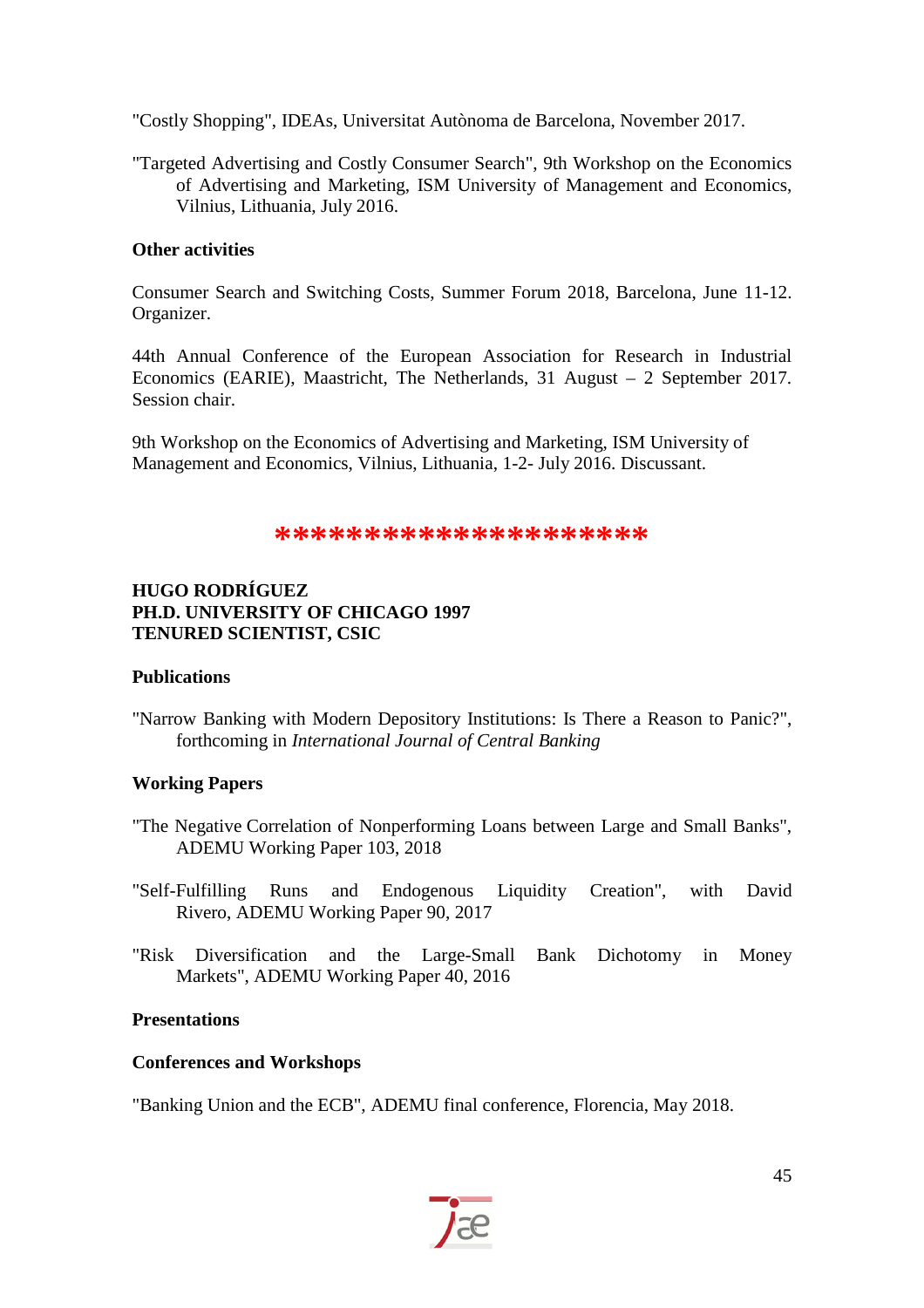- "Modern depository institutions, runs and liquidity", 42 Simposio Asociación Española de Economía, Barcelona GSE, Barcelona, December 2017.
- "Narrow Banking with Modern Depository Institutions: Is There a Reason to Panic?", 1st Catalan Economic Society Conference, Institut d'Estudis Catalans (IEC), Barcelona, May 2017.
- "Risk Diversification and the Large-small Bank Dichotomy in Money Markets", 41 Simposio de la Asociación Española de Economía, Bilbao, December 2016.

#### **Seminars**

"Narrow Banking with Modern Depository Institutions. Is There a Reason to Panic?"

- Universidad Pablo de Olavide, Sevilla, January 2018.
- Shangai University of Finance and Economics, 18 October 2018.
- "Dentro de la caverna: dinero, bancos y política monetaria", Seminar Economia a l'Abast, IAE-CSIC, September 2018.
- "Risk diversification and the large-small bank dichotomy in money markets", Banco de España, Madrid, 15 June 2016.

#### **Other activities**

"A Dynamic Economic and Monetary Union", Summer Forum 2018, Barcelona, 21-22 de June 2018. Organizer.

"Macroeconomic and Financial Imbalances and Spillovers" ADEMU 2017. Coorganizer.

1st Catalan Economic Society Conference, Institut d'Estudis Catalans (IEC), Barcelona, May 26-27, 2017. Session Chair.

Director, Master in Macroeconomic Policy and Financial Markets, Barcelona GSE, 2016-2018.

#### **Graduate teaching**

Policy Lessons, Macroeconomic Policy and Financial Markets Program, Barcelona GSE, 2016-2017, 2017- 2018.

Foundations in Equilibrium Analysis, Macroeconomic Policy and Financial Markets Program, BGSE, 2017- 2018.

Master Project, Macroeconomic Policy and Financial Markets Program, BGSE, 2016- 2017.

Money and Banking, IDEA Program, Universitat Autònoma de Barcelona, 2015-2016.

Macroeconomics I, IDEA Program, Universitat Autònoma de Barcelona, 2016-2017.

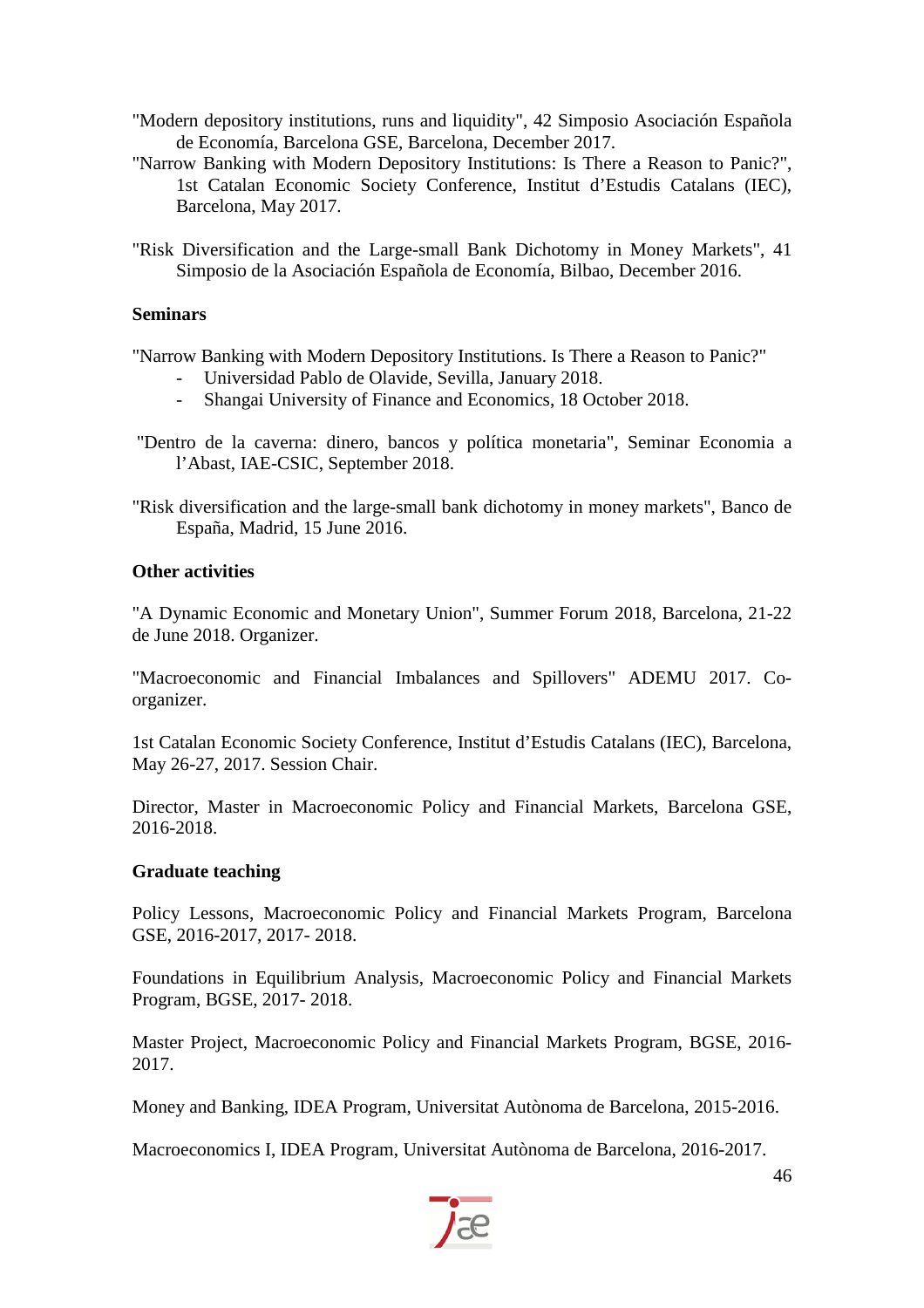#### **Supervision of Doctoral dissertations**

- David Rivero Leiva, "Three essays on financial intermediation" Departament d'Economia Aplicada, Universitat Autònoma de Barcelona, 8 September 2017.
- Kizkitza Biguri Pastor, "Essays in Corporate Finance" Departament d'Economia Aplicada, Universitat Autònoma de Barcelona, 21 June 2016.

#### \*\*\*\*\*\*\*\*\*\*\*\*\*\*\*\*\*\*

#### **LUIS ROJAS PH.D. EUROPEAN UNIVERSITY INSTITUTE 2016 POST-DOC RESEARCHER**

#### **Since September 2018**

#### **Working Papers**

"Optimal Redistribution With a Shadow Economy", with Paweł Doligalski, 2018

#### **Presentations in conferences and seminars**

ENTER Jamboree, Toulouse, April 2018 Bucharest University Summer School, 2018 3rd Mannheim Workshop in Quantitative Economics. Discussant, May 2018. Conference The Economics of Informality, Bogota. May 2018. EEA-ESEM Congress, Cologne. August 2018 "Expectations Formation and Investment During Recessions", Javeriana University Seminar, Bogotá, Colombia, May 2018.

#### **Other activities**

Organizer: Bellaterra Macroeconomics Seminar Series (2018-2019) Seed Grant, Barcelona GSE, 2018

#### **Graduate teaching**

Universitat Autònoma de Barcelona

- Quantitative Macroeconomics (Unit II), PhD Economics. Fall, 2018.
- Macroeconomics II, PhD Economics. Winter, 2018.
- Macroeconomics III, Undergraduate. Spring, 2018.

#### **Supervision of Master Thesis**

Adam Wilzcynzki, "Credit Spreads, Excess Bond Premium and Distance to Default as leading indicators of economic activity in the Visegrad Group", Master IDEA, Universitat Autònoma de Barcelona.

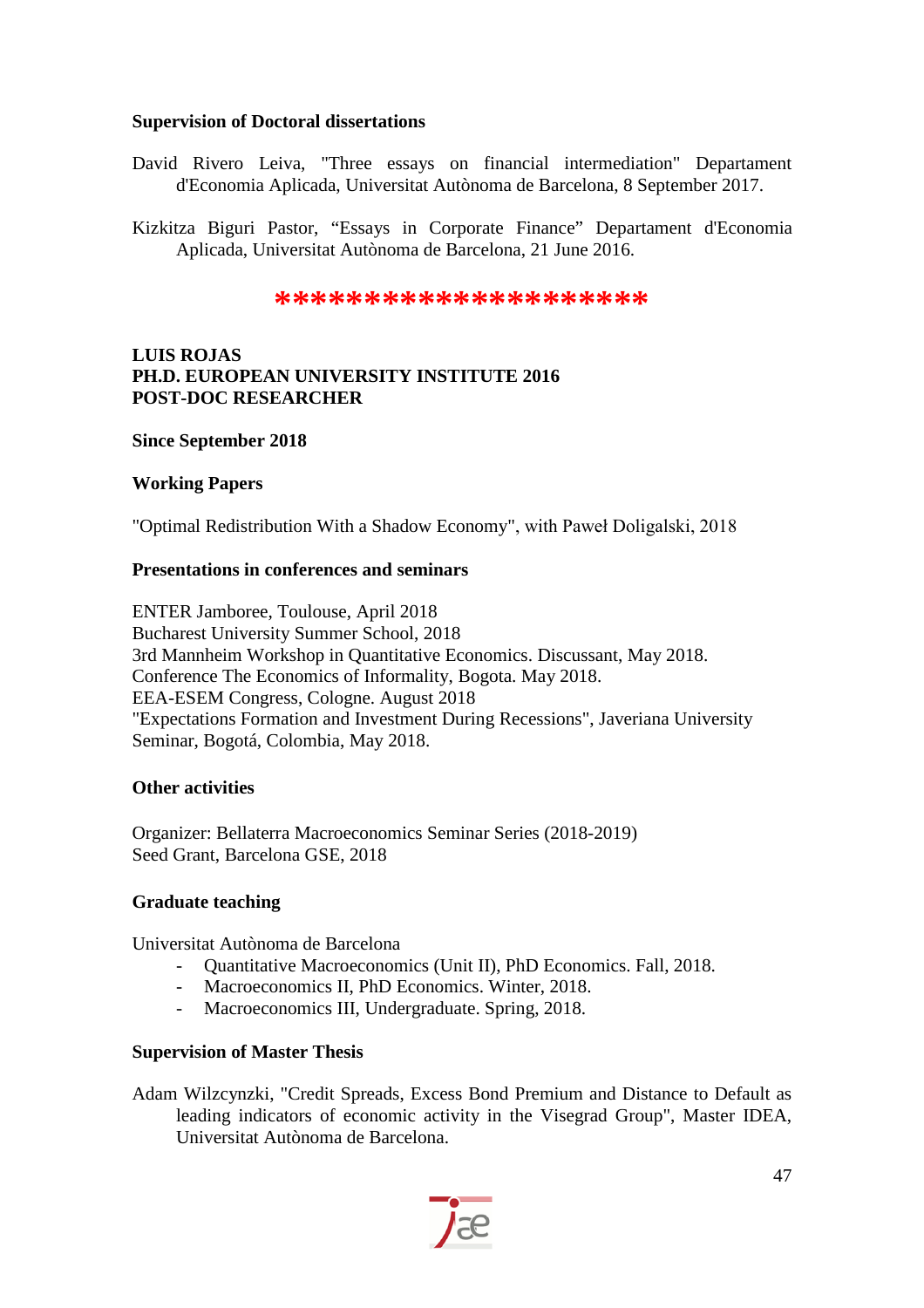# 4. AFFILIATES AND VISITORS

# RESEARCH AFFILIATES

David Austen-Smith, Northwestern University

Laia Balcells, Duke University

Mauro Bambi, University of York

Teodora Borota, Uppsala University

Lídia Farré, Universitat de Barcelona

Francesco Fasani, Queen Mary University of London

Jesús Fernández-Huertas Moraga, Universidad Carlos III de Madrid

Katharina Greulich, University of Tubingen

Giammario Impullitti, University of Nottingham

Sarolta Laczó, University of Surrey

Anastassia Obydenkova, HSE-National Research University Moscow

Martin Perry, Rutgers University

Markus Poschke, McGill University

Climent Quintana-Domeque, Oxford University

Núria Rodríguez-Planas, City University of New York

Jan Zapal, CERGE-EI

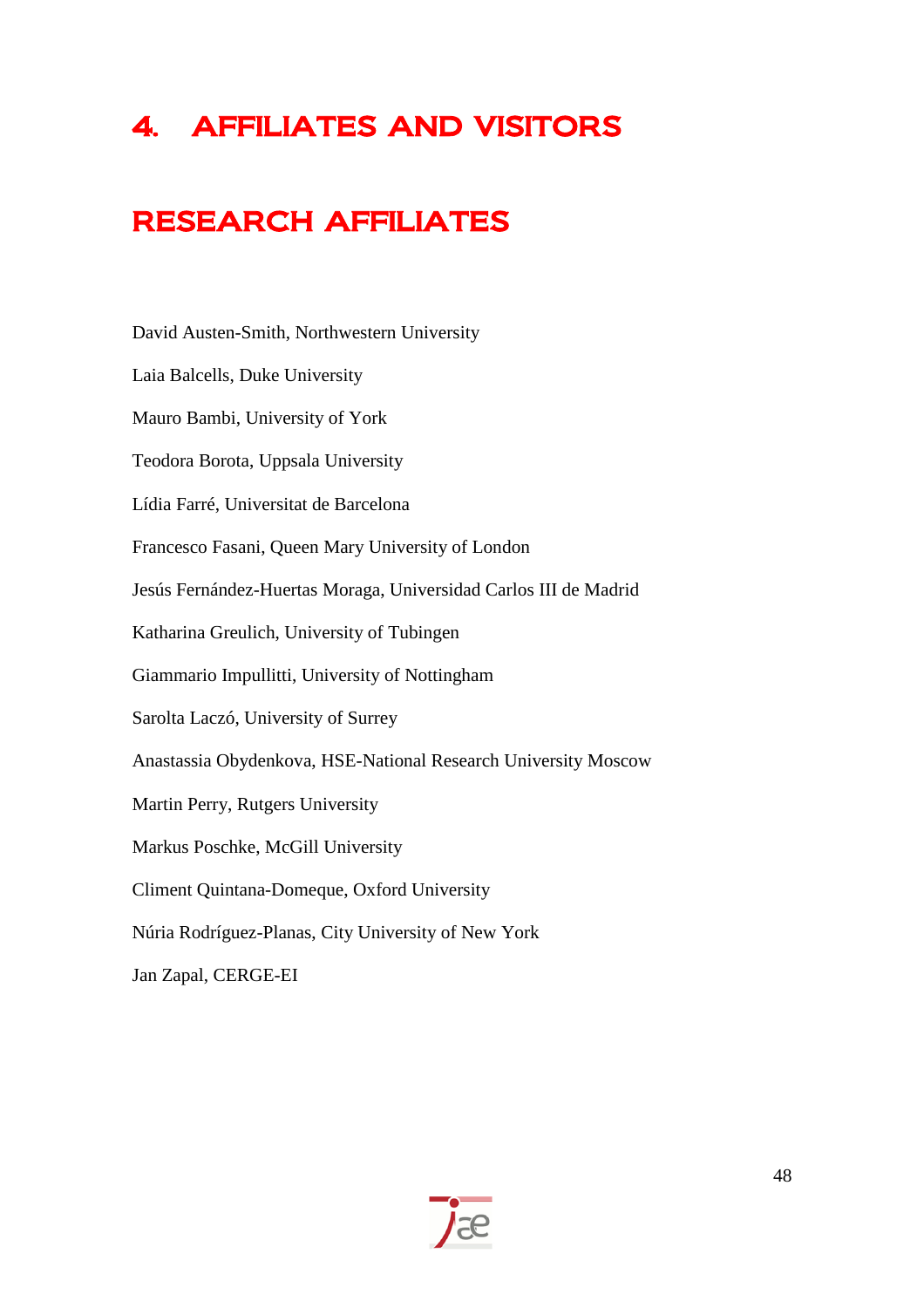# VISITING RESEARCHERS

# 2016

Klaus Adam, University of Mannheim

Mercedes Adamuz, ITAM, Mexico

Jean-Marc Atsebi, Ecole d'Economie, Université d'Auvergne

Péter Biró, Institute of Economics, Research Centre for Economic and Regional Studies, Hungarian Academy of Sciences

Jim Ingebretsen Carlson, University of Lund

David Evans, University of Oregon

Sergio Galletta, University of Lugano

Emiliano Harris, ENSAE

Bettina Klaus, University of Lausanne

Andrea Lanteri, London School of Economics

Dang Li, Renmin University of China

Louis-Philippe Morin, [University of Ottawa](https://ideas.repec.org/f/pmo328.html#subaffil-body-0)

Andrés Neumeyer, Banco de Argentina

Juan Rubio, Duke University

Andrew Schott, London Business School

Francesco Squintani, University of Warwick

Dirk van de Gaer, Ghent University

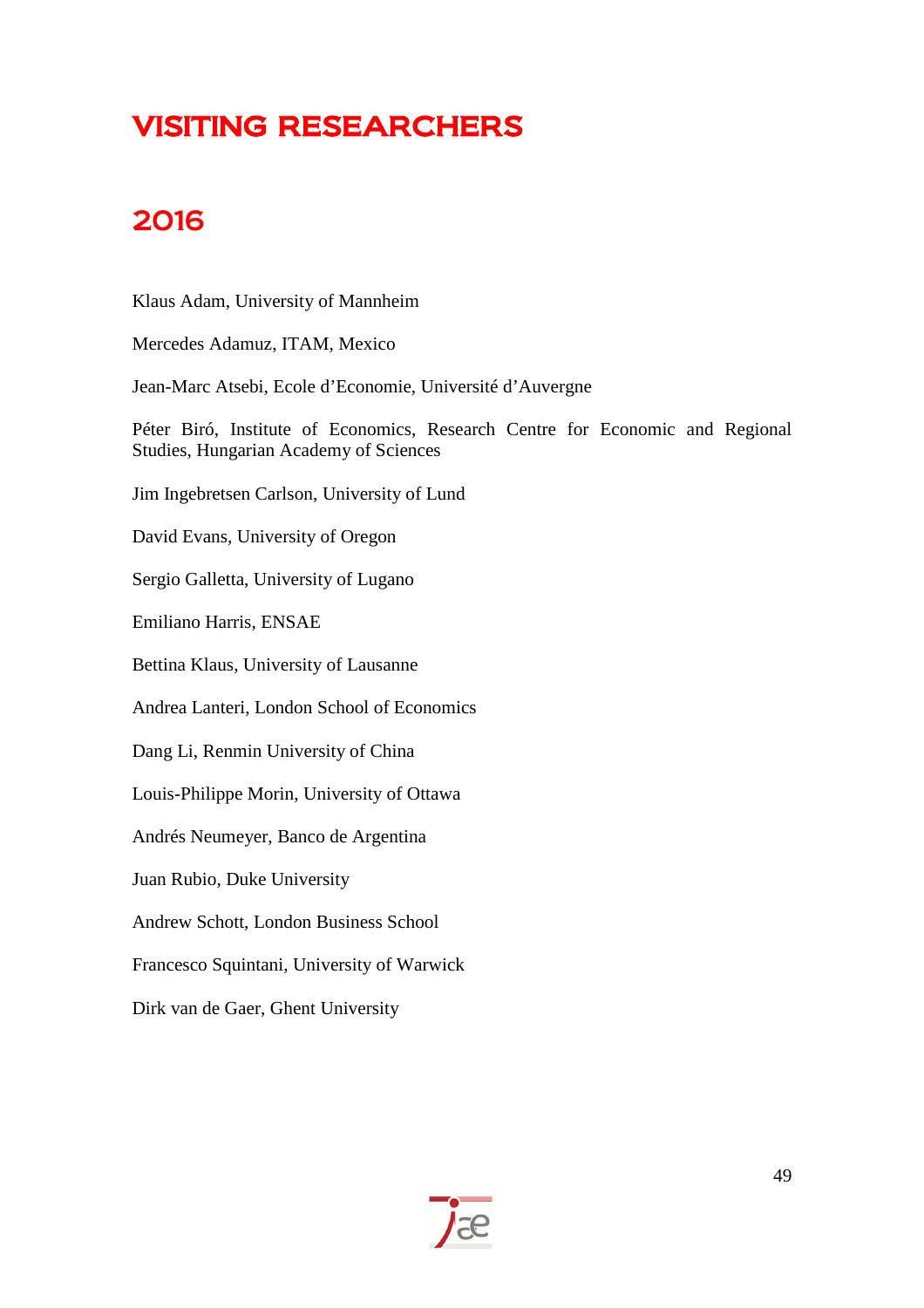## 2017

Klaus Adam, University of Mannheim Alícia Adserà, Princeton University Jim Ingebretsen Carlson, University of Lund Ramon Casadesus, Harvard Business School Humberto A. Charles, Centro de Investigaciones Socioeconómicas-UAdeC Martin Ellison, University of Oxford Saara Hämäläinen, University of Helsinki Andres Hervas-Drane, Cass Business School, London Marc Hofstetter, Universidad de los Andes Antonio Mele, University of Surrey Louis-Philippe Morin, University of Ottawa Juan Pablo Nicolini, Universidad Torcuato di Tella Juan Rubio, Duke University

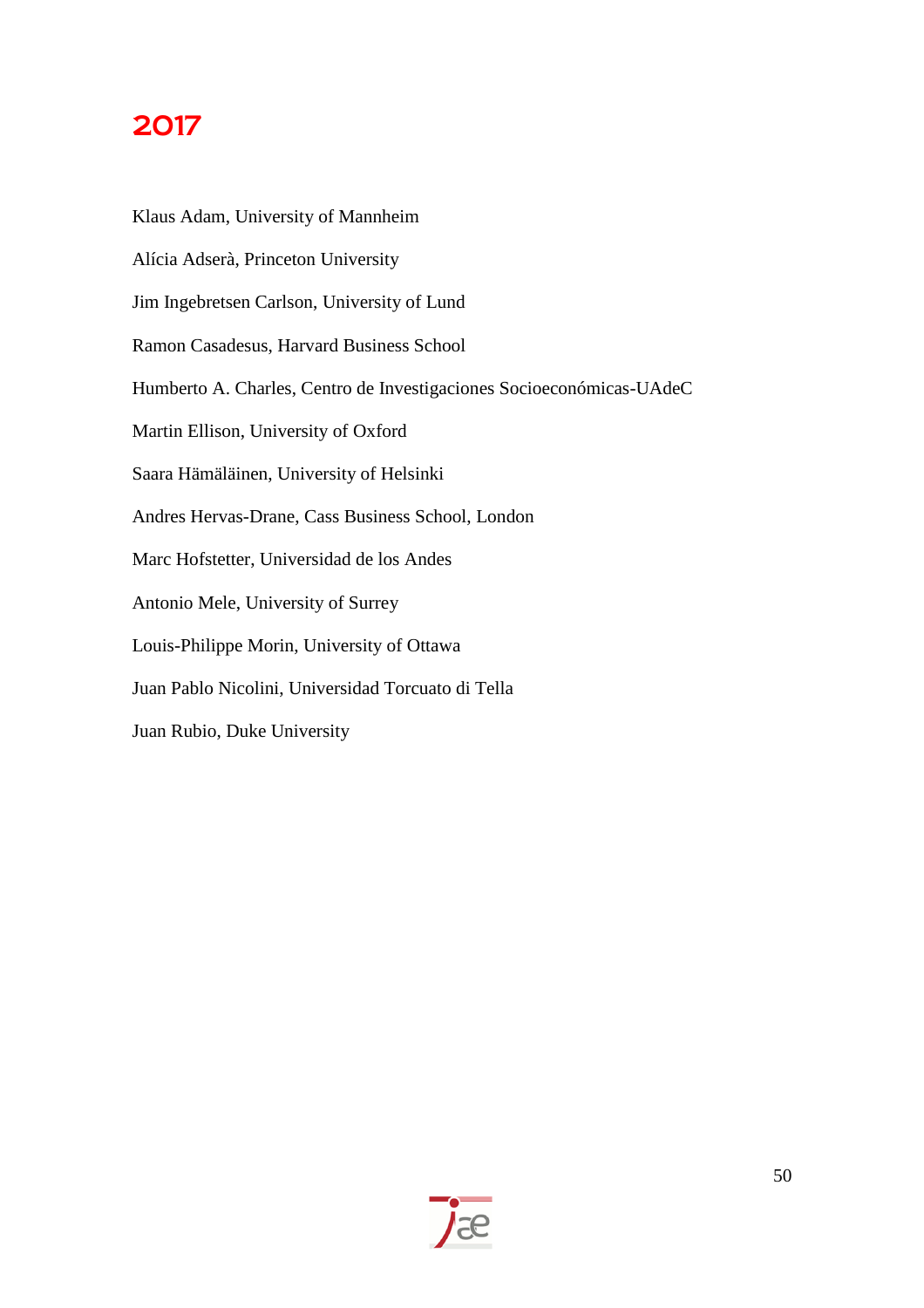### 2018

Jim Ingebretsen Carlson, Upsala University Davide Debortoli, Universitat Pompeu Fabra Nicholas Haas, New York University Andrea Lanteri, Duke University Nathalie Leloup-Clozel, Université d'Auvergne-Clermont Pedro Marques Correia da Silva, University of Nottingham Sebastian Merkel, University of Mannheim Louis-Philippe Morin, University of Ottawa Zafar Nazarov, Purdue University Fort Wayne Paulo Roberto Pires de Sousa, Catholic University of Brasilia Juan Rubio, Emory University Francesco Squintani, University of Warwick Victoria Vanasco, Graduate School of Business, Stanford University Tongbin Zhang, Shanghai University of Finance

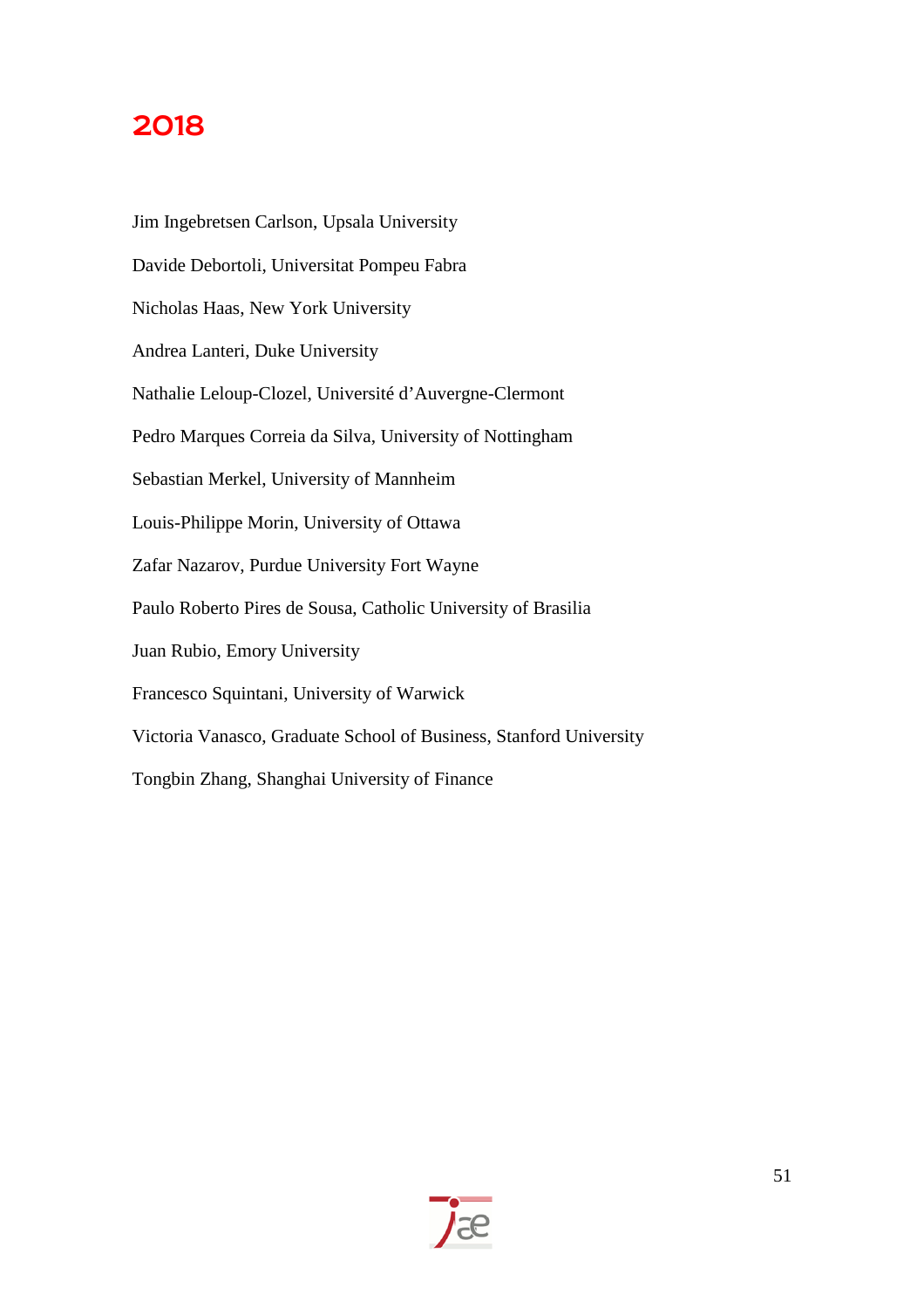## 5. GRADUATE STUDENTS AND RESEARCH ASSISTANTS

## GRADUATE STUDENTS

**Lavinia Piemontese Since January 2016** Director: Jordi Brandts

**Tingting Wu** Since July 2017 Director: Esther Hauk

## RESEARCH ASSISTANTS

Marina Bosque (Albert Marcet)

Bruno Conte (Hannes Mueller)

Sven Hanold (Matthew Ellman)

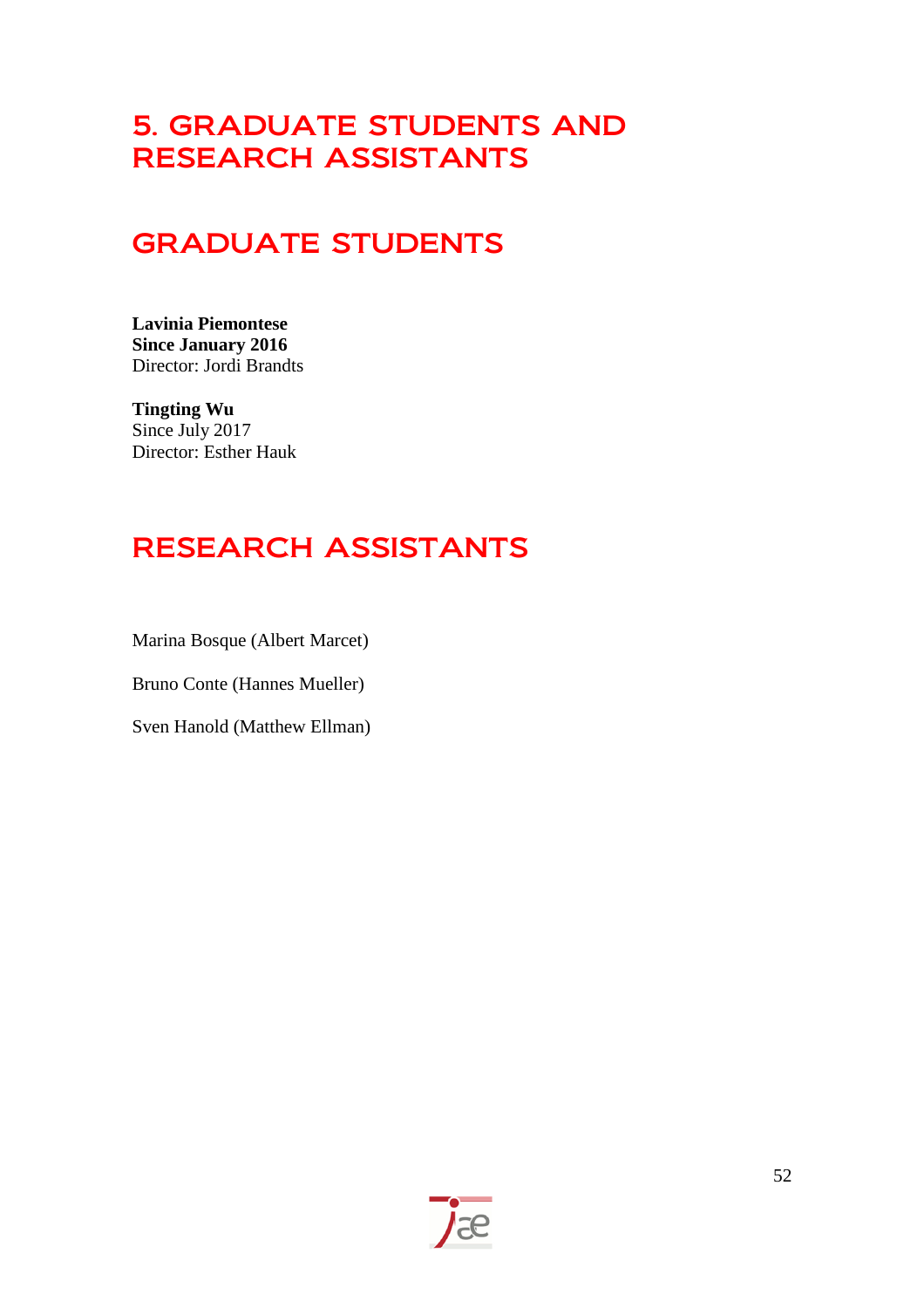# 6. GRANTS AND EXTERNAL FUNDING

#### **Barcelona Graduate School of Economics**

SEV-2015-0563 2016-2019

Barcelona GSE was founded as an institution for scientific cooperation between four existing academic and research units with a long tradition of collaboration: CREI, IAE, UAB and UPF. It is the only spanish institution dedicated to research on Economics and the Social Sciences to renovate the Severo Ochoa accreditation of excelence.

#### **"The macroeconomic implications of heterogenous firms"**

2014 SGR 1432, Generalitat de Catalunya 2014-2017 Omar Licandro, Joachim Jungherr, Francesco Cerigioni, Dmitry Matveev

#### **"Macroeconomia teòrica i aplicada"**

2014 SGR 1446, Generalitat de Catalunya 2014-2017 Albert Marcet, Angel de la Fuente, Hugo Rodríguez, Sarolta Laczó, Albert Sánchez

#### **"Microeconomia teòrica i aplicada"**

2014 SGR 510, Generalitat de Catalunya 2014-2017 Roberto Burguet, Jordi Brandts, Ramon Caminal, Matthew Ellman, Sjaak Hurkens, José Mª Ortiz

#### **"Social unrest, migration and inequality"**

2014 SGR 1414, Generalitat de Catalunya 2014-2017 Ada Ferrer, Ana Rute Cardoso, Joan Esteban, Laura Mayoral, Guillem Pons, Adrian Pino

#### **"Economia política"**

2014 SGR 1064, Generalitat de Catalunya 2014-2017 Enriqueta Aragonès, Josep M. Colomer, Hannes Mueller, Esther Hauk, Flip Klijn, Clara Ponsatí, Jan Zapal, Benjamin Tello

#### **"Tecnología, capital humano, innovación y comercio"**

ECO2013-48884-C3-1-P, Ministerio de Economía y Competitividad 2014-2017 Omar Licandro, Joachim Jungherr, Fernando Del Rio, Eduardo Giménez, Miquel Pérez-Nievas, Antonio Rodríguez Sampayo, José Ramón Ruiz

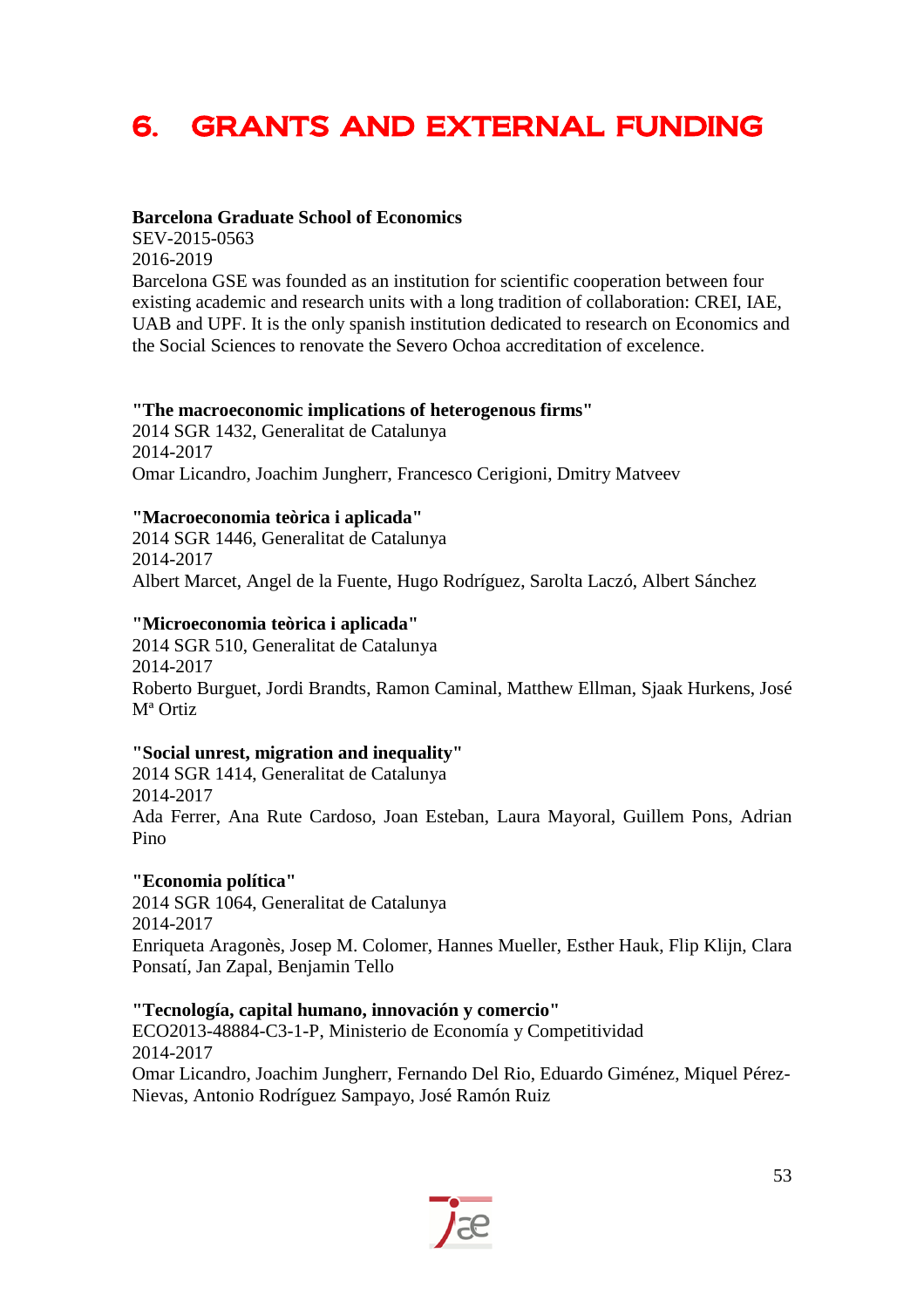#### **"Integrated macro-financial modelling for robust policy design"**

MACFINROBODS, FP7-SSH-2013-2GA612796, European Commission, 2014-2017 Albert Marcet, Esther Hauk, Omar Licandro, Sarolta Laczo, Nezih Guner, Juan Carlos Conesa, Joan Llull y Francesc Obiols. Other institutions participant: University of Amsterdam (Project Coordinator), Centre Pour La Recherche Economique Et Ses Applications (CEP)

#### **"Frictions and failures in old and new markets"**

ECO2014-59959-P, Ministerio de Economía, Industria y Competitividad 2015-2017 Ramon Caminal, Roberto Burguet, Matthew Ellman, Vaiva Petrikaite, Lídia Farré

#### **"Experimental economics, two-sided markets and subjective well-being"**

ECO2014-59302-P, Ministerio de Economía, Industria y Competitividad 2015-2017

Jordi Brandts, Flip Klijn, Ada Ferrer, José María Ortíz, Joana Pais, Péter Biró, Markus Walzl, Bettina Klaus, Klarita Gerxhani, Arthur Schram, David Cooper, Enrique Fatas

#### **"Innovación e información en la economía digital"**

201612006, Fundación BBVA- Ayudas a Equipos de Investigación Científica 2016-2018

Matthew Ellman, Roberto Burguet, Sjaak Hurkens, Vaiva Petrikaite, Fabrizio Germano, Tomás Rodriguez-Barraquer

#### **"Culture and social conflict"**

ECO2015-66883-P, Ministerio de Economía, Industria y Competitividad 2016-2018

Laura Mayoral, Joan Esteban, Hannes Mueller, Timothy Besley, Massimo Morelli, Joachim Voth, Gilat Levy, Dominic Rohner, Christopher Rauh, Debraj Ray

#### **"Policy intervention in social and economic networks"**

ECO2015-67171-P, Ministerio de Economía, Industria y Competitividad 2016-2018

Esther Hauk, Sjaak Hurkens, Enriqueta Aragonés, Orestis Troumpounis, Facudno Albornoz-Crespo, Doh-Shin Jeon, Dimitrios Xefteris, Andrea Lanteri

#### **"Firm behavior under government policies: the interaction of credit markets and labor markets in shaping economic performance"**

ECO2016 76734-P, Ministerio de Economía, Industria y Competitividad 2017-2019

Ana Rute Cardoso, Hugo Rodríguez, David Card, Paulo Guimaraes, Lous-Philippe Morin, Benjamin Olken, Dina Pomeranz

### **"Costly consumer search and privacy online markets"**

ECO2015-74328-JIN, Ministerio de Economía, Industria y Competitividad 2017-2019 Vaiva Petrikaite

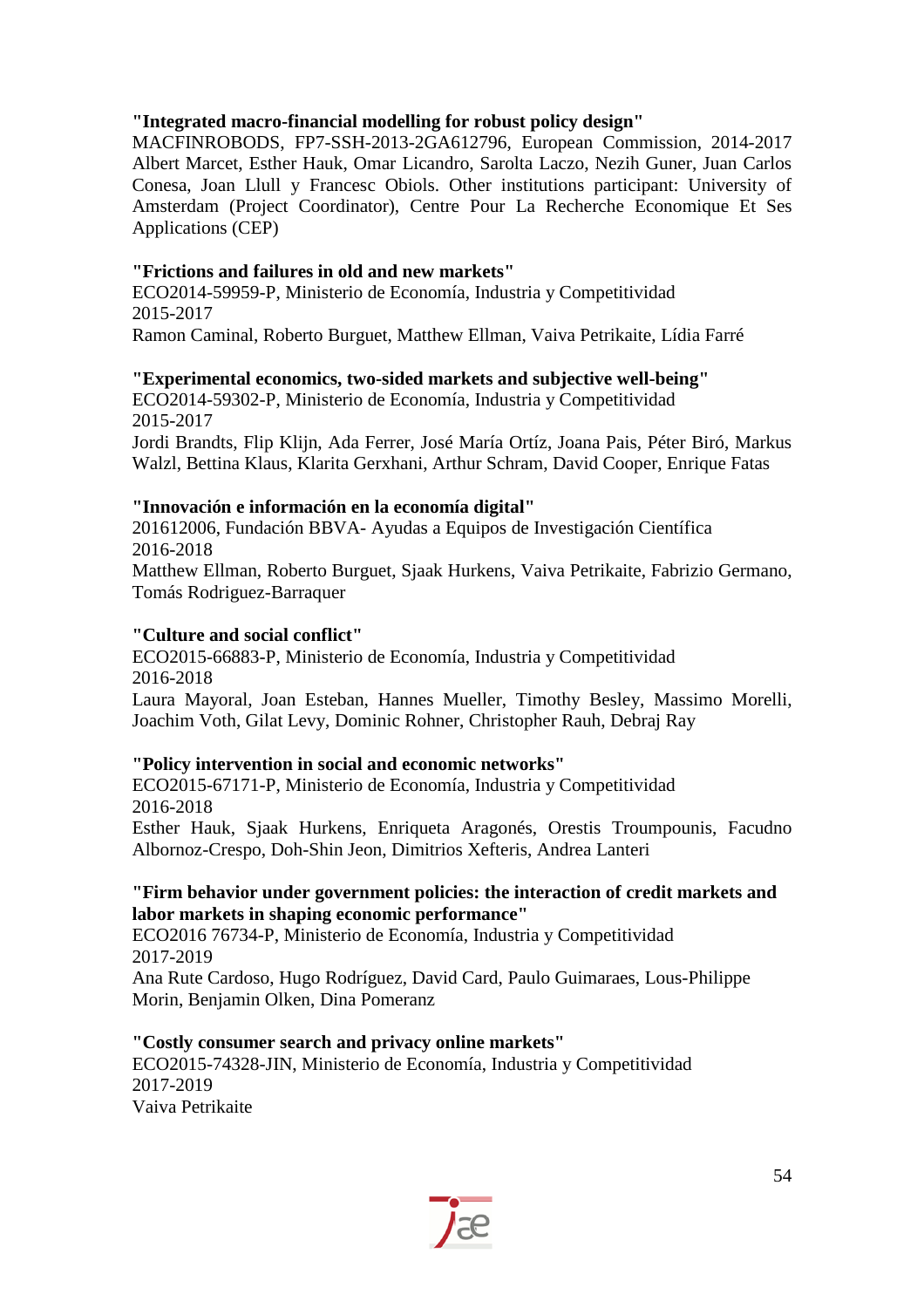#### **"Theoretical and experimental microeconomics"**

2017 SGR 1136, Generalitat de Catalunya 2017-2020 Jordi Brandts, Roberto Burguet, Ramon Caminal, Matthew Ellman, Sjaak Hurkens, Vaiva Petrikaite

#### **"Social and political conflict"**

2017 SGR 1359, Generalitat de Catalunya 2017-2020 Ada Ferrer, Enriqueta Aragonès, Flip Klijn, Ana Rute Pedro Cardoso, Joan Esteban, Laura Mayoral, Hannes Mueller

#### **"Theoretical and applied macroeconomics: inequality, partial information and expectations"**

2017 SGR 1571, Generalitat de Catalunya 2017-2020 Albert Marcet, Hugo Rodríguez, Esther Hauk, Joachim Jungherr, Xavier Ramos, Sara Ayllón, Pau Milán, Luis Rojas, Raúl Santaeulalia

#### **"Microeconomics in the digital era"**

ECO2017-88129-P, Ministerio de Economía, Industria y Competitividad 2018-2020 Mattew Ellman, Roberto Burguet, Ramon Caminal, David Austen-Smith

#### **"Experimental economics, matching markets, and subjective well-being"**

ECO2017-88130-P, Ministerio de Economía, Industria y Competitividad 2018-2020

Flip Klijn, Jordi Brandts, Ada Ferrer, Peter Biró, David Cooper, Joan Costa-Font, Enrique Fatas, Karita Gerxhani, Bettina Klaus, Joan Pais, Arno Riedl, Christina Rott, Arthur Schram

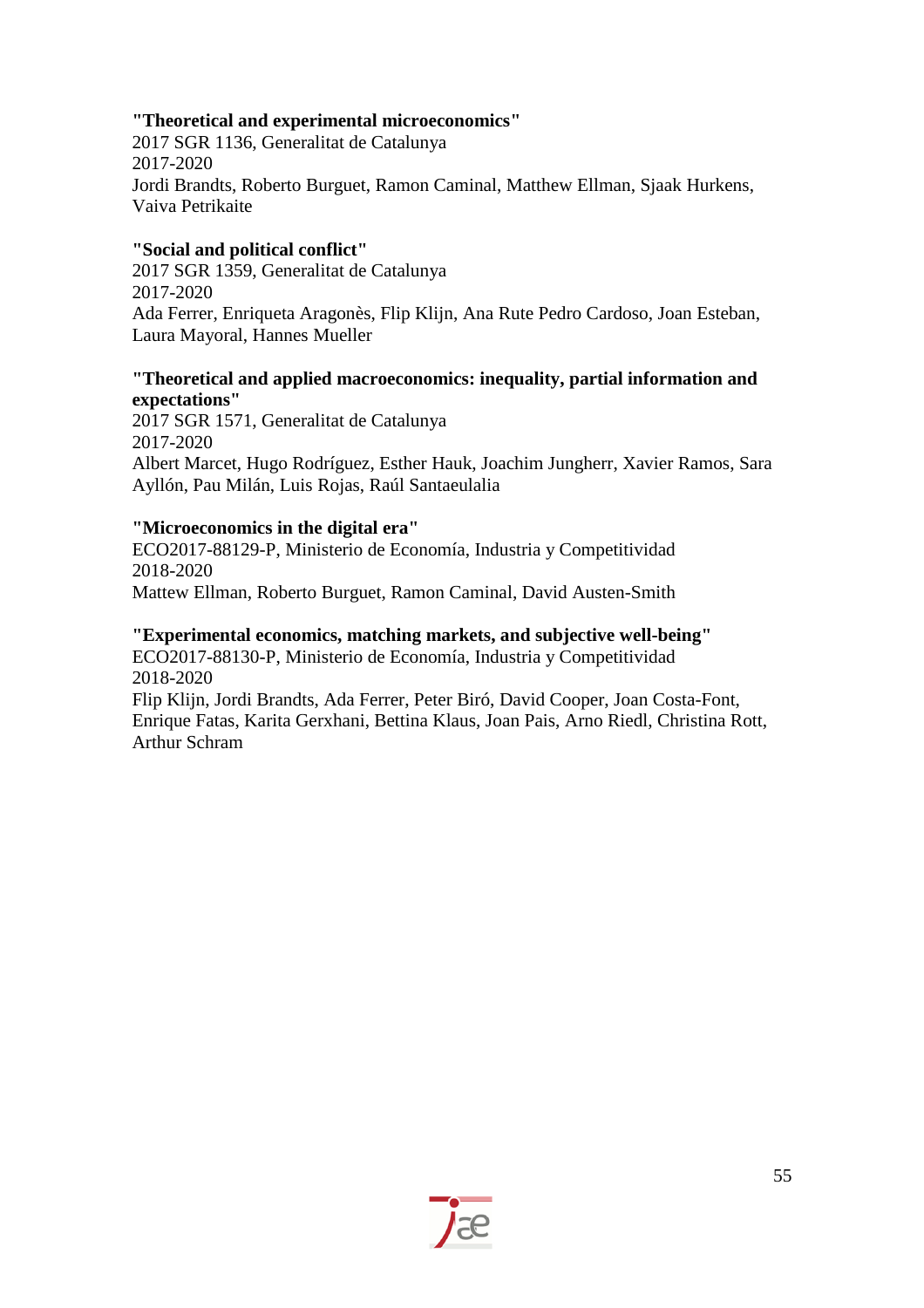# 7. CONFERENCES ORGANIZED BY IAE

# 2016

**MOVE-Barcelona GSE Macroeconomics Workshop in honor of Timothy J. Kehoe** March 2016, IAE‐CSIC Organizers: Jordi Caballé, Nezih Guner, and Albert Marcet <http://www.iae.csic.es/investigatorsMaterial/a1615308431381541.pdf>

**Third International Meeting on Experimental and Behavioral Social Sciences**  (IMEBESS 2016) April 2016, Universitá Guido Carli, Roma Organizer: Jordi Brandts <https://cess-web.nuff.ox.ac.uk/imebess/pages/home>

#### **MOVE**‐**Barcelona GSE Macroeconomics Workshop 'A reveure, Juanpa and Nezih!'**

June 22, 2016, IAE‐CSIC Organizers: Joachim Jungherr and Javier Fernández-Blanco [https://events.barcelonagse.eu/iae/#event\\_id/3263/view/event](https://events.barcelonagse.eu/iae/#event_id/3263/view/event)

#### **Priorat Workshop in Theoretical Political Science**

July 2016**,** Falset. Organizers: Enriqueta Aragonès, Ethan Bueno de Mesquita, Andrea Mattozzi, Tom Palfrey, John Patty, and Maggie Penn.

#### **IDEAs**

Organizers: Ada Ferrer-i-Carbonell, Jordi Caballé and Tomás Rodríguez-Barraquer. October 2016, Universitat Autònoma de Barcelona

The IAE has participated in the organization of the following workshops within the program of the **Barcelona Summer Forum, June 2016.**

#### **Information Frictions and Uncertainty in Macroeconomics**

June 7-8, 2016 Organizers: Vladimir Asriyan, Isaac Baley and Albert Marcet <https://events.barcelonagse.eu/live/files/1147-sf2016-program-information-frictions-and>

#### **Migration**

June 8-9, 2016 Organizers: Lidia Farré, Ada Ferrer-i-Carbonell, Jesús Fernández Huertas, Albrecht Glitz and Joan Llull <https://events.barcelonagse.eu/live/files/1166-sf2016-program-migrationpdf>

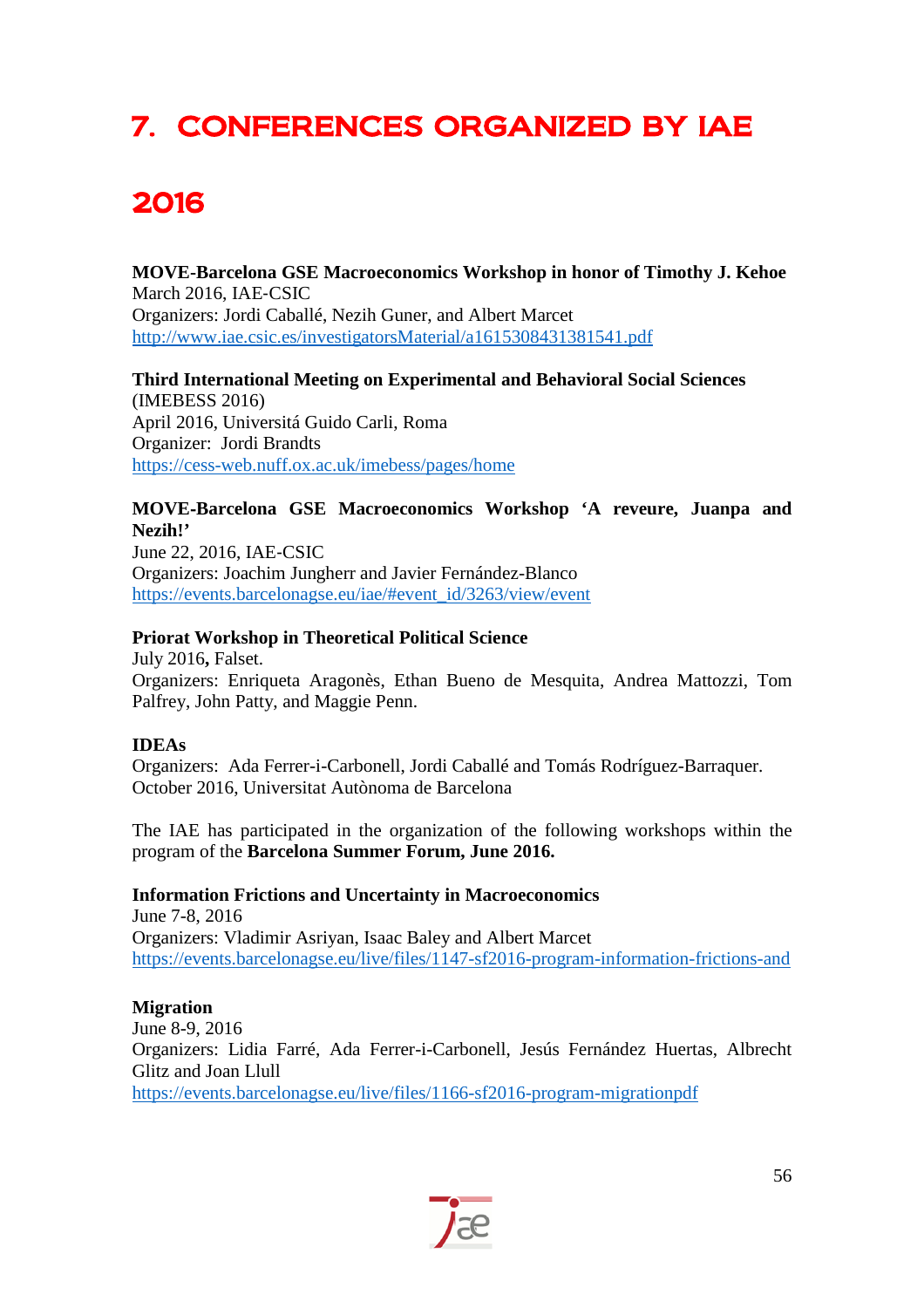#### **Fiscal Sustainability, XXI Century**

June 9-10, 2016 Organizers: Roel Beetsma, James Costain, Juan Francisco Jimeno, Albert Marcet, Hannes Mueller, Juan Pablo Nicolini, Francesc Obiols-Homs, Javier J. Pérez <https://events.barcelonagse.eu/live/files/1195-sf2016-program-fiscal-sustainability-xxi>

#### **The Industrial Economics of Private-Public Relations**

June 13-14, 2016 Organizers: Roberto Burguet, Ramon Caminal and Juanjo Ganuza [https://events.barcelonagse.eu/live/files/1172-sf2016-program-the-industrial](https://events.barcelonagse.eu/live/files/1172-sf2016-program-the-industrial-economics-of)[economics-of](https://events.barcelonagse.eu/live/files/1172-sf2016-program-the-industrial-economics-of)

#### **Towards Sustained Economic Growth: Geography, Demography, Institutions and Culture**

June 13-14, 2016 Organizers: Omar Licandro and Luigi Pascali [https://events.barcelonagse.eu/live/files/1171-sf2016-program-towards-sustained](https://events.barcelonagse.eu/live/files/1171-sf2016-program-towards-sustained-economic-growth)[economic-growth](https://events.barcelonagse.eu/live/files/1171-sf2016-program-towards-sustained-economic-growth)

#### **Advances in Micro Development Economics**

June 14-15, 2016 Organizers: Giacomo De Giorgi, Gianmarco Leòn, Stephan Litschig, Rohini Pande and Alessandro Tarozzi [https://events.barcelonagse.eu/live/files/1176-sf2016-program-advances-in-micro](https://events.barcelonagse.eu/live/files/1176-sf2016-program-advances-in-micro-development)[development](https://events.barcelonagse.eu/live/files/1176-sf2016-program-advances-in-micro-development)

#### **Political Institutions**

June 14-15, 2016 Organizers: Carles Boix, Ruben Enikolopov and Stephan Litschig <https://events.barcelonagse.eu/live/files/1163-sf2016-program-political-institutionspdf>

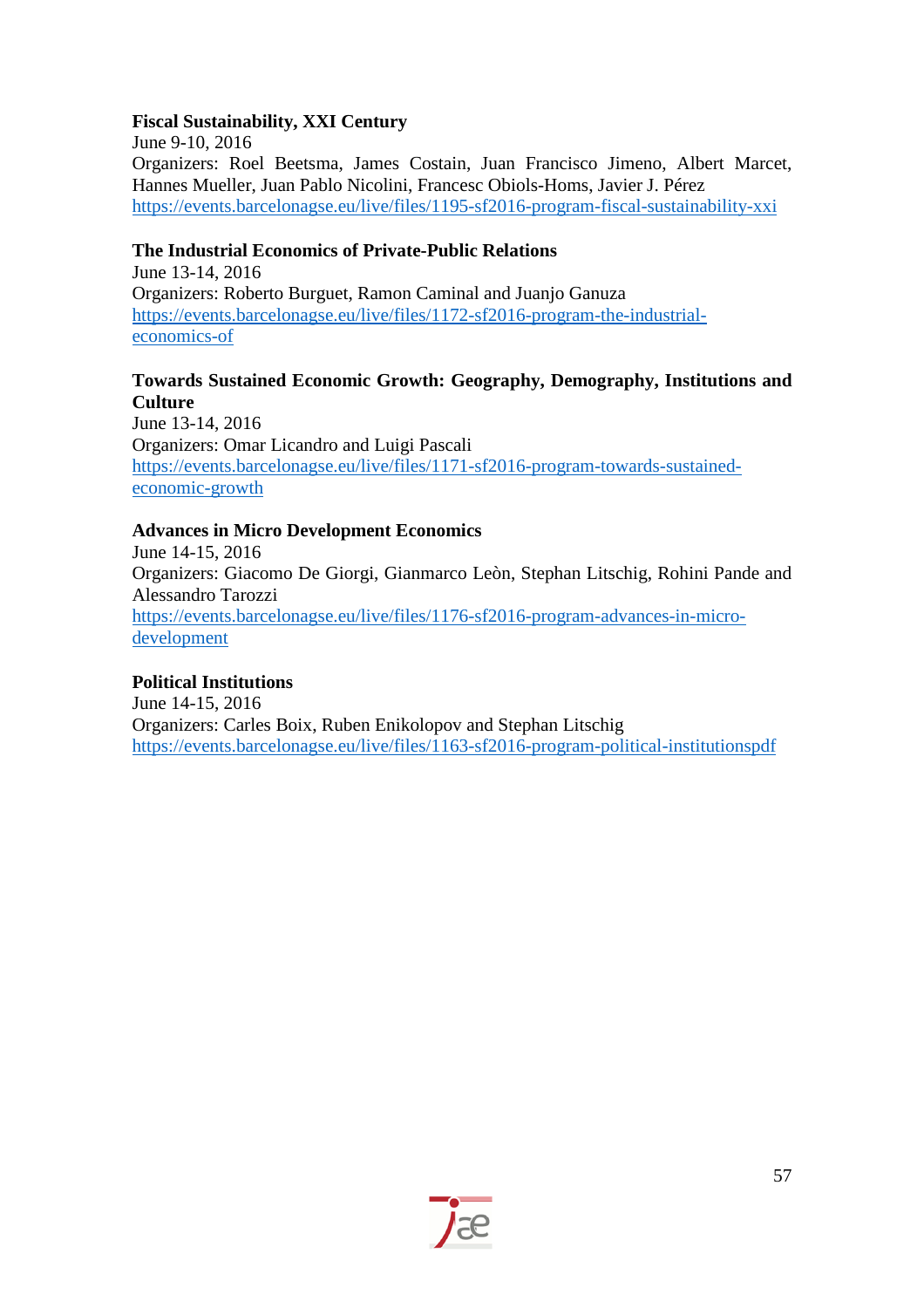

#### **III Winter Macroeconomics Workshop in Bellaterra**

March 2017, IAE‐CSIC Organizers: Luca Gambetti, Tim Kehoe and Albert Marcet. <http://www.movebarcelona.eu/images/pdf/wintermacroworkshopprograme.pdf>

#### **Fourth International Meeting on Experimental and Behavioral Social Sciences, (IMEBESS)**

April 2017, Universitat de Barcelona Organizer: Jordi Brandts

### **Workshop: Prediction for Prevention of Armed Conflict The Workshop**

May 2017, Barcelona Organizers: Laura Mayoral, Joan-Maria Esteban,) and Hannes Mueller

#### **XII REDg Workshop in Quantitative Macroeconomics**

September 2017, IAE-CSIC Organizers: Javier Fernandez-Blanco, Joachim Jungherr, Albert Marcet, Luis Rojas, and Raul Santaeulalia-Llopis [Download program](http://movebarcelona.eu/images/pdf/xiiredgworkshosprogram.pdf)

#### **Third Workshop of the European Network for Collaboration on Kidney Exchange Programmes (COST Action CA15210)**

September 2017, Ciutadella Campus, Barcelona GSE Local Organizer: Flip Klijn

#### **15th Annual Media Economics Workshop**

October 2017, UPF Organizers: Simon P. Anderson, Matthew Ellman, Ruben Enikolopov, Lisa M. George, and Maria Petrova <https://sites.google.com/view/mediaeconomicsworkshopbcn/home>

#### **Workshop on Health Economics: New Technologies, Adoption and Hospital Management**

November 2017, Casa Convalescencia, Barcelona Organizers: Albert Marcet, Alistair McGuire and Raul Santaeulalia-Llopis <http://movebarcelona.eu/images/pdf/programasalut.pdf>

#### **IDEAs**

November 2017, Universitat Autónoma de Barcelona Organizers: Jordi Brandts and Hannes Mueller

#### **Workshop: Advances in Prediction for Prevention**

December 18, 2017, IAE‐CSIC Organizer: Hannes Mueller

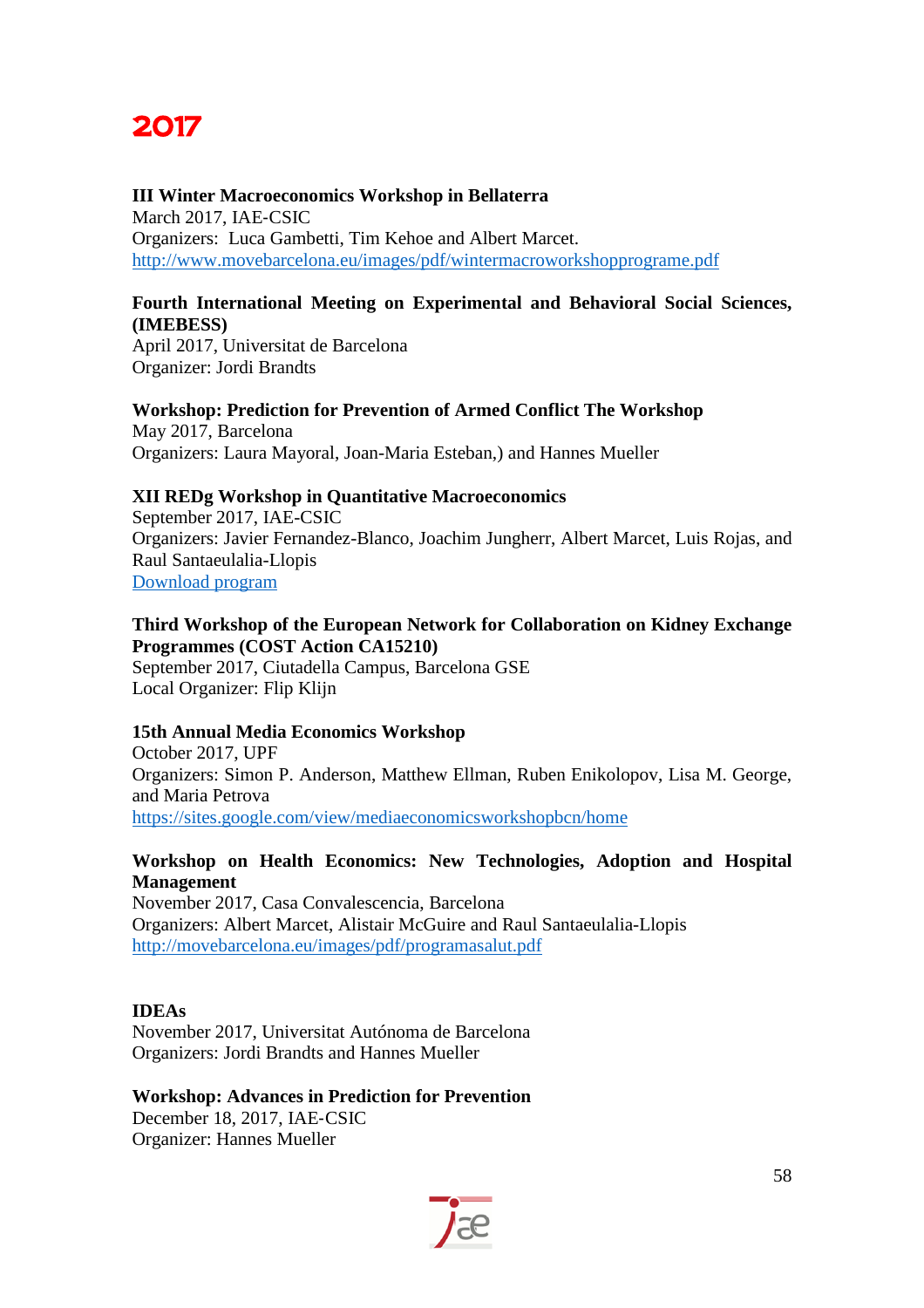#### **Winter Meeting of the Econometric Society 2017**

December 2017, Casa Convalescencia, Barcelona Local organizers: Enriqueta Aragonès and Albert Banal-Estañol

The IAE has participated in the organization of the following workshops within the program of the **Barcelona Summer Forum, June 2017.**

#### **The Digital Economy: Information, Innovation, and Organization**

**June 7-8, 2017** Organizers: Matthew Ellman, Sjaak Hurkens <https://events.barcelonagse.eu/live/files/1708-sf17-the-digital-economics-programpdf>

**Macroeconomic and Financial Imbalances and Spillovers (ADEMU)** June 8-9, 2017 Organizers: Joachim Jungherr and Hugo Rodríguez [http://events.barcelonagse.eu/live/files/1932-2017-barcelona-gse-summer-forum](http://events.barcelonagse.eu/live/files/1932-2017-barcelona-gse-summer-forum-program)[program](http://events.barcelonagse.eu/live/files/1932-2017-barcelona-gse-summer-forum-program)

#### **Migration**

June 6-7, 2017 Organizers:Lídia Farré, Jesús Fernández-Huertas Moraga, Ada Ferrer-i-Carbonell, Albrecht Glitz , Joan Llull <https://events.barcelonagse.eu/live/files/1681-sf17-migration-programpdf>

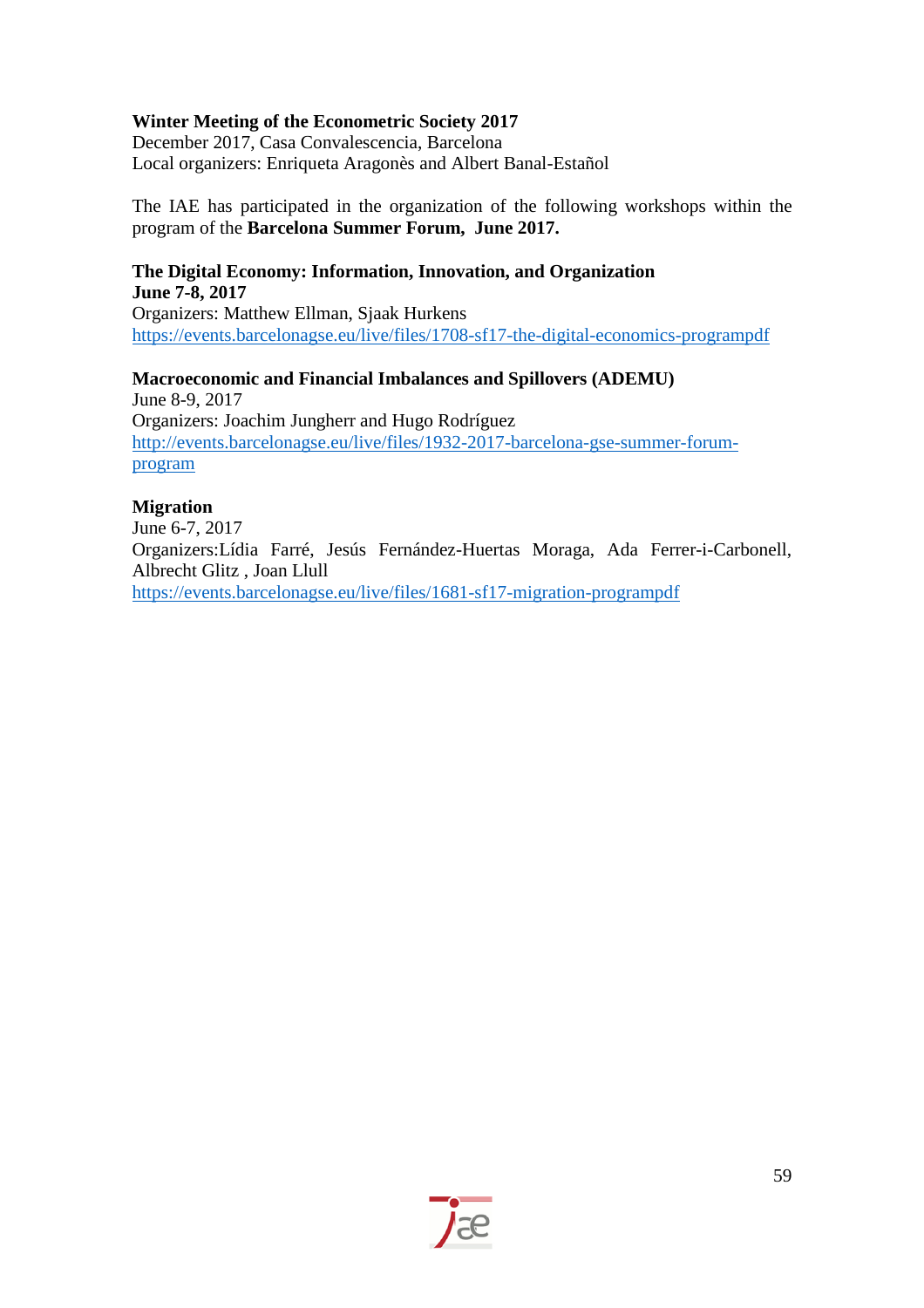## 2018

#### **Round Table Discussion: Economic and Policy Impact of BREXIT**

February 13, 2018, Ateneu Barcelonès Organizers: Albert Marcet and Raul Santaeulalia-Llopis <http://www.movebarcelona.eu/images/pdf/programabrexit.pdf>

#### **IV Winter Macroeconomics Workshop in Bellaterra**

March 2018, Barcelona Organizers: Tim Kehoe, Albert Marcet and Raul Santaeulalia-Llopis

#### **IMEBESS**

May 2018, European University Institute Organizer: Jordi Brandts

#### **First Workshop for Women in Political Economics**

June 25-27, 2018, Falset Organizers: Enriqueta Aragonès, Esther Hauk and Albert Marcet

The IAE has participated in the organization of the following workshops within the program of the **Barcelona Summer Forum, June 2018.**

#### **A Dynamic Economic and Monetary Union**

June 21-22, 2018, Casa Convalescencia, Barcelona Organizers: [Joachim Jungherr,](https://www.barcelonagse.eu/people/jungherr-joachim) [Ramon Marimon,](https://www.barcelonagse.eu/people/marimon-ramon) and [Hugo Rodríguez Mendizábal](https://www.barcelonagse.eu/people/rodriguez-mendizabal-hugo)

#### **Consumer Search and Switching Costs**

June 11-12, 2018 Organizers: [Maarten Janssen,](https://homepage.univie.ac.at/maarten.janssen/) [José Luis Moraga-González](https://research.vu.nl/en/persons/jl-moraga-gonzalez) , [Helena Perrone,](https://www.barcelonagse.eu/people/perrone-helena) [Vaiva](https://www.barcelonagse.eu/people/petrikaite-vaiva)  [Petrikaite](https://www.barcelonagse.eu/people/petrikaite-vaiva) , and [Sandro Shelegia](https://www.barcelonagse.eu/people/shelegia-sandro)

#### **Digital Economics**

June 21-22, 2018 Organizers: [Matthew Ellman,](https://www.barcelonagse.eu/people/ellman-matthew) [Sjaak Hurkens,](https://www.barcelonagse.eu/people/hurkens-sjaak) and [Sandro Shelegia](https://www.barcelonagse.eu/people/shelegia-sandro)

#### **Migration**

June 11-12, 2018 Organizers: [Lídia Farré,](https://sites.google.com/site/lidiafarre78/home) [Jesús Fernández-Huertas Moraga,](https://sites.google.com/site/jfmecon/) [Ada Ferrer-i-Carbonell,](https://www.barcelonagse.eu/people/ferrer-i-carbonell-ada) [Albrecht Glitz,](https://www.barcelonagse.eu/people/glitz-albrecht) [André Gröger,](https://www.barcelonagse.eu/people/groger-andre) and [Joan Llull](https://www.barcelonagse.eu/people/llull-joan)

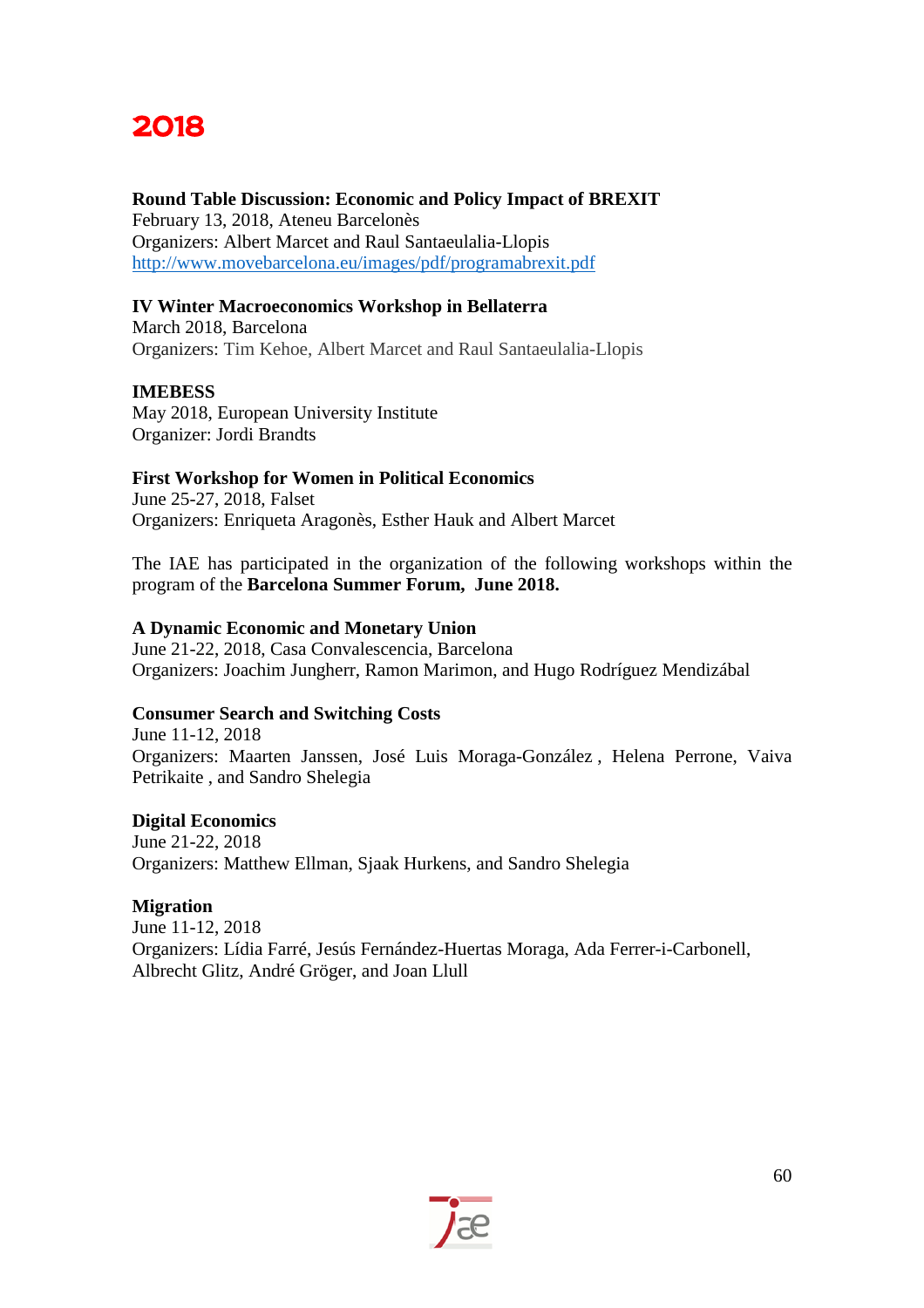# 8. SEMINARS ORGANIZED BY IAE

#### **Bellaterra Macroeconomics Seminar 2016-2017**

Organizers: Joachim Jungherr and Raül Santaeulàlia-Llopis. Co-organized with the Department of Economics and Economic History, Universitat Autònoma de Barcelona.

| March 2  | Gaetano Gaballo, Banque de France<br>"Price Dispersion, Private Uncertainty and Endogenous Nominal<br>Rigidities"                                              |
|----------|----------------------------------------------------------------------------------------------------------------------------------------------------------------|
| March 9  | Claudio Michelacci, CEMFI<br>"Forward Misguidance" with Luigi Paciello                                                                                         |
| March 17 | Lars Ljungqvist, Stockholm School of Economics<br>"The Fundamental Surplus in Matching Models" with Tom Sargent                                                |
| March 30 | Josep Pijoan-Mas, CEMFI<br>"Investment Demand and Structural Change" with Manuel Garcia-<br>Santana and Lucciano Villacorta                                    |
| April 6  | Carlos Carrillo-Tudela, University of Essex<br>"A Stock-Flow Theory of Unemployment with Endogenous Match<br>Formation" with William Hawkins                   |
| April 20 | <b>Roberto Chang, Rutgers University</b><br>"Bond Finance, Bank Credit, and Aggregate Fluctuations in an Open<br>Economy" with Andrés Fernández and Adam Gulan |
| April 27 | <b>Gene M. Grossman</b> , Princeton University<br>"Balanced Growth Despite Uzawa" with Elhanan Helpman, Ezra<br>Oberfield and Thomas Sampson                   |
| May 3    | <b>Greg Kaplan</b> , Princeton University<br>"Monetary Policy According to HANK" with Ben Moll and Gianluca<br>Violante                                        |
| May 11   | Jennifer La'O, Columbia University                                                                                                                             |
| May 18   | "Financial Frictions in Production Networks" with Saki Bigio<br>Ellen McGrattan, University of Minnesota<br>"Intangible Capital and Measured Productivity"     |
| May 25   | Ludo Visschers, University of Edinburgh<br>"Unemployment and Endogenous Reallocation over the Business<br>Cycle" with Carlos Carrillo-Tudela                   |

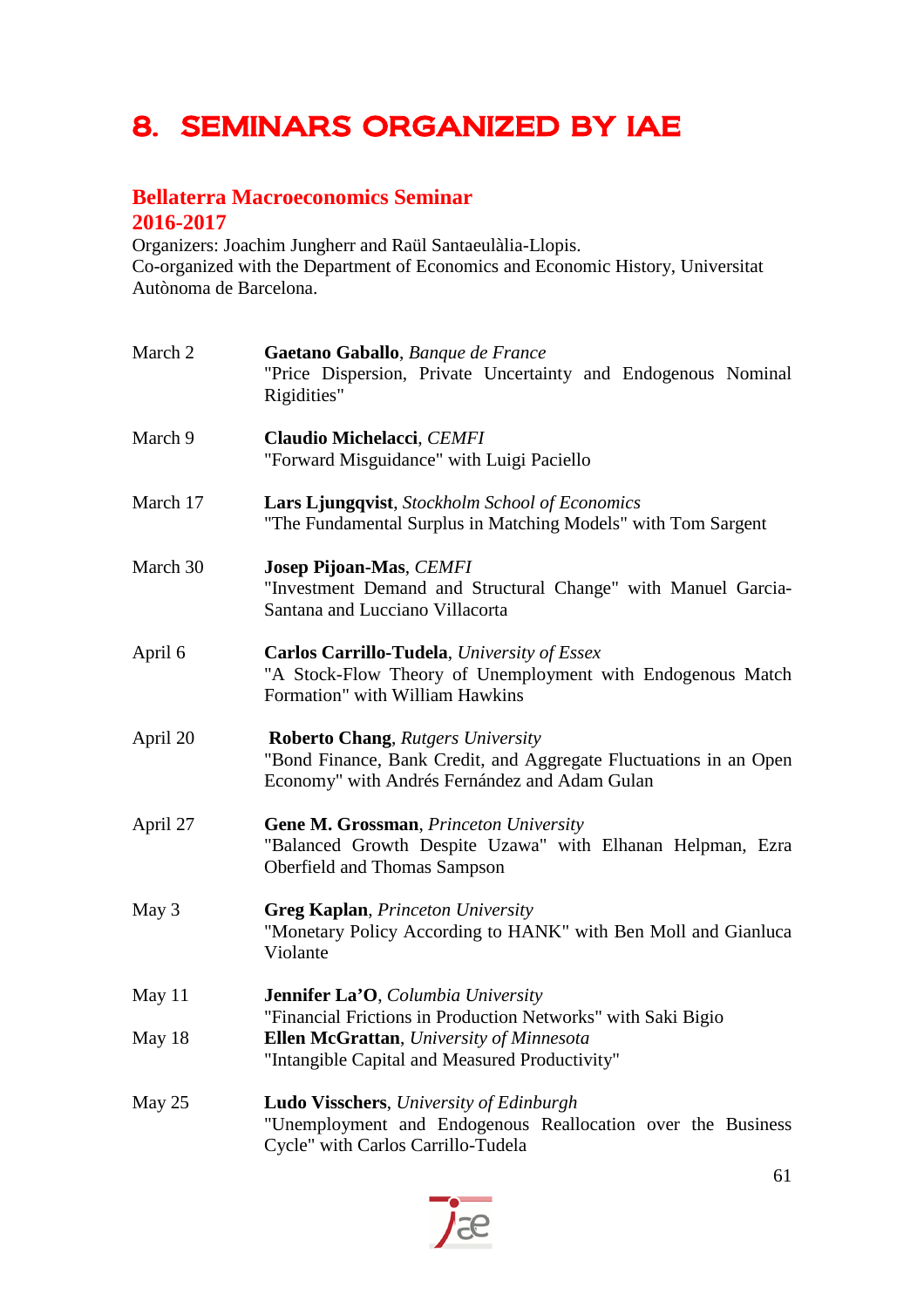| June 1       | <b>Andrea Ferrero</b> , University of Oxford<br>"What Explains Japan's Persistent Deflation?" with Carlos Carvalho                                                                                  |
|--------------|-----------------------------------------------------------------------------------------------------------------------------------------------------------------------------------------------------|
| June 28      | Marco Bassetto, Federal Reserve Bank of Chicago<br>"Forward Guidance: Communication, Commitment, or Both?"                                                                                          |
| September 7  | <b>Martí Mestieri, Northwestern University</b><br>"Structural Change with Long-run Income and Price Effects" with<br>Diego Comin and Danial Lashkari                                                |
| September 14 | Matthias Kredler, Universidad Carlos III de Madrid<br>"Variation in Long-Term Care Across Europe: Economic Incentives<br>or Family Cohesion"                                                        |
| September 20 | <b>David Evans, University of Oregon</b><br>"Taxes, Debts, and Redistribution with Aggregate Shocks" with<br>Anmol Bhandari, Mikhail Golosov, and Thomas Sargent                                    |
| September 21 | <b>Iourii Manovskii</b> , University of Pennsylvania<br>"Labor Market Implications of Unemployment Benefit Extensions"                                                                              |
| October 5    | <b>Alexandre Mas, Princeton University</b><br>"Potencial Unemployment Insurance Duration and Labor Supply: The<br>Individual and Market-Level Response to a Benefit Cut" with Andrew<br>C. Johnston |
| October 19   | <b>Timo Boppart, IIES Stockholm University</b><br>"Labor Supply in the Past, Present, and Future: A Balanced-Growth<br>Perspective" with Per Krusell                                                |
| October 26   | Nicolas Coeurdacier, SciencesPo Paris<br>"Fertility, Longevity, and Capital Flows" with Zsófia Bárány and<br>Stephane Guibaud                                                                       |
| November 9   | David Hémous, <i>INSEAD</i><br>"Snowball Effect of Top Income Inequality" with Jeffrey<br>Clemens, Joshua Gottlieb and Morten Olsen                                                                 |
| November 16  | Etienne Wasmer, SciencesPo<br>"Frictional Unemployment with Stochastic Bubbles" with Guillaume                                                                                                      |
| November 21  | Vuillemey<br>Dario Caldara, Federal Reserve Board<br>"Monetary Policy, Real Activity, and Credit Spreads: Evidence from<br>Bayesian Proxy SVARs" with Edward Herbst                                 |
| November 28  | <b>Kenneth Singleton, Stanford University</b><br>"Learning and the Cyclical Behavior of Risk Premiums in Bond<br>Markets"                                                                           |

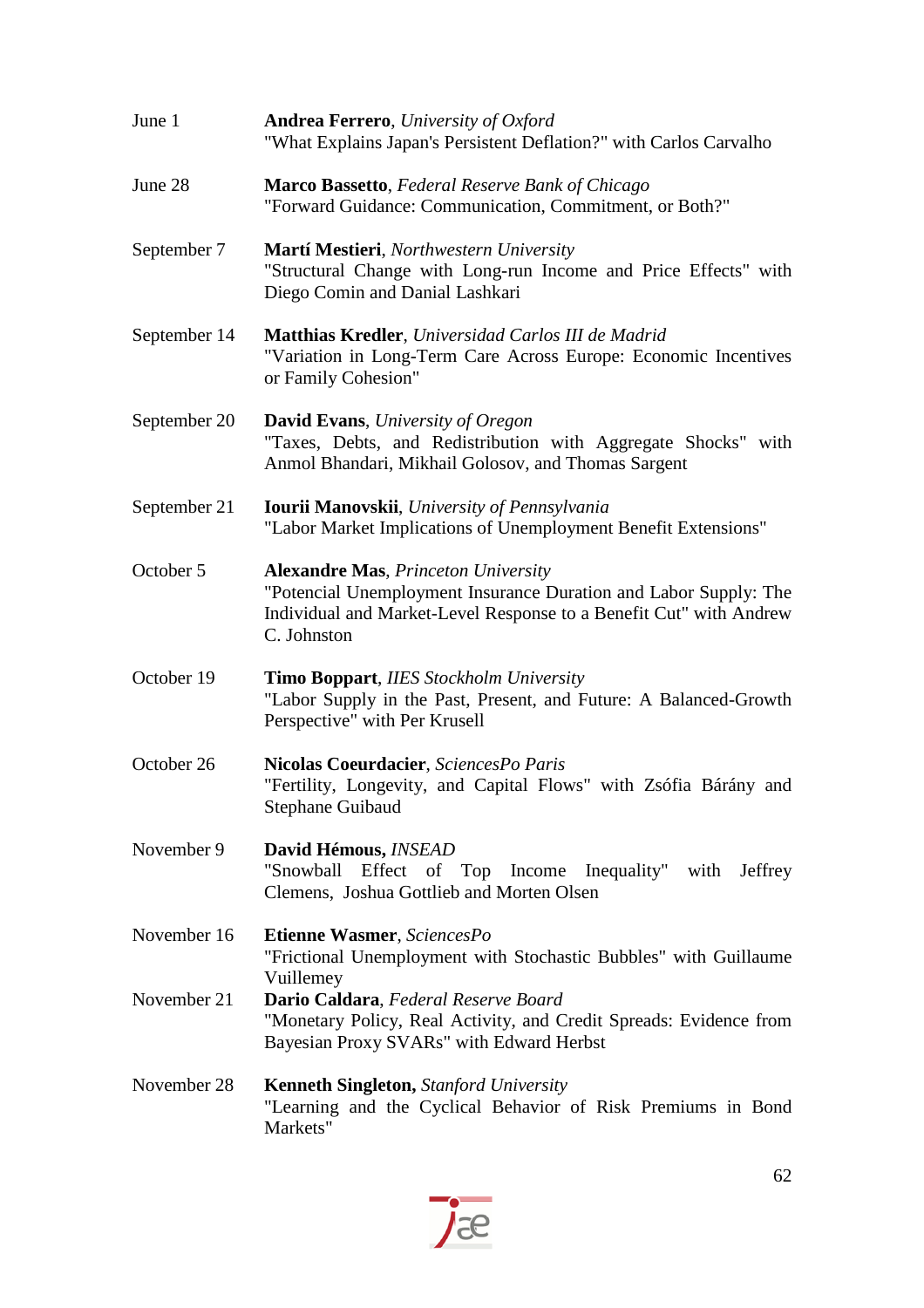December 12 **Selo Imrohoroglu**, *University of Southern California* "Replacing Income Taxation with Consumption Taxation in Japan" with Gary Hansen and Nao Sudo

### **Bellaterra Macroeconomics Seminar 2017-2018**

Organizers: Joachim Jungherr and Raül Santaeulàlia-Llopis Co-organized with the Department of Economics and Economic History, Universitat Autònoma de Barcelona.

| February 24 | Victoria Vanasco, Stanford Graduate School of Business<br>"Securitization, Ratings, and Credit Supply"                                                    |
|-------------|-----------------------------------------------------------------------------------------------------------------------------------------------------------|
| February 27 | Jan Stuhler, Universidad Carlos III<br>"Shift-Share Instruments and the Impact of Immigration"                                                            |
| March 1     | <b>Antonio Mele, University of Surrey</b><br>"Velocity in the Long Run: Money and Structural Transformation"                                              |
| March 8     | Kevin Donovan, University of Notre Dame<br>"Eliminating Uncertainty in Market Access: The Impact of New<br>Bridges in Rural Nicaragua" with Wyatt Brooks  |
| March 13    | <b>Tarek Hassan</b> , University of Chicago<br>"Aggregate and Idiosyncratic Political Risk" with Stephan Hollander,<br>Laurence van Lent and Ahmed Tahoun |
| March 15    | Paul Beaudry, University of British Columbia<br>"Putting the Cycle Back into Business Cycle Analysis" with Dana<br>Galizia and Franck Portier             |
| March 22    | <b>David Wiczer, Federal Reserve Bank of St. Louis</b><br>"Occupational Hazards and Social Disability Insurance" with Amanda<br>Michaud                   |
| March 27    | <b>Martin Ellison</b> , <i>Oxford University</i><br>"Managing the UK National Debt 1946-2016"                                                             |
| March 29    | Ricardo Reis, London School of Economics<br>"Achieving Price Stability by Manipulating the Central Bank's<br>Payment on Reserves" with Robert E. Hall     |
| April 5     | <b>Axelle Ferriere</b> , European University Institute<br>"The Heterogenous Effects of Government Spending: It's All About<br>Taxes" with Gaston Navarro  |

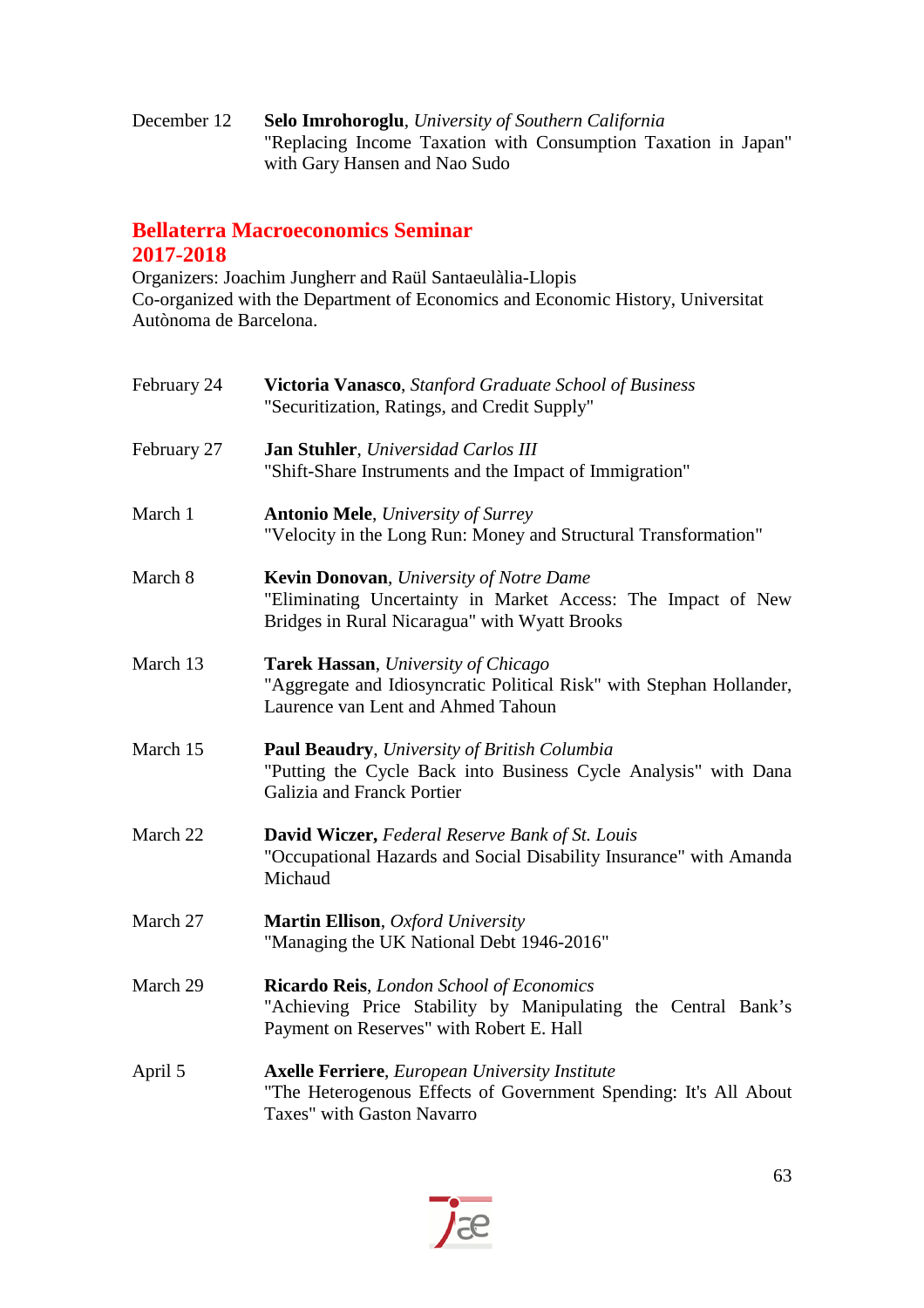| April 19    | <b>Jan Gobrovsek</b> , University of Edinburgh<br>"Communal Land and Agricultural Productivity"                                                                                                               |
|-------------|---------------------------------------------------------------------------------------------------------------------------------------------------------------------------------------------------------------|
| April 26    | <b>Asier Mariscal</b> , Universidad Carlos III de Madrid<br>"How Firms Accumulate Inputs: Evidence from Import Switching"<br>with Dan Lu and Luis-Fernando Mejía                                              |
| April 28    | <b>Kevin Huang, Vanderbilt University</b><br>"Lending Competition and Endogenous Credit Supply: A General<br>Equilibrium Theory of Loan Sales" with Zhe Li                                                    |
| May 3       | Pol Antràs, Harvard University<br>"On the Geography of Global Value Chains" with Alonso de Gortari                                                                                                            |
| May 4       | <b>R. Anton Braun, Federal Reserve Bank of Atlanta</b><br>"Old, Frail, and Uninsured: Accounting for Puzzles in the U.S. Long-<br>term Care Insurance Market" with Karen A. Kopecky and Tatyana<br>Koreshkova |
| May 8       | Rosa Matzkin, University of California at Los Angeles<br>"On the Identification and Estimation of Nonparametric Nonseparable<br>Models"                                                                       |
| May 10      | <b>Mike Waugh, New York University</b><br>"The Welfare Effects of Encouraging Rural-UrbanMigration"                                                                                                           |
| May 17      | <b>William Fuchs</b> , Berkeley Haas<br>"Optimal Arrangements for Distribution in Developing Markets:<br>Theory and Evidence"                                                                                 |
| May 18      | Martin Bodenstein, Federal Reserve Board<br>"Employment, Wages, and Optimal Monetary Policy"                                                                                                                  |
| May 24      | <b>Doug Gollin, Oxford University</b><br>"Heterogeneity, Measurement Error, and Misallocation: Evidence<br>from African Agriculture"                                                                          |
| May 29      | Cezar Santos, Getulio Vargas<br>and Development: Aggregate<br>"Family Planning<br>Effects<br>of<br>Contraceptive Use"                                                                                         |
| June 28     | <b>Dirk Krüger, University of Pennsylvania</b><br>"Intergenerational Redistribution in the Great Recession"                                                                                                   |
| July 6      | <b>Guillaume Vandenbroucke</b> , St Louis FED<br>"Demography and Productivity"                                                                                                                                |
| September 1 | <b>Tasos Karantounias, Atlanta FED</b><br>"Optimal Fiscal Policy with Recursive Preferences"                                                                                                                  |

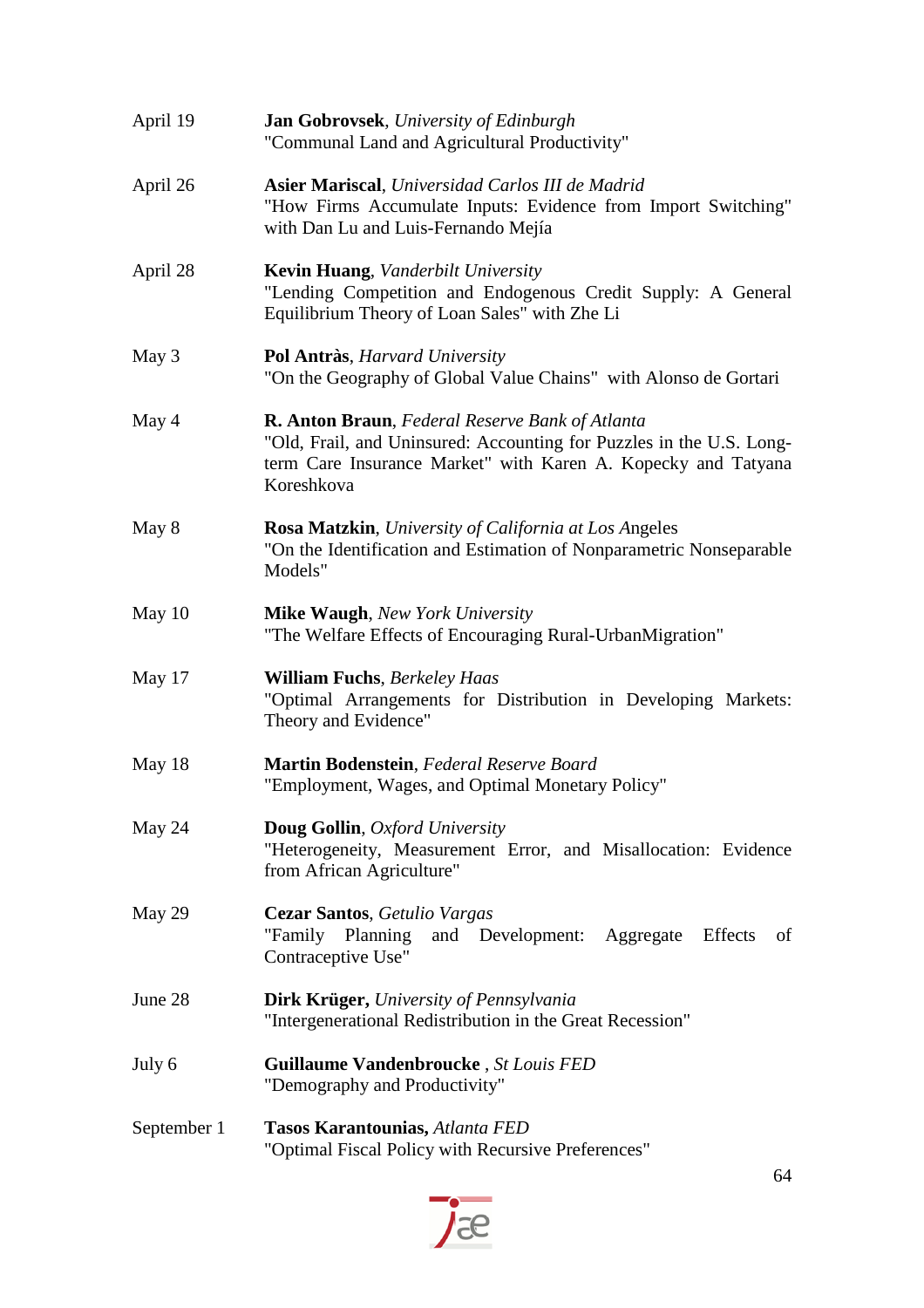| September 6  | Rafael Doménech, BBVA<br>"Financial and Fiscal Shocks in the Great Recession and Recovery of<br>the Spanish Economy" with J. E. Boscá, J. Ferri, R. Mercano and J.<br>Rubio-Ramirez  |
|--------------|--------------------------------------------------------------------------------------------------------------------------------------------------------------------------------------|
| September 13 | <b>Marcela Eslava Mejia</b> , Universidad de los Andes<br>"The Life Cycle Growth of Plants in Colombia: Fundamentals versus<br>Distortions" with John Haltiwanger                    |
| September 15 | <b>Gianluca Violante, Princeton University</b><br>"The Housing Boom and Bust: Model Meets Evidence" with Greg<br>Kaplan and Kurt Mitman                                              |
| September 20 | Luigi Paciello, Einaudi Institute for Economics and Finance, EIEF<br>"Ambiguous Policy Announcements" with Claudio Michelacci                                                        |
| September 27 | <b>Alwyn Young, London School of Economics</b><br>"Consistency without Inference: Instrumental Variables in Practical<br>Application"                                                |
| October 4    | Paweł Doligalski, University of Bristol<br>"Income Taxation, Firing Cost and Insurance within Firms"                                                                                 |
| October 11   | Felix Wellschmied, Universidad Carlos III de Madrid<br>"Wage Risk, Employment Risk and the Rise in Wage Inequality" with<br>Ariel Mecikovsky                                         |
| October 13   | Marina Azzimonti, Stoney Brook University<br>"The Politics of Sovereign Default under Financial Integration" with<br>Vincenzo Quadrini                                               |
| October 18   | <b>Julieta Caunedo, Cornell University</b><br>"Capital Obsolescence and Agricultural Productivity" with Elisa<br>Keller                                                              |
| October 27   | <b>Todd Schoellman, Arizona State University</b><br>"The Changing Roles of Family Income and Academic Ability for US<br>College Attendance" with Lutz Hendricks and Chris Herrington |
| November 8   | <b>Dean Yang</b> ( <i>Univeristy of Michigan</i> )<br>"Abundance"<br>from<br>Abroad: Migrant Earnings and Economic<br>Development in the Philippines"                                |
| November 17  | <b>Moritz Lenel</b> , Princeton University<br>"Safe Assets, Collateralized Lending and Monetary Policy"                                                                              |
| November 22  | <b>Yongsung Chang, University of Rochester</b><br>"Optimal Taxation with Private Insurance" with Yena Park                                                                           |

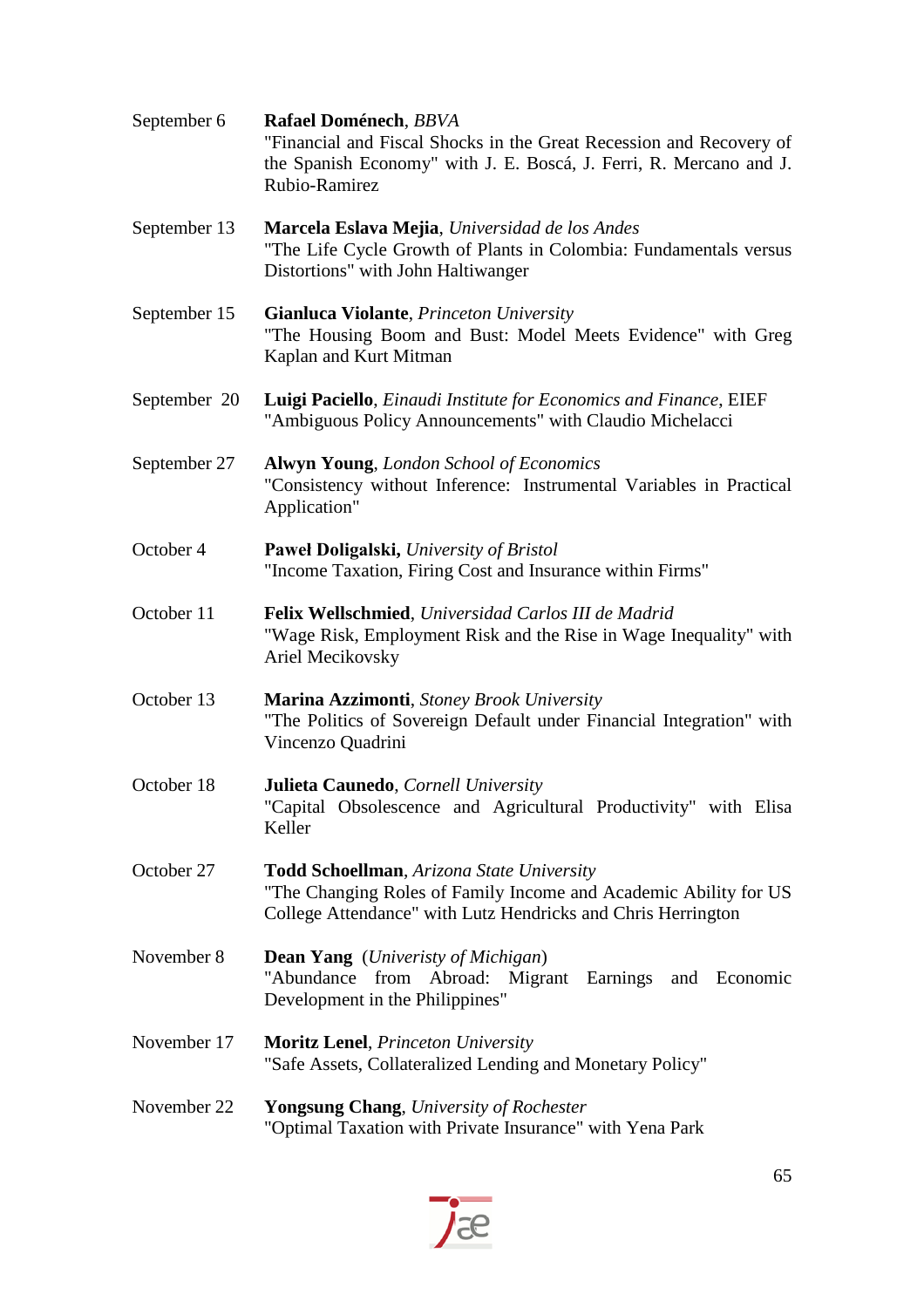| November 27 | <b>Vincenzo Quadrini</b> , Marshall School of Business, University of<br>Southern California<br>"Banks Interconnectivity and Leverage" with Alessandro Barattieri<br>and Laura Moretti |
|-------------|----------------------------------------------------------------------------------------------------------------------------------------------------------------------------------------|
| November 29 | <b>Sebastian Dyrda, University of Toronto</b><br>"Taxes, Regulations of Businesses and Evolution of Income Inequality<br>in the US" with Benjamin Pugsle                               |
| December 11 | Uta Schoenberg, UCL<br>"Technological and Organizational Change and the Careers of<br>Workers" with Michele Battisti and Christian Dustmann                                            |
| December 18 | <b>Martí Mestieri, Northwestern University</b><br>"Structural Change in Innovation"                                                                                                    |
| December 20 | Juan Carlos Conesa, Stony Brook University<br>"Aging and the Macroeconomy" with D. Costa, P. Kamali, T. Kehoe,<br>V. Nygård, G. Raveendranathan and A. Saxena                          |

### **Bellaterra Macroeconomics Seminar 2018-2019**

Organizers: Chris Busch and Luis Rojas Co-organized with the Department of Economics and Economic History, Universitat Autònoma de Barcelona.

| February 12 | <b>Joe Steinberg, University of Toronto</b><br>"Brexit and the Macroeconomic Impact of Trade Policy Uncertainty"                                         |
|-------------|----------------------------------------------------------------------------------------------------------------------------------------------------------|
| February 14 | <b>Ellen R. McGrattan, University of Minnesota</b><br>"Sweat Equity in U.S. Private Business" with Anmol Bhandari                                        |
| February 28 | <b>Zsofia Brany</b> , Sciences Po<br>"Biased Technological Change and Employment Reallocation" with<br><b>Christian Siegel</b>                           |
| March 7     | <b>Itay Saporta Eksten, Tel-Aviv University</b><br>"What Drives Differences in Management?"                                                              |
| March 14    | <b>Alexander Ludwig, Goethe University Frankfurt</b><br>"On Taxes on Capital in the OLG Model with Uninsurable<br>Idiosyncratic Income Risk"             |
| March 19    | <b>Matthias Kehrig, Duke University</b><br>"Growing Productivity without Growing Wages: The Micro-Level<br>Anatomy of the Aggregate Labor Share Decline" |

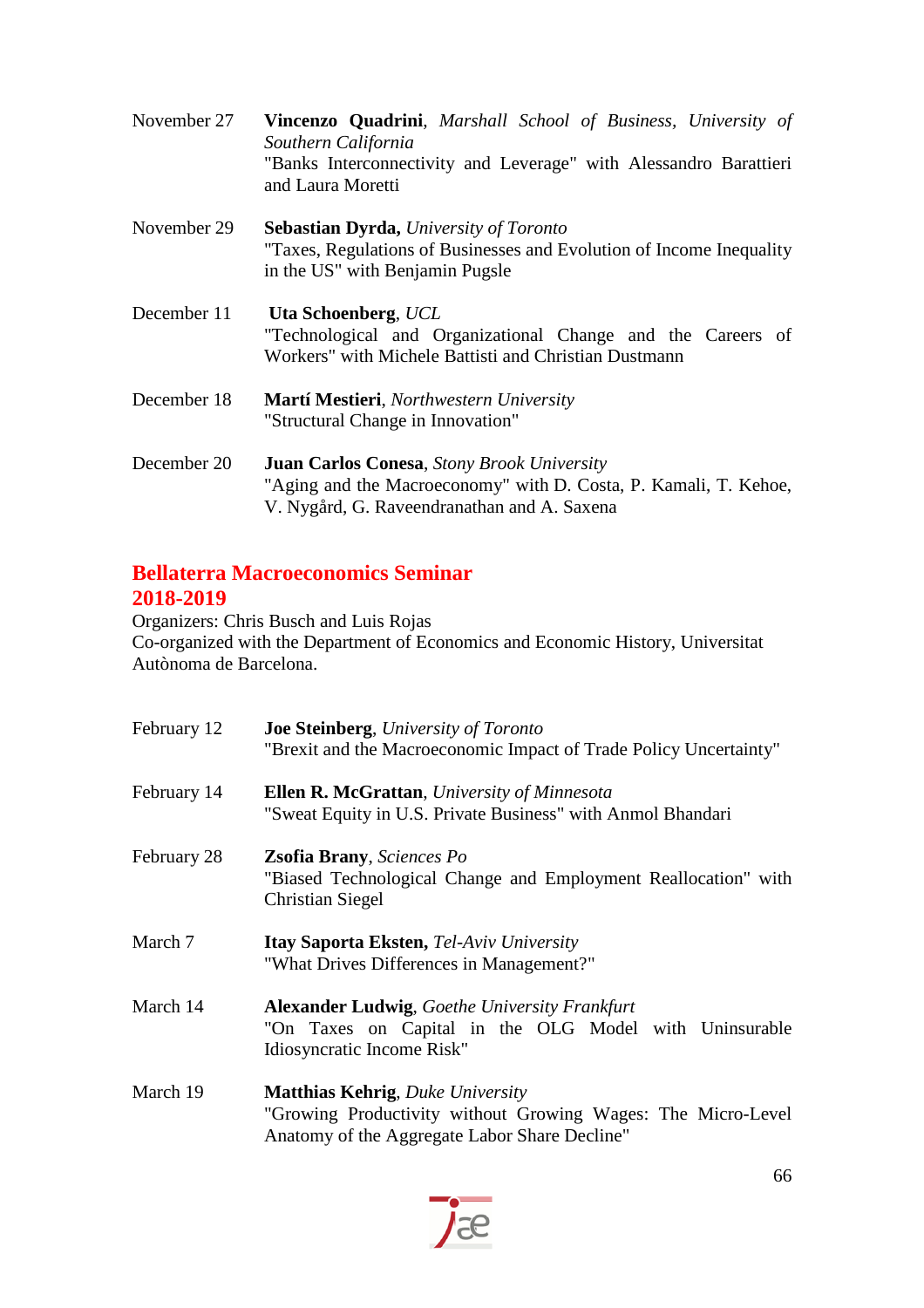| March 21    | <b>Árpád Ábrahám, European University Institute</b><br>"Tax Progressivity, Performance Pay, and Search Frictions"                                |
|-------------|--------------------------------------------------------------------------------------------------------------------------------------------------|
| April 4     | Galo Nuño, Banco de España<br>"Optimal Monetary Policy with Heterogeneous Agents" with Carlos<br><b>Thomas</b>                                   |
| April 18    | <b>Emanuel Mönch</b> , Deutsche Bundesbank<br>"The Term Structure of Expectations and Bond Yields" with Richard<br>K. Crump and Stefano Eusepi   |
| May 2       | <b>Pam Jakiela</b> , University of Maryland<br>"Gendered Language"                                                                               |
| May 9       | <b>Florian Scheuer</b> , University of Zurich<br>"Signaling to Experts" with Pablo Kurlat                                                        |
| May 15      | <b>Rachel Griffith</b> , University of Manchester, IFS<br>"Income, Prices, Time Use and Nutrition"                                               |
| May 23      | <b>Sebastian Merkel</b> , University of Mannheim<br>"Stock Price Cycles and Business Cycles" with Klaus Adam                                     |
| May 28      | <b>Robert Sauer</b> , Royal Holoway, University of London<br>"The Dynamics of Domestic Violence: Learning about the Match"                       |
| May 30      | <b>Andreas Gulyas, University of Mannheim</b><br>"Labor Market Sorting with Firm Dynamics"                                                       |
| June 4      | Marek Jarocinski, European Central Bank<br>"Deconstructing Monetary Policy Surprises - The Role of Information<br>Shocks" with Peter Karadi      |
| June 6      | <b>Andrea Lanteri</b> , Duke University<br>"Credit Shocks and Equilibrium Dynamics in Consumer Durable<br>Goods Markets" with Alessandro Gavazza |
| June 20     | Hans Holter, University of Oslo<br>"The Distribution of Income Risk" with Elin Halvorsen, Serdar Ozkan<br>and Kjetil Storesletten                |
| July 4      | <b>Carlos Garriga, Federal Reserve Bank of St. Louis</b><br>"MONK: Mortgages in New-Keynesian Models"                                            |
| September 5 | <b>Kjetil Storesletten</b> , University of Oslo<br>"Optimal Progressivity with Age-dependent Taxation" with J.<br>Heathcote and G. Violante      |

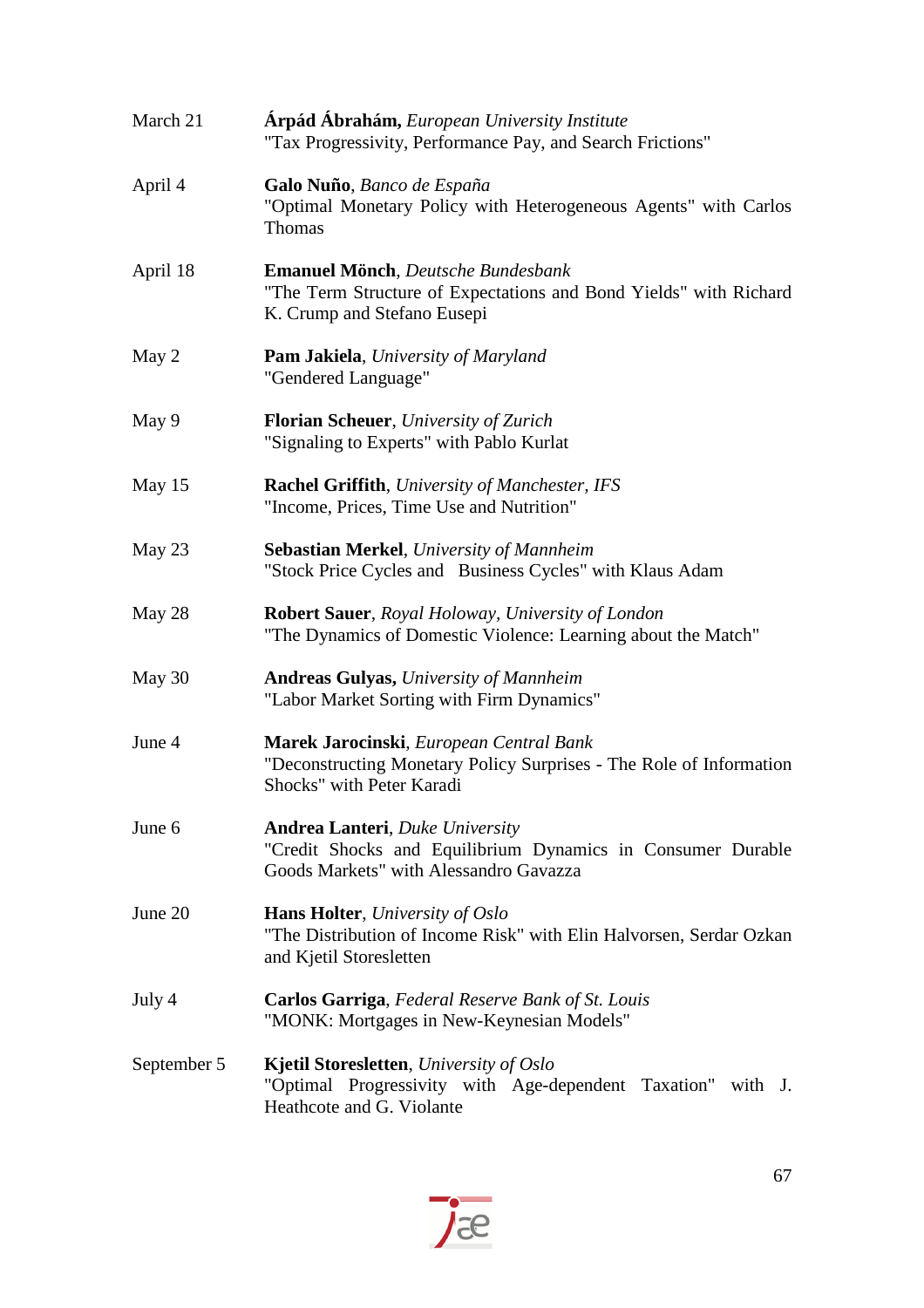| September 12 | Yongseok Shin, Washington University, St. Louis<br>"Computerizing Industries and Routinizing Jobs: Explaining Trends in<br>Aggregate Productivity" with Sangmin Aum and Sang Yoon (Tim)<br>Lee |
|--------------|------------------------------------------------------------------------------------------------------------------------------------------------------------------------------------------------|
| September 26 | Keith Kuester, University of Bonn<br>"Federal Unemployment Insurance: Theory, and an Application to<br>Europe"                                                                                 |
| October 3    | <b>Christian Bayer</b> , University of Bonn<br>"Solving Heterogeneous Agent Models in Discrete Time with Many<br>Idiosyncratic States by Perturbation Methods"                                 |
| October 16   | <b>Juan Rubio Ramirez, Emory University</b><br>"Structural Scenario Analysis with SVARs" with Juan Antolín-Díaz<br>and Ivan Petrella                                                           |
| October 24   | Makoto Nakajima, Federal Reserve Bank of Philadelphia<br>"Credit, Bankruptcy, and Aggregate Fluctuations"                                                                                      |
| October 31   | <b>Benjamin Moll</b> , Princeton University<br>"Income and Wealth Distribution in Macroeconomics: A Continuous-<br>Time Approach"                                                              |
| November 7   | <b>Marcus Hagedorn</b> , University of Oslo<br>"Prices and Inflation when Government Bonds are Net Wealth"                                                                                     |
| November 14  | <b>Francesco Carli</b> , Deakin University, Australia<br>"Real Effects and Real Indeterminacies of Open Market Operations"                                                                     |
| November 19  | Helene Turon, University of Bristol<br>"Home Production of Childcare and Labour Supply Decisions in a<br>Collective Household Model"                                                           |
| November 21  | Virginia Sánchez Marcos, Universidad de Cantabria<br>"Labor Market Frictions and the Lowest Low Fertility"                                                                                     |
| December 19  | <b>Jeppe Druedahl</b> , University of Copenhagen<br>"Long-Run<br>Saving Dynamics:<br>Evidence<br>from<br>Unexpected<br><b>Inheritances</b> " bwith Alessandro Martinello                       |

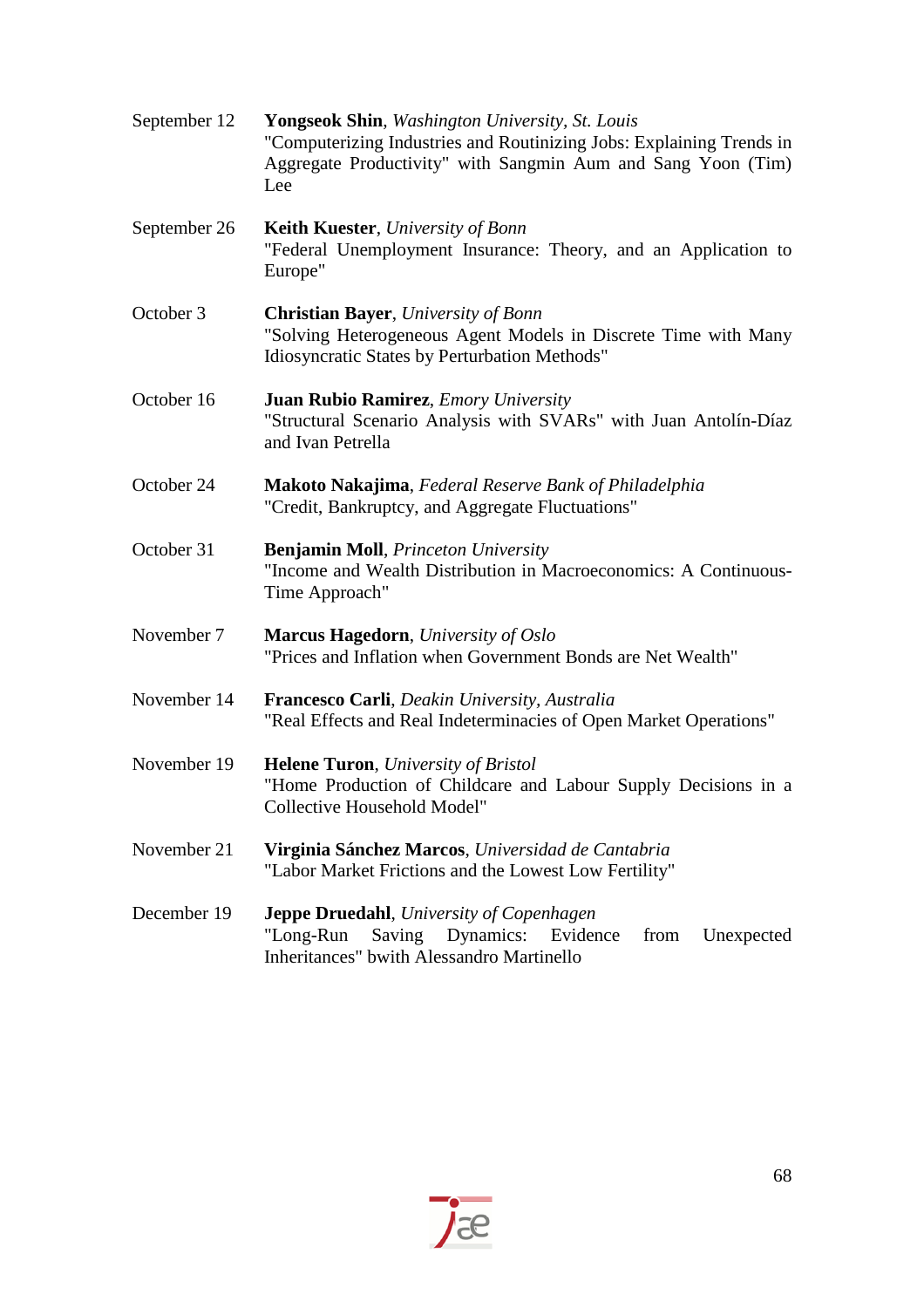### **Bellaterra Microeconomics Seminar 2016-2017**

Organizers: Flip Klijn and Pau Olivella Co-organized with the Department of Economics and Economic History, Universitat Autònoma de Barcelona.

| March 8      | <b>Bruno Jullien, Toulouse School of Economics</b><br>"Dynamic Competition with Network Externalities: Why History<br>Matters" with Hanna Halaburda and Yaron Yehezkel                                                                                               |
|--------------|----------------------------------------------------------------------------------------------------------------------------------------------------------------------------------------------------------------------------------------------------------------------|
| April 12     | <b>Charles Sprenger</b> , Rady School of Management - UC San Diego<br>"Using Preference Estimates to Customize Incentives: An Application<br>to Polio Vaccination Drives in Pakistan" with James Andreoni,<br>Michael Callen, Karrar Hussain and Muhammad Yasir Khan |
| April 19     | Niko Matouschek, Kellogg School of Management, Northwestern<br>University<br>"The Risk of Failure: Trial and Error Learning and Long-Run<br>Performance" with Steven Callander                                                                                       |
| May 3        | <b>Sylvain Chassang, Princeton University</b><br>"Collusion in Auctions with Constrained Bids: Theory and Evidence<br>from Public Procurement" with Juan Ortner                                                                                                      |
| May 10       | <b>Ina Taneva, University of Edinburgh</b><br>"Information Design: The Belief Hierarchy Approach" with Laurent<br>Mathevet and Jacopo Perego                                                                                                                         |
| September 27 | <b>Robert Gibbons, MIT Sloan School of Management</b><br>"Culture as Cognition and Behavior: How Categorization Can Shape<br>Interaction (and How Leaders Can Shape Categorization?)" with<br>Marco LiCalzi and Massimo Warglien                                     |
| October 4    | <b>Tymofiy Mylovanov</b> , University of Pittsburg<br>"Persuasion of a Privately Informed Receiver", with Anton Kolotilin,<br>Andriy Zapechelnyuk and Ming Li                                                                                                        |
| October 11   | Alvaro Sandroni, Kellogg Northwestern<br>"Challenging Conformity: A Case for Diversity" with Willemien Kets                                                                                                                                                          |
| November 8   | Gautam Gowrisankaran, University of Arizona<br>"Myopia and Complex Dynamic Incentives: Evidence from Medicare<br>Part D" with Christina M. Dalton and Robert Town                                                                                                    |
| December 13  | <b>Mathias Kifmann, University of Hamburg</b><br>"The Political Sustainability of a Basic Income Scheme and Social<br>Health Insurance"                                                                                                                              |

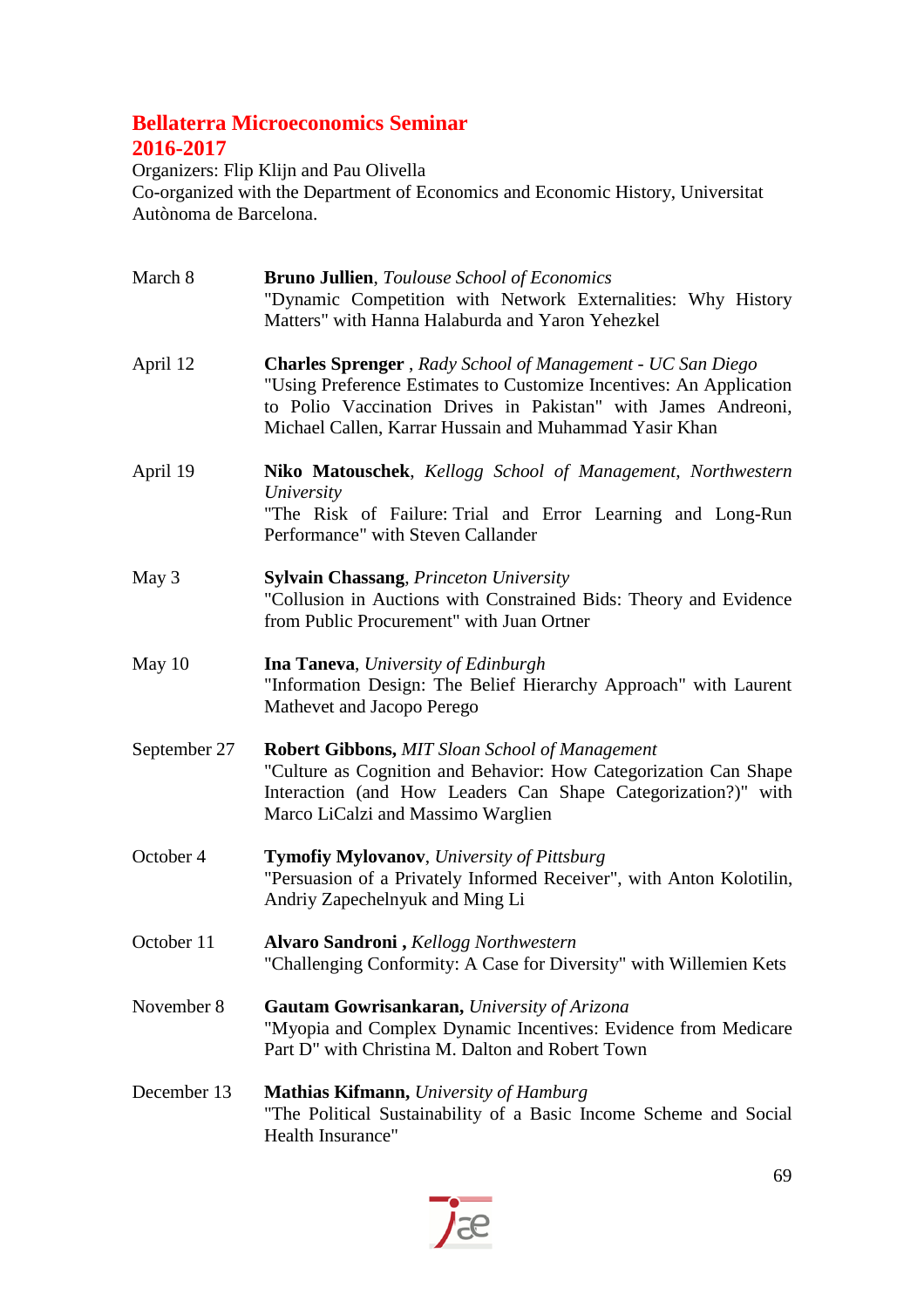#### **Bellaterra Microeconomics Seminar 2017-2018**

Organizers: Flip Klijn and Pau Milán Co-organized with the Department of Economics and Economic History, Universitat Autònoma de Barcelona.

| March 7      | Thierry Verdier, Paris School of Economics<br>"On the Joint Evolution of Culture and Institutions" with Alberto<br><b>Bisin</b>                                                                                |
|--------------|----------------------------------------------------------------------------------------------------------------------------------------------------------------------------------------------------------------|
| March 14     | <b>Toshimasa Maruta, Nihon University</b><br>"Two-person Pairwise Solvable Games"                                                                                                                              |
| March 20     | <b>Ruben Durante, UPF</b><br>"One Team, One Nation: Football, Ethnic Identity, and Conflict in<br>Africa" with E. Depetris-Chauvín                                                                             |
| April 4      | <b>Antonio Cabrales</b> , University College London<br>"Can There be a Market for Cheap-talk Information? Some<br>Experimental Evidence" with Francesco Feri, Piero Gottardi and<br>Miguel A. Meléndez-Jiménez |
| May 2        | Tommy Andersson, University of Lund<br>"Assigning Refugees to Landlords in Sweden: Stable Maximum<br>Matchings" with Lars Ehlers                                                                               |
| May 16       | <b>Dan Levin, The Ohio State University</b><br>"Partition Obvious Preference and Mechanism Design: Theory and<br>Experiment" with Luyao Zhang                                                                  |
| May 23       | <b>Andrea Galeotti, European University Institute</b><br>"Trading in Networks"                                                                                                                                 |
| September 27 | Marco Ottaviani, Bocconi University<br>"Strategic Sample selection" with Alfredo di Tillo and Peter Norman<br>Sorensen                                                                                         |
| October 10   | <b>Leo K. Simon, UC Berkeley</b><br>"Polarization, Hyperbole and the Battle for Control of the Narrative"<br>with Gordon Rausser and Jinhua Zhao                                                               |
| October 17   | Yann Bramoullé, Aix-Marseille School of Economics<br>"Altruism and Risk Sharing in Networks" with Renaud Bourlès and<br><b>Eduardo Perez-Richet</b>                                                            |

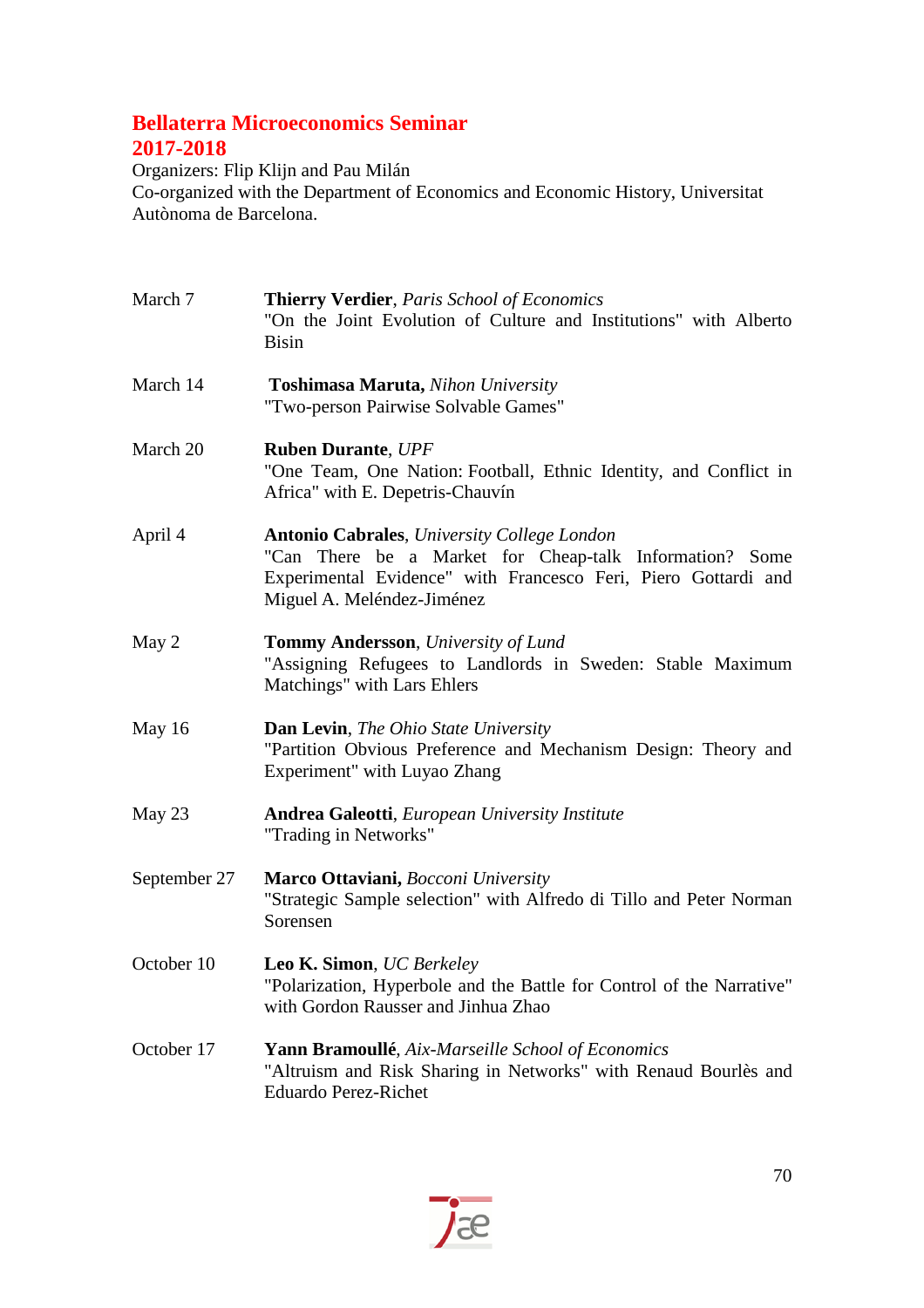| October 19  | <b>Yves Sprumont</b> , University of Montreal<br>"Strategyproof Choice of Social Acts: Bilaterality, Dictatorship, and<br>Consensuality" with Eric Bahel                                           |
|-------------|----------------------------------------------------------------------------------------------------------------------------------------------------------------------------------------------------|
| October 31  | Gary Charness, UC San Diego<br>over Biased Information Structures: Confirmation,<br>"Biases<br>Contradiction and Certainty Seeking Behavior in the Laboratory"<br>with Ryan Oprea and Sevgi Yuksel |
| November 21 | <b>William Fuchs, McCombs School of Business &amp; Carlos III</b><br>"Timing Design in the Market for Lemons" with Andrezj Skrzypacz                                                               |
| November 28 | Marek Pycia, UCLA<br>"Efficient Bilateral Trade" with Rod Garratt                                                                                                                                  |
| December 11 | <b>Matthew Elliot, Caltech &amp; University of Cambridge</b><br>"Firebreaks and Risk-Shifting in Financial Networks"                                                                               |
| December 19 | <b>Mar Reguant, Northwestern University</b><br>"Machine Learning from Schools about Energy Efficiency"                                                                                             |

### **Bellaterra Microeconomics Seminar 2018-2019**

Organizers: Flip Klijn and Pau Milán Co-organized with the Department of Economics and Economic History, Universitat Autònoma de Barcelona.

| February 21 | Oriana Bandiera, UCL                                                                                                                                 |
|-------------|------------------------------------------------------------------------------------------------------------------------------------------------------|
|             | "Social Ties, Identity and the Delivery of Public Services"                                                                                          |
| March 6     | <b>Leeat Yariv</b> , <i>Princeton University</i><br>"Optimal Dynamic Matching" with SangMok Lee and Mariagiovanna<br>Baccara                         |
| March 13    | <b>Áureo de Paula</b> , University College London<br>"Recovering Social Networks from Panel Data: Identification,<br>Simulations and an Application" |
| April 3     | <b>Matt Elliott, University of Cambridge</b><br>"Firebreaks and Risk-Shifting in Financial Networks" with Jonathon<br>Hazell                         |
| April 10    | <b>Attila Ambrus</b> , Duke University<br>"A Delegation-Based Theory of Expertise" with Volodymyr<br>Baranovskyi and Aaron Kolb                      |

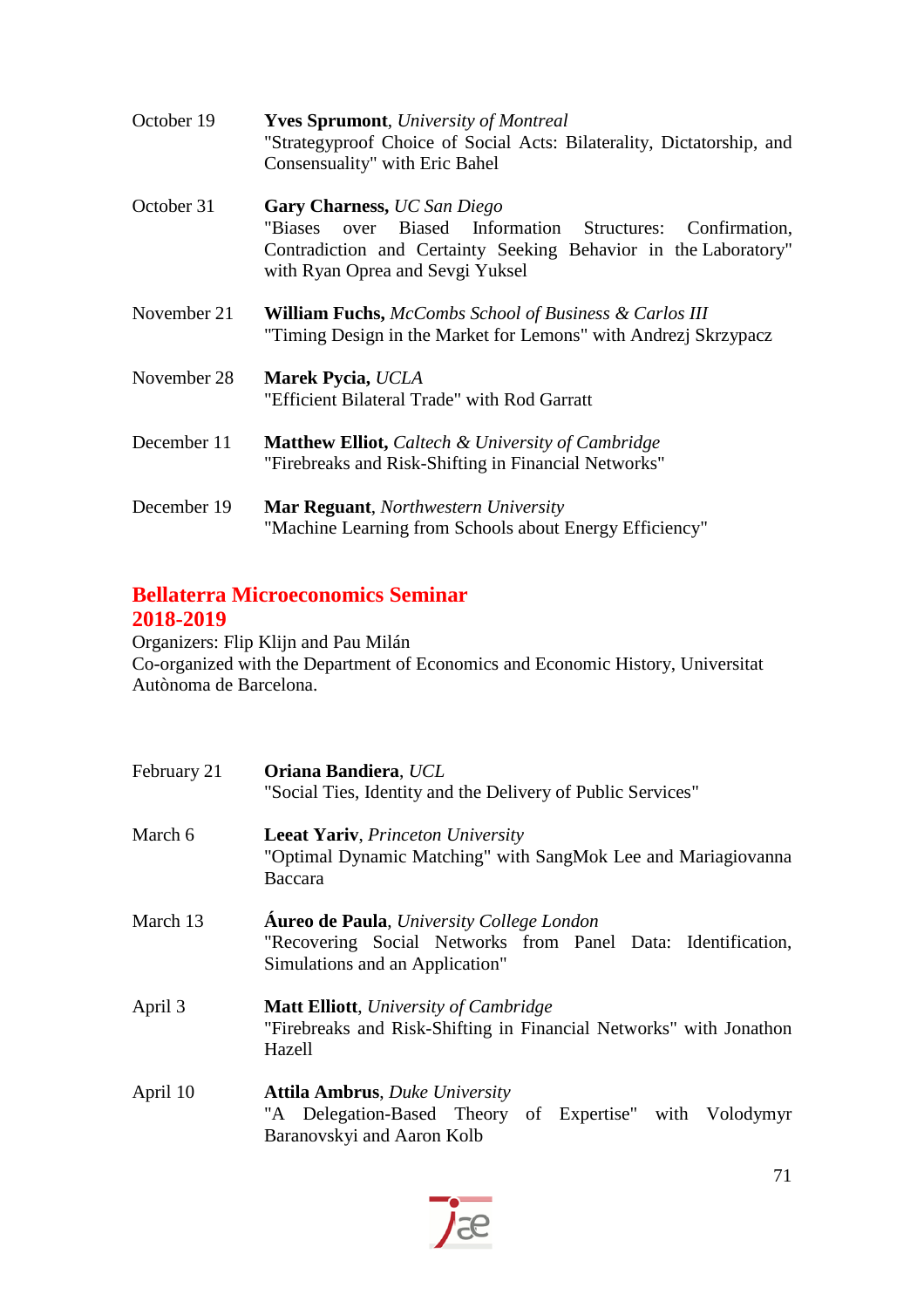| April 24     | <b>Marc Vorsatz, UNED</b><br>"Strategy-proof Location of Public Facilities" with Jorge Alcalde-<br>Unzuy                                                     |
|--------------|--------------------------------------------------------------------------------------------------------------------------------------------------------------|
| May 8        | <b>Johannes Hörner</b> , Yale University                                                                                                                     |
| June 5       | "Motivational Ratings" with Nicolas Lambert<br>Maciej H. Kotowski, Harvard Kennedy School<br>"Endowments, Exclusion, and Exchange" with Ivan Balbuzanov      |
| September 18 | <b>Roberto Weber, University of Zurich</b><br>"On Self-serving Strategic Beliefs"                                                                            |
| October 2    | <b>Rakesh Vohra, University of Pennsylvania</b><br>"Why Centralized Markets are Not Stable" with Ahmad Peivandi                                              |
| October 8    | Horacio Larreguy, Harvard Univeristy<br>"Who Debates, Wins? Experimental Evidence on Debate Participation<br>in a Liberian Election" with Jeremy Bowles      |
| October 10   | <b>Clemens Puppe, Karlsruhe Institute of Technology</b><br>"Resource Allocation by Frugal Majority Rule: A Possibility Result"<br>with Klaus Nehring         |
| October 23   | Alessandro Gavazza, London School of Economics<br>"Regulatory Intervention in Consumer Search Markets: The Case of<br>Credit Cards" with Manolis Galenianos  |
| October 30   | <b>Mar Reguant, Northwestern University</b><br>"The Internal and External Costs of Intermittent Power" with Lola<br>Segura                                   |
| November 6   | Vincenzo Denicolò, Università di Bologna<br>"Q-Learning to Collude" with Emilio Calvano, Giacomo Calzolari and<br>Sergio Pastorello                          |
| November 20  | <b>Ben Golub, Harvard University</b><br>"Social Learning in a Dynamic Context" with Krishna Dasaratha and<br>Nir Hak                                         |
| December 4   | <b>Itzhak Gilboa, Tel Aviv University and HEC, Paris</b><br>"Second-Order Induction: Uniqueness and Complexity" with Rossella<br>Argenziano                  |
| December 18  | <b>Manuela Angelucci,</b> University of Texas at Austin<br>"The Marriage Market for Lemons: HIV Testing and Marriage in<br>Rural Malawi" with Daniel Bennett |

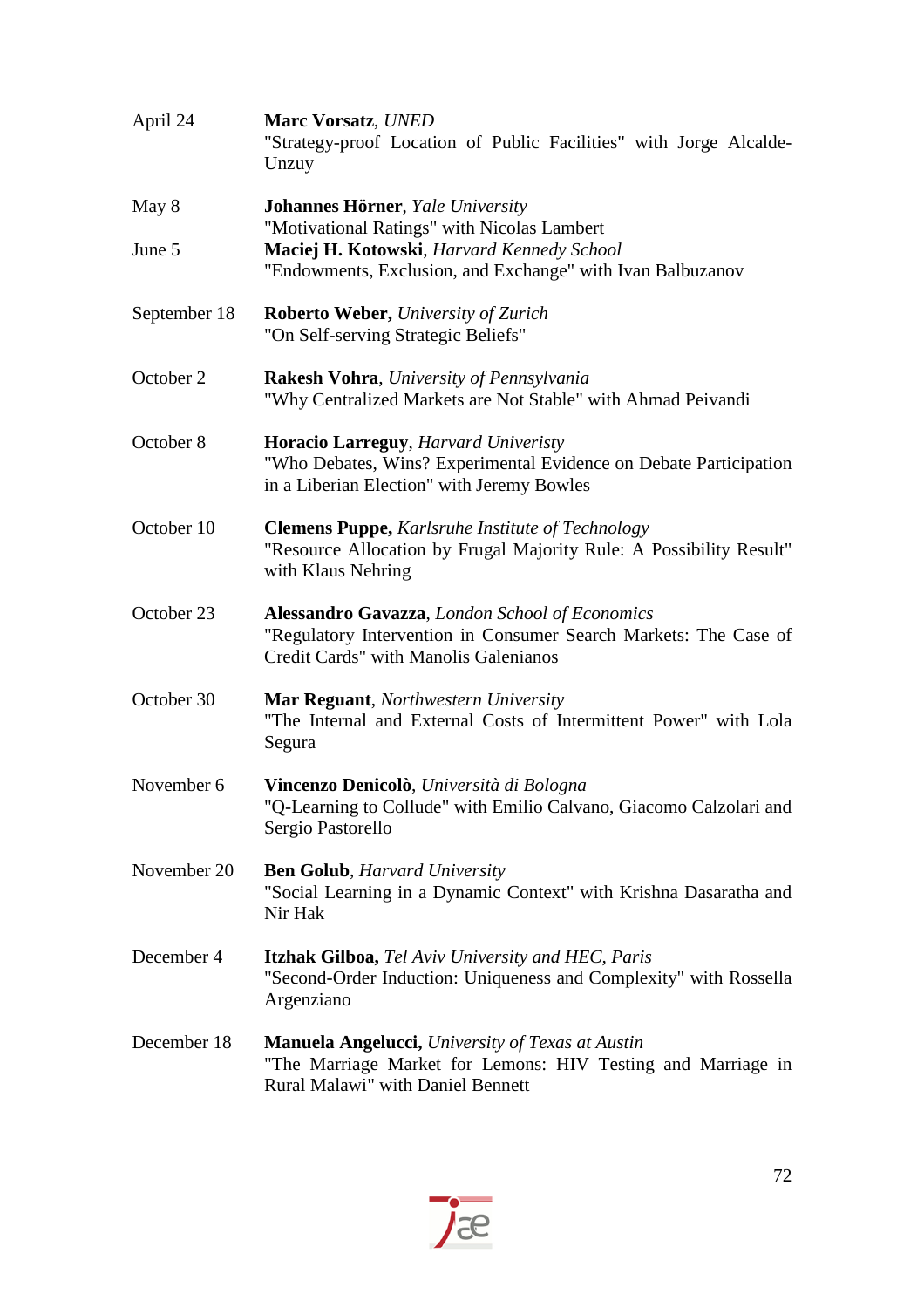## **Bellaterra Applied Seminar 2016-2017**

Organizers: Joan Llull and Hannes Mueller Co-organized with the Department of Economics and Economic History, Universitat Autònoma de Barcelona.

| February 29  | <b>James Tybout, Penn State University</b><br>"Two-sided Search in International Markets"                                                                                                           |
|--------------|-----------------------------------------------------------------------------------------------------------------------------------------------------------------------------------------------------|
| March 7      | Jérôme Adda, Bocconi University<br>"The Dynamics of Return Migration, Human Capital Accumulation,<br>and Wage Assimilation" with Christian Dustmann and Joseph-Simon<br>Görlach                     |
| April 18     | Katrine V. Løken, University of Bergen<br>"Incarceration, Recidivism and Employment" with M. Bhuller, G.<br>Dahl, and M. Mogstad                                                                    |
| April 25     | <b>Dominic Rohner</b> , University of Laussane<br>"Networks in Conflict: Theory and evidence from the Great War of<br>Africa" with Michael D. König, Mathias Thoenig and Fabrizio<br>Zilibotti      |
| May 9        | Daniel M. Sturm, London School of Economics<br>Neighborhood Effects: Evidence<br>"Estimating<br>from<br>War-time<br>Destruction in London" with Steve Redding                                       |
| May 30       | <b>Fabian Waldinger, University of Warwick</b><br>"International Knowledge Flows: Evidence from the Collapse of<br>International Science in the Wake of WWI" with Alessandro Iaria                  |
| September 21 | <b>Iourii Manovskii</b> , University of Pennsylvania<br>"Labor Market Implications of Unemployment Benefit Extensions"                                                                              |
| October 5    | <b>Alexandre Mas, Princeton University</b><br>"Potencial Unemployment Insurance Duration and Labor Supply: The<br>Individual and Market-Level Response to a Benefit Cut" with Andrew<br>C. Johnston |
| November 8   | Gautam Govishankaran, University of Arizona<br>"Myopia and Complex Dynamic Incentives: Evidence from Medicare<br>Part D" with Christina M. Dalton and Robert Town                                   |

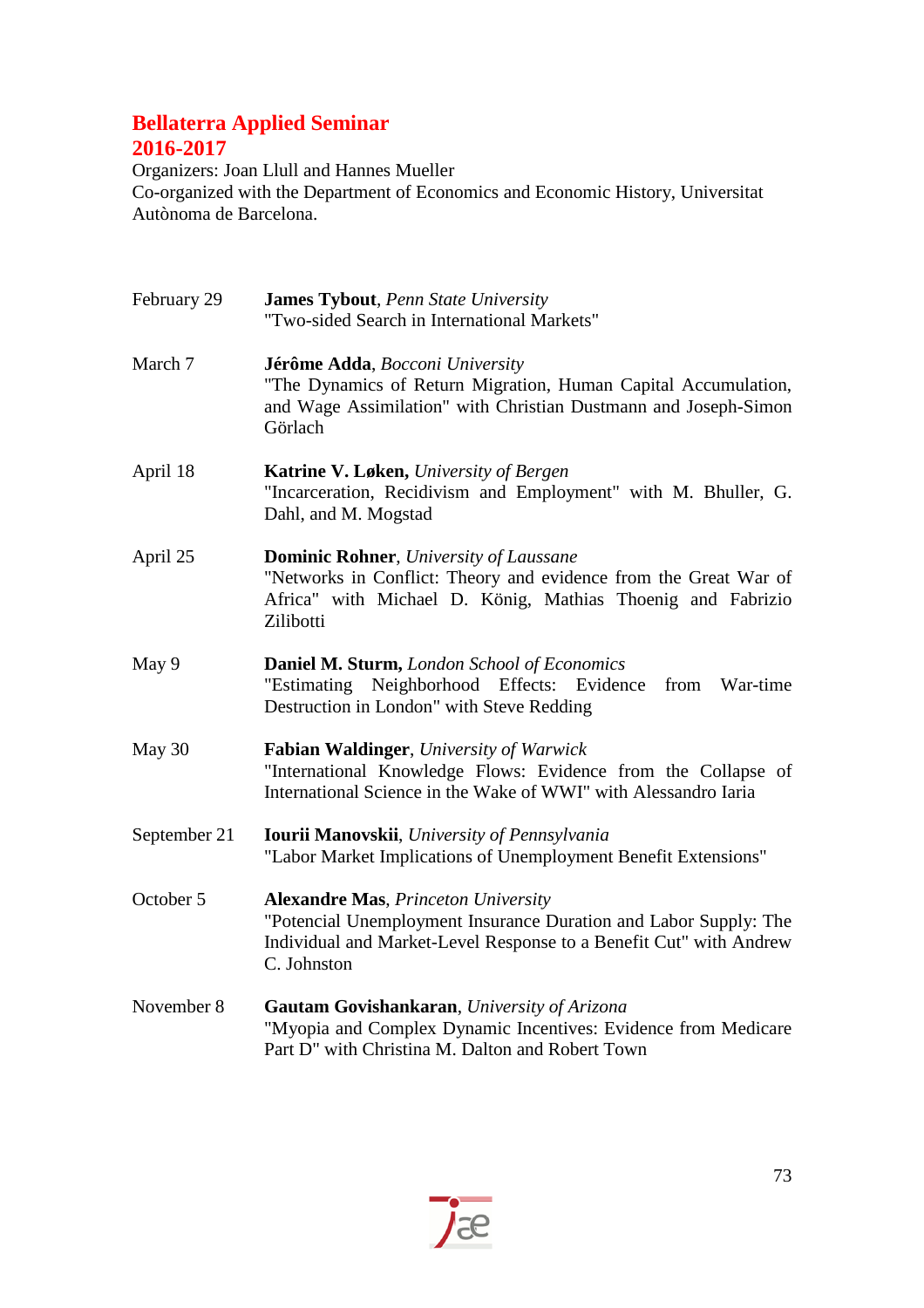## **Bellaterra Applied Seminar 2017-2018**

Organizers: Joan Llull and Hannes Mueller Co-organized with the Department of Economics and Economic History, Universitat Autònoma de Barcelona.

| February 27  | Jan Stuhler, Universidad Carlos III de Madrid<br>"Shift-Share Instruments and the Impact of Immigration"                                                         |
|--------------|------------------------------------------------------------------------------------------------------------------------------------------------------------------|
| March 7      | Thierry Verdier, Paris School of Economics<br>"On the Joint Evolution of Culture and Institutions" with Alberto<br><b>Bisin</b>                                  |
| March 13     | <b>Tarek Hassan</b> , University of Chicago<br>"Aggregate and Idiosyncratic Political Risk"                                                                      |
| March 20     | Ruben Durante, Universitat Pompeu Fabra<br>"One Team, One Nation: Football, Ethnic Identity, and Conflict in<br>Africa" with E. Depetris-Chauvín                 |
| May 3        | <b>Pol Antràs, Harvard University</b><br>"On the Geography of Global Value Chains" with Alonso de Gortari                                                        |
| May 8        | Rosa Matzkin, University of California, Los Angeles<br>"On the Identification and Estimation of Nonparametric Nonseparable<br>Models"                            |
| September 27 | <b>Alwyn Young, London School of Economics</b><br>"Consistency without Inference: Instrumental Variables in Practical<br>Application"                            |
| November 10  | <b>Dean Yang, University of Michigan</b><br>"Abundance from Abroad: Migrant Earnings and Economic<br>Development in the Philippines"                             |
| December 11  | Uta Schönberg, University College London<br>"Technological and Organizational Change and the Careers of<br>Workers" with Michele Battisti and Christian Dustmann |
| December 19  | Mar Reguant, Northwestern University<br>"Machine Learning from Schools about Energy Efficiency"                                                                  |

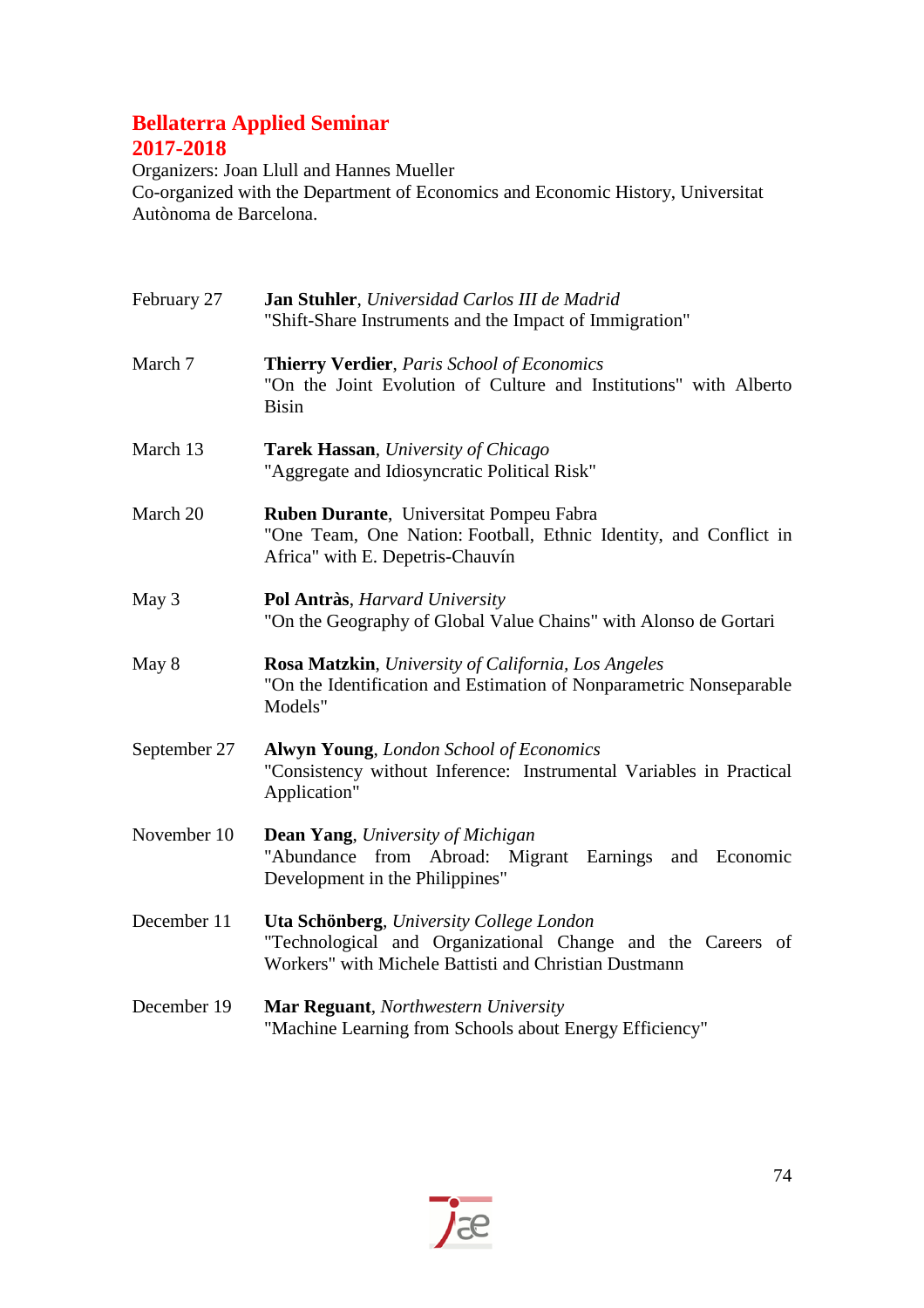## **Bellaterra Applied Seminar 2018-2019**

Organizers: Andre Groger, Joan Llull and Hannes Mueller Co-organized with the Department of Economics and Economic History, Universitat Autònoma de Barcelona.

| February 21 | <b>Oriana Bandiera, London School of Economics</b><br>"Social Ties, Identity and the Delivery of Public Services"                                    |
|-------------|------------------------------------------------------------------------------------------------------------------------------------------------------|
| March 7     | <b>Itay Saporta-Epsten, Tel Aviv and University College London</b><br>"What Drives Differences in Management?"                                       |
| March 13    | <b>Aureo de Paula</b> , University College London<br>"Recovering Social Networks from Panel Data: Identification,<br>Simulations and an Application" |
| April 10    | <b>Attila Ambrus</b> , Duke University<br>"A Delegation-Based Theory of Expertise" with Volodymyr<br>Baranovskyi and Aaron Kolb                      |
| May 2       | <b>Pam Jakiela, University of Maryland</b><br>"Gendered Language"                                                                                    |
| May 15      | <b>Rachel Griffith, Institute of Fiscal Studies</b><br>"Income, Prices, Time Use and Nutrition"                                                      |
| May 28      | <b>Robert Sauer, Royal Holoway, University of London</b><br>"The Dynamics of Domestic Violence: Learning about the Match"                            |
| September 5 | <b>Kjetil Storesletten</b> , University of Oslo<br>"Optimal progressivity with age-dependent taxation"<br>with J.<br>Heathcote and G. Violante       |
| October 8   | Horacio Larreguy, Harvard University<br>"Who Debates, Wins? Experimental Evidence on Debate Participation<br>in a Liberian Election"                 |
| October 23  | Alessandro Gavazza, London School of Economics<br>"Regulatory Intervention in Consumer Search Markets: The Case of<br>Credit Cards"                  |
| October 30  | <b>Mar Reguant, Northwestern University</b><br>"The Internal and External Costs of Intermittent Power"                                               |
| November 23 | <b>Helene Turon</b> , University of Bristol<br>"Home Production of Childcare and Labour Supply Decisions in a<br>Collective Household Model"         |

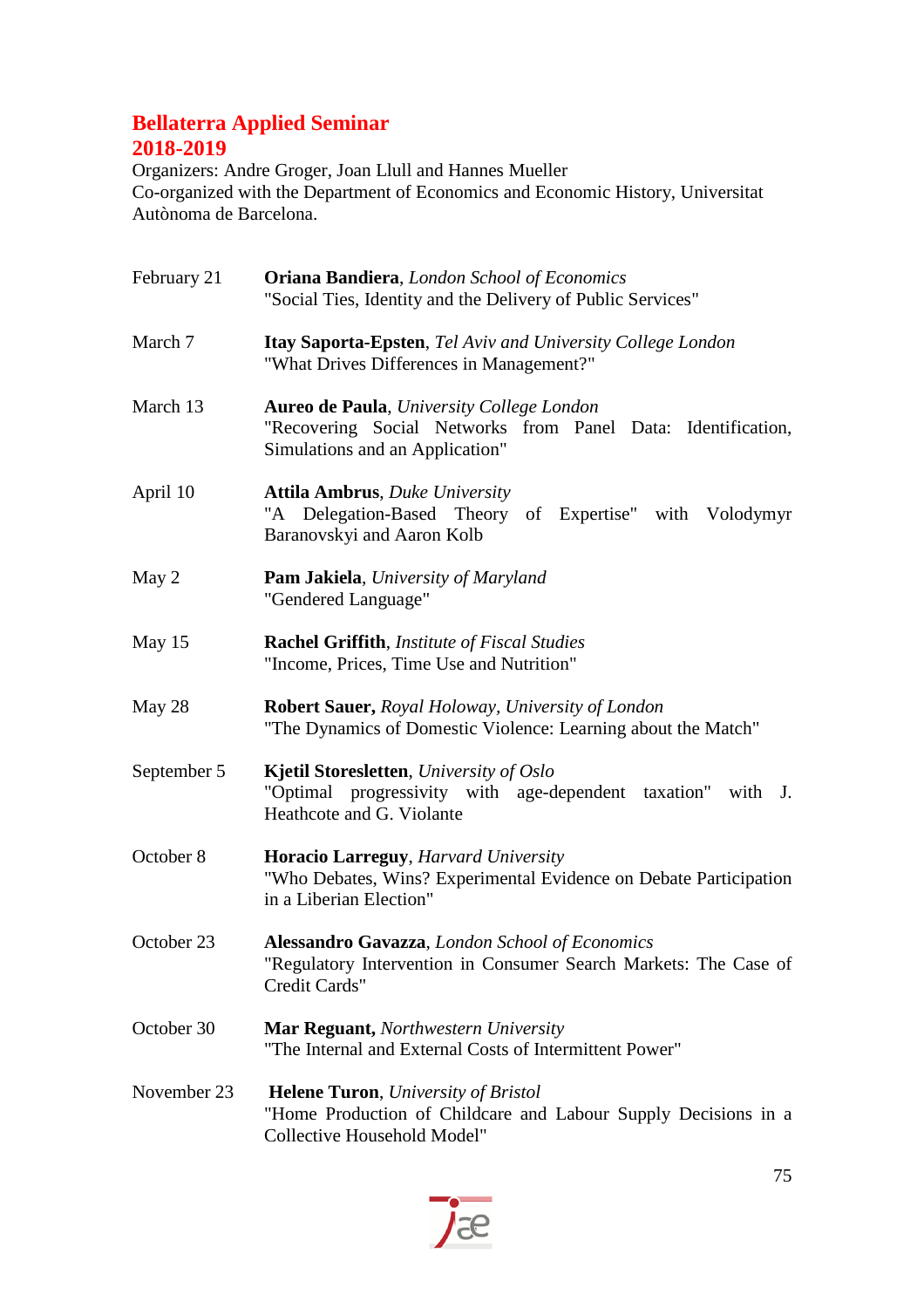#### December 18 **Manuela Angelucci**, *University of Michigan* "The Marriage Market for Lemons: HIV Testing and Marriage in Rural Malawi"

### **Barcelona Jocs** 2017 and 2018

Organizer: Flip Klijn Co-organized with the Barcelona GSE

| April 24, 2017    | Marciano Siniscalchi, Northwestern University<br>"Structural Rationality in Dynamic Games"                                                                                                       |
|-------------------|--------------------------------------------------------------------------------------------------------------------------------------------------------------------------------------------------|
| May 29, 2017      | Roland Bénabou, Princeton University<br>"Image Versus Information: Changing Societal Norms and<br>Optimal Privacy" with S. Nageeb Ali                                                            |
| November 27, 2017 | Marek Pycia, UCLA/University of Zurich<br>"Invariance and Matching Market Outcomes"                                                                                                              |
| December 18, 2017 | Nejat Anbarci, Deakin University<br>"Investing in Bargaining Positions: Proposer-optimal<br>Mechanisms"                                                                                          |
| January 29, 2018  | Peter Wakker, Erasmus University Rotterdam<br>"Measuring Attitudes for Ambiguous Events Including Strategy<br>Choices by Opponents" with A. Baillon, Z. Huang, A. Selim, C.<br>Li, & U. Turmunkh |
| March 19, 2018    | Fuhito Kojima, Stanford University<br>"Fair matching under constraints" with Yuichiro Kamada                                                                                                     |
| October 29, 2018  | Juan D. Moreno-Ternero, Universidad Pablo de Olavide<br>"Sharing the revenues from broadcasting sport events" with G.<br>Bergantiños                                                             |
| November 29, 2018 | Gabrielle Demange, EHESS and PSE<br>"Resolution procedures in a system of financially linked<br>institutions"                                                                                    |

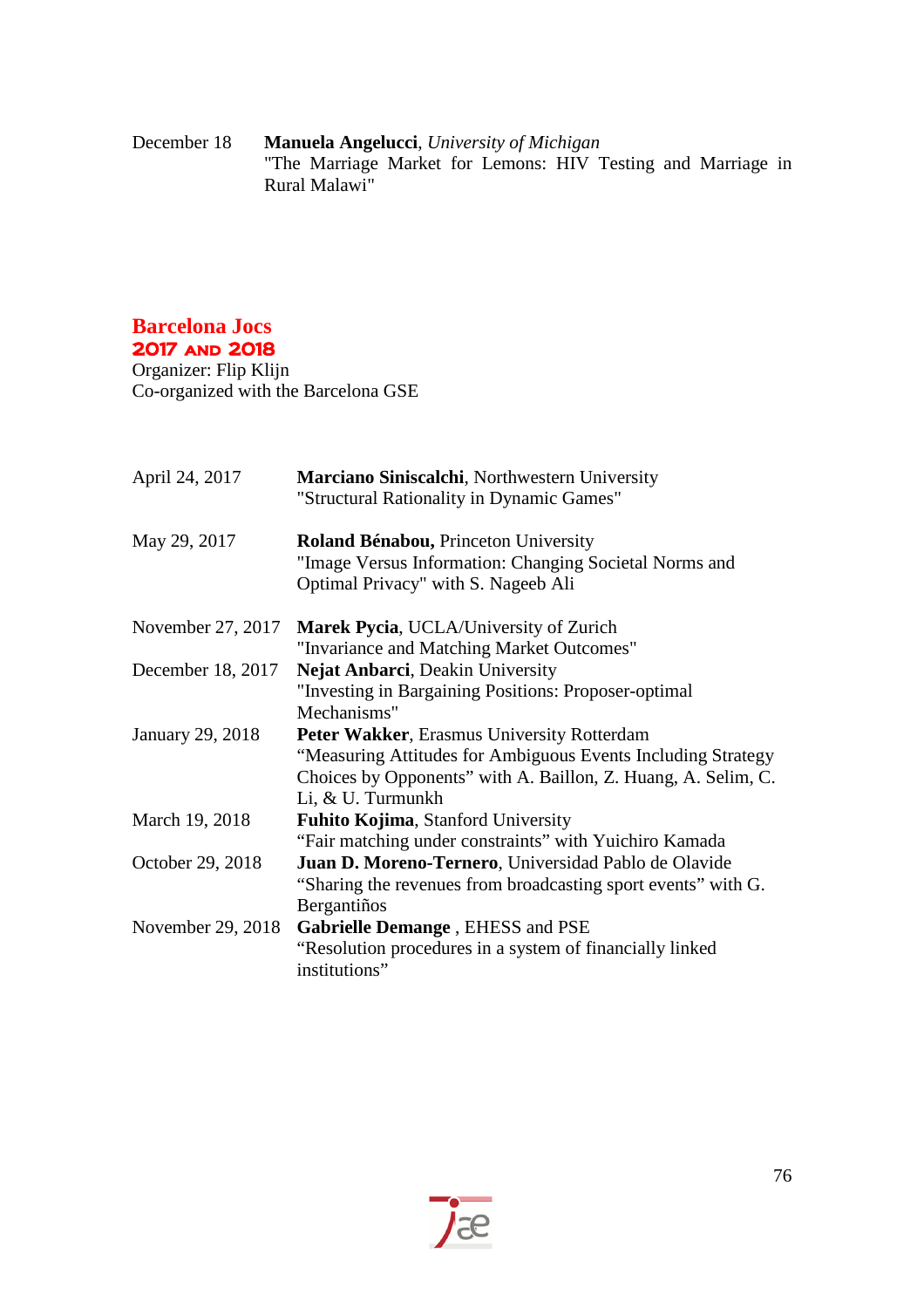## **IAE Internal Seminar** 2018

Organizer: Vaiva Petrikaite

| May $24$    | <b>Ramon Caminal, IAE-CSIC and BGSE</b><br>"Coalitional Bargaining with Consistent Counterfactuals"                       |
|-------------|---------------------------------------------------------------------------------------------------------------------------|
| June 7      | Hugo Rodríguez, IAE-CSIC and BGSE<br>"Narrow Banking with Modern Depository Institutions: Is There a<br>Reason to Panic?" |
| October 25  | Vaiva Petrikaite, IAE-CSIC and BGSE<br>"Search Choice, Pricing and Obfuscation"                                           |
| November 29 | Hannes Mueller, IAE-CSIC and BGSE<br>"Spotting Violence from Space: The Detection of Housing<br>Destruction in Syria"     |

# **Seminari d'Economia a l'Abast** 2018

Organizer: Tere Lorenz

| May 10       | Ada Ferrer-i-Carbonell, IAE-CSIC and BGSE<br>"L'economia de la felicitat"                        |
|--------------|--------------------------------------------------------------------------------------------------|
| June 21      | Alícia Adserà, Princeton University<br>"L'economia de la fertilitat"                             |
| September 27 | Hugo Rodríguez, IAE-CSIC and BGSE<br>"Dentro de la caverna: dinero, bancos y política monetaria" |
| October 18   | Albert Marcet, ICREA, IAE-CSIC, MOVE and BGSE<br>"La borsa i les expectatives"                   |
| November 15  | Hugo Rodríguez, IAE-CSIC and BGSE<br>"Dentro de la caverna (II): crisis y política monetaria"    |
| Desember 13  | Enriqueta Aragonès, IAE-CSIC and BGSE<br>"La repressió: tardor 2017"                             |